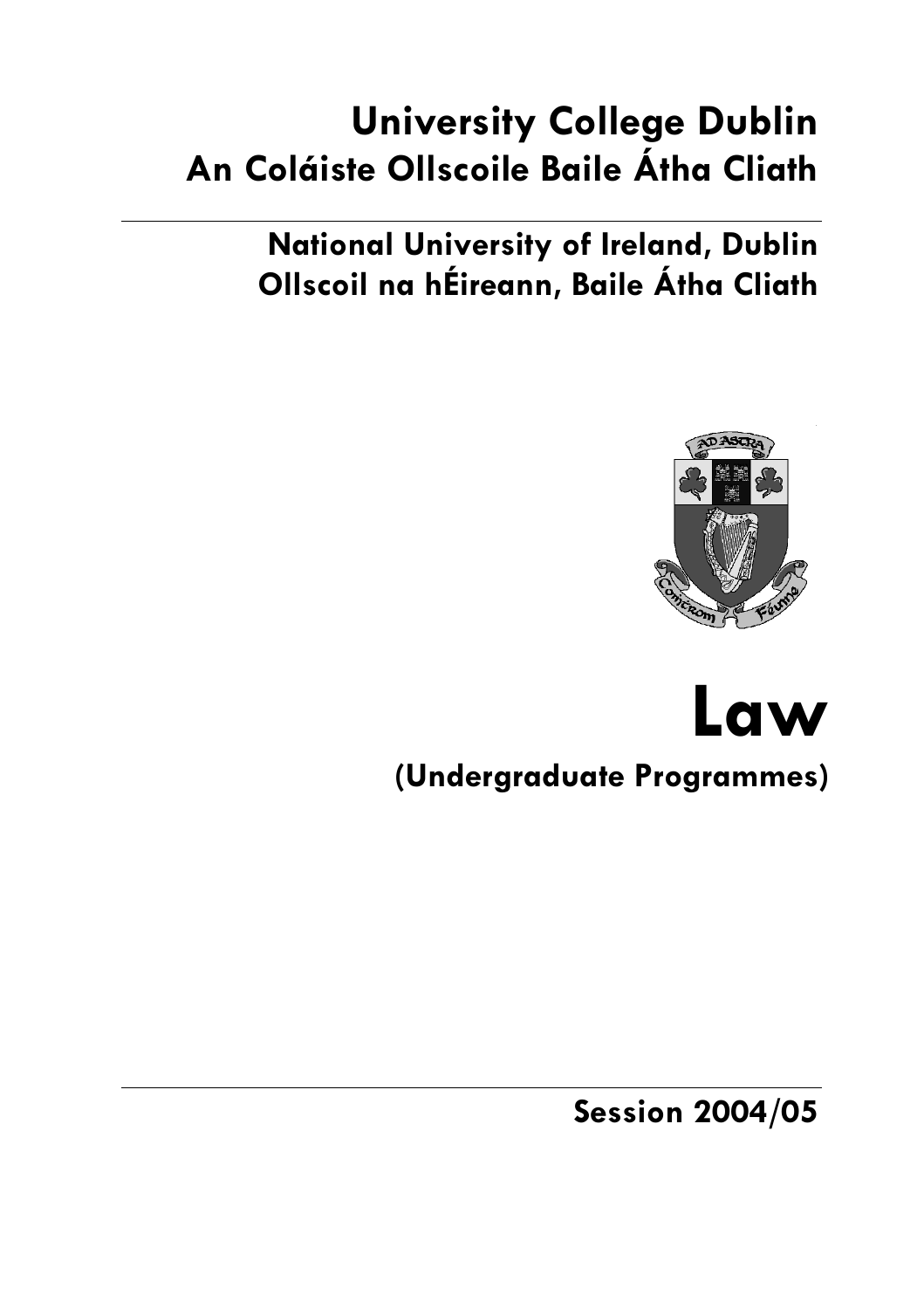## **Note**

**Timetables for BCL and BBLS Degrees will be available on the law website www.ucd.ie/law at end of August 2004.**

**First Year students should not buy books in advance. Books will be recommended at lectures and reading lists handed out.**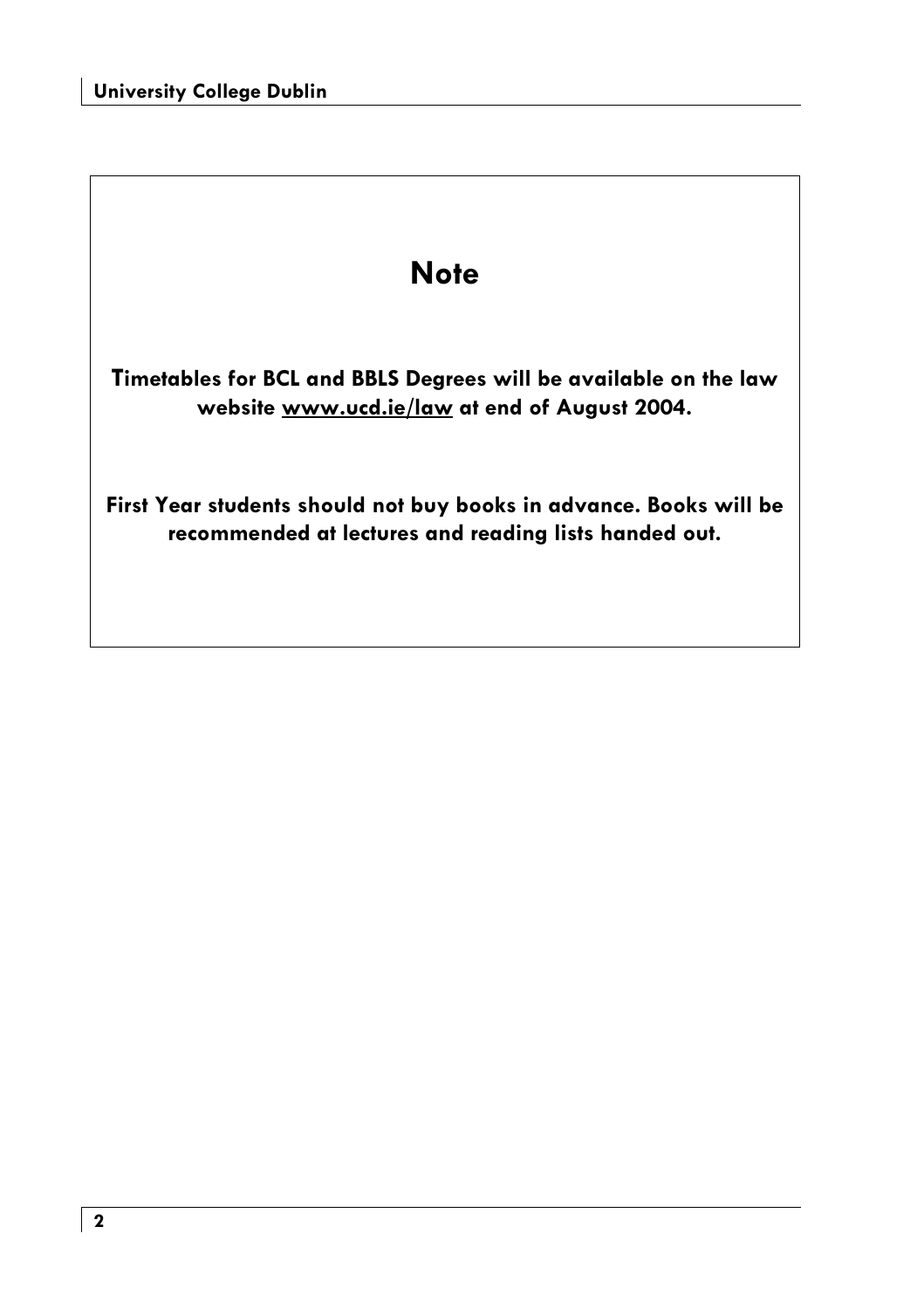# **Contents**

| Syllabus of Courses for the Degree of Bachelor of Civil Law (Law with French Law) 35 |  |
|--------------------------------------------------------------------------------------|--|
|                                                                                      |  |
|                                                                                      |  |
| Syllabus of Courses for the Dearee of Bachelor of Business and Leaal Studies 56      |  |
| Degree of Bachelor of Business and Legal Studies (European) 67                       |  |
| Degree of Bachelor of Business and Legal Studies (International) 69                  |  |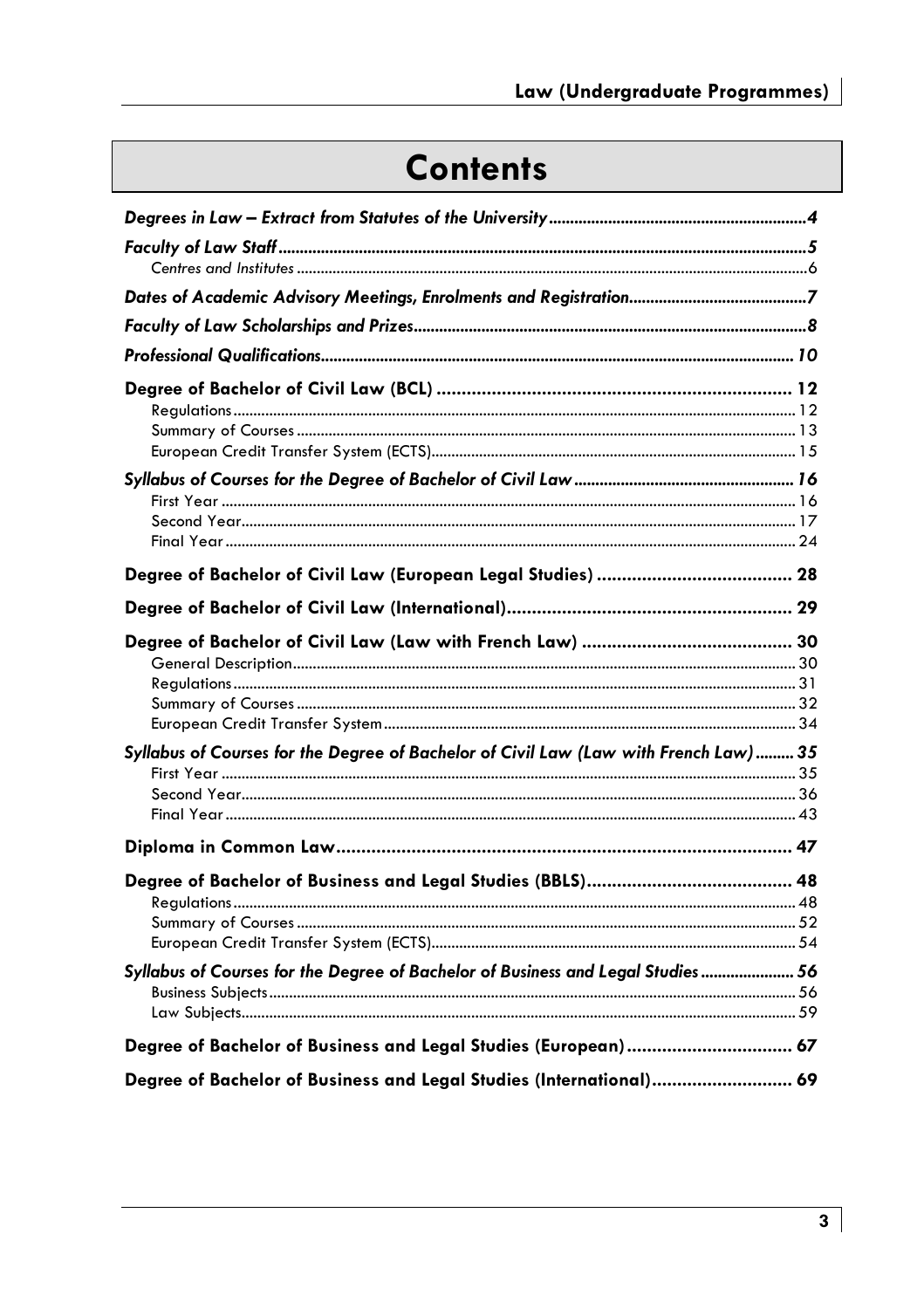## **Postgraduate Degrees and Diplomas\***

**Degree of Master of Laws (LLM) Degree of Doctor of Philosophy (PhD) Degree of Doctor of Laws (LLD)** 

**Diploma in Arbitration** 

**Diploma in International Arbitration** 

**Diploma in Employment Law** 

**Diploma in the European Convention on Human Rights Law** 

### **Interdisciplinary Degrees:**

Degree of Master of Equality Studies and Higher Diploma in Equality Studies Degree of Master of Economic Science in European and Economic and Public Affairs

### **\*See** *Faculty of Law Postgraduate Courses* **booklet for details**

For further information on the Faculty of Law please visit www.ucd.ie/law

## **Degrees in Law – Extract from Statutes of the University**

The University may grant the following degrees to students who, under conditions laid down in the Statutes and Regulations, have completed approved courses of study and have passed the prescribed examinations of the University and fulfilled all other prescribed conditions:

### **In the Faculty of Law:**

Bachelor of Civil Law (BCL) Master of Laws (LLM) Doctor of Philosophy (PhD) Doctor of Laws (LLD)

## **In the Faculty of Law/Faculty of Commerce:**

Bachelor of Business and Legal Studies (BBLS)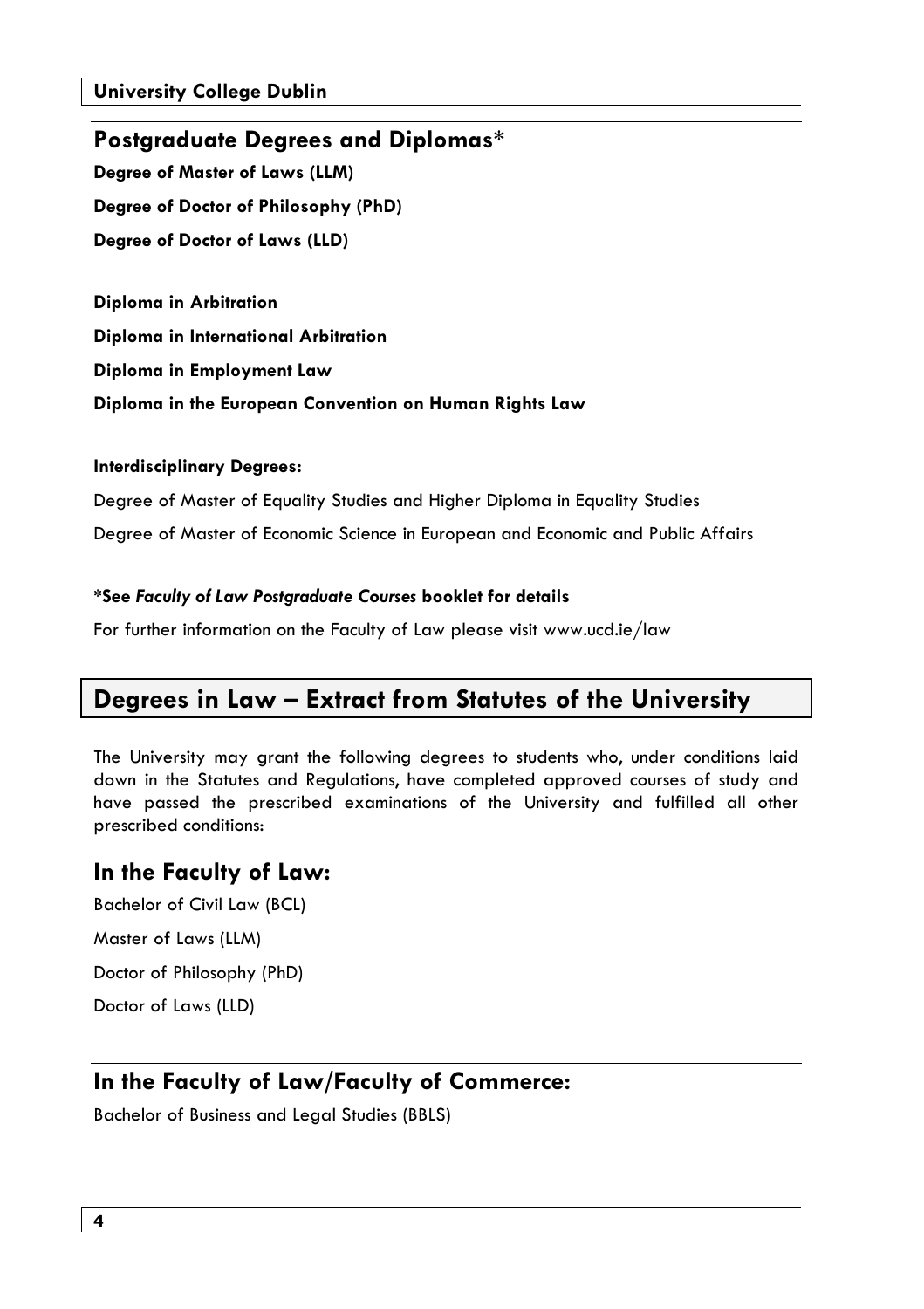# **Faculty of Law Staff**

| Dean of the Faculty of Law                                      | Professor Paul A. O'Connor                                                                                                                                         |
|-----------------------------------------------------------------|--------------------------------------------------------------------------------------------------------------------------------------------------------------------|
| Associate Dean                                                  | Mr G. Brian Hutchinson                                                                                                                                             |
| Professor of Law                                                | James P. Casey, LLB (QUB), MA (Dubl), PhD<br>(Dubl), LLD, MRIA                                                                                                     |
| Associate Professor of Law                                      | Robert Clark, BA (Northumbria), LLM (Lond), PhD,<br>Barrister-at-Law                                                                                               |
|                                                                 | Paul A. O'Connor, BCL, LLM (Penn), LLM,<br>Barrister-at-Law                                                                                                        |
| Jean Monnet Associate Professor<br>of European Criminal Justice | Finbarr McAuley, BCL, LLB, MPhil (Edin), LLD                                                                                                                       |
| Senior Lecturer                                                 | Dermot Cahill, BCL, LLM, DipAELS (Bruges),<br>Solicitor                                                                                                            |
|                                                                 | Blanaid Clarke, BCL, MBS, PhD (Manchester),<br>Barrister-at-Law                                                                                                    |
|                                                                 | Vivion Gill, LLB (QUB)                                                                                                                                             |
|                                                                 | G. Brian Hutchinson, BCL, LLM, DipArb, MCIArb,<br>Barrister-at-Law                                                                                                 |
|                                                                 | Anthony Kerr, MA (Dubl), LLM (LSE),<br>Barrister-at-Law                                                                                                            |
|                                                                 | Andrew B. Lyall, LLB (Lond),<br>LLM (Dar-es-Salaam) PhD, LLD (Lond),<br>Barrister, Gray's Inn                                                                      |
| Lecturer                                                        | Leila Anglade, MBA (ESC Lyon),<br>Licence en Droit (Paris I), Mâitrise en Droit<br>(Paris I), DEA (Paris I), DESS (Paris I), CAPA<br>(Bar of Paris), LLM (Harvard) |
|                                                                 | [Director, BCL (Law with French Law)]                                                                                                                              |
|                                                                 | Gavin Barrett, LLB (Dubl), PhD (Dubl), MCIArb,<br>Barrister-at-Law                                                                                                 |
|                                                                 | Oonagh Breen, BCL, LLM, Barrister-at-Law<br>[leave-of-absence 2004-2005]                                                                                           |
|                                                                 | Thomas A.M. Cooney, BCL, LLM, Solr                                                                                                                                 |
|                                                                 | Kevin Costello, BA (Dubl), MLitt (Dubl),<br><b>Barrister-at-Law</b>                                                                                                |
|                                                                 | Arnaud Cras, Licence en Droit (Paris), DES (IHEI,<br>Paris)                                                                                                        |
|                                                                 | Suzanne J. Egan, BCL, LLM (Osgoode Hall),<br>Barrister-at-Law                                                                                                      |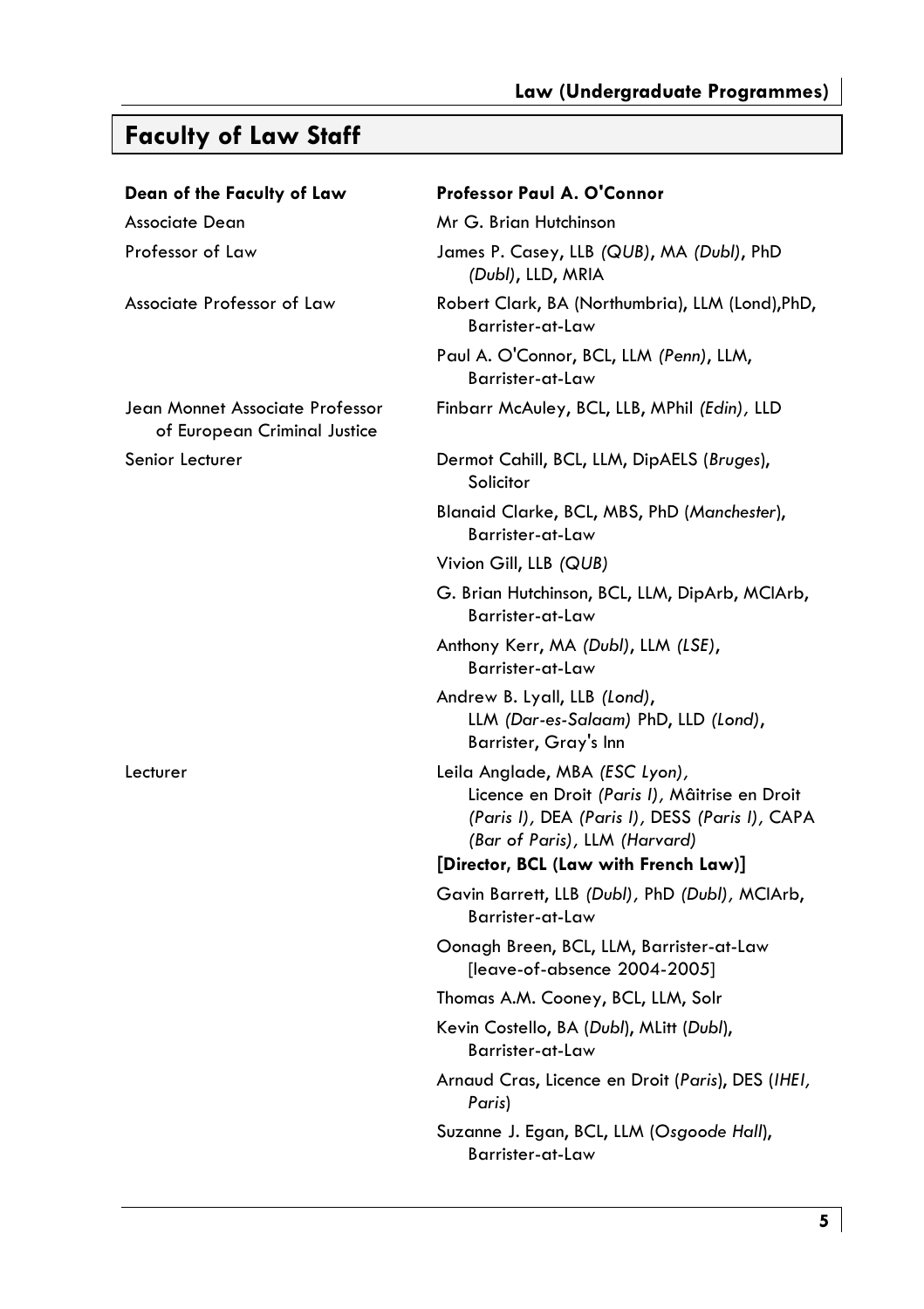|                                | Rossa Fanning, BCL, LLM, LLM (Michigan),<br>Barrister-at-Law (temporary lecturer 2004-5)                                     |
|--------------------------------|------------------------------------------------------------------------------------------------------------------------------|
|                                | Liz Heffernan, LLB (Dubl), LLM Dalhousie), LLM<br>(Chicago), JSD (Chicago), Barrister-at-<br>Law, Member of the New York Bar |
|                                | Mary Catherine Lucey, BCL, LLM, Barrister-at-Law                                                                             |
|                                | Paul McDermott, BCL, LLM (Cantab), PhD,<br>Barrister-at-Law                                                                  |
|                                | Máire Ní Shúilleabháin, BCL, BCL (Oxon), LLM,<br>Barrister-at-Law                                                            |
|                                | Ian O'Donnell, MA (Dubl) MPhil (Cantab) PhD.<br>(London)                                                                     |
|                                | John O'Dowd, BCL, Barrister-at-Law                                                                                           |
|                                | Marie-Luce Pâris-Dobozy, DESS (Paris II), DEA<br>(Paris II), CAPA (Bar of Paris)                                             |
|                                | Paul A. Ward, BCL, LLM, Barrister-at-Law                                                                                     |
| <b>Faculty Administration:</b> | Bianca Cranny, BA, MSc. Econ (Vechta), Executive<br>Assistant                                                                |
|                                | Liseanne Dean, Executive Assistant                                                                                           |
|                                | Clíona Farrell, BA, Senior Executive Assistant<br>(part-time)                                                                |
|                                | Una Furlong, Senior Executive Assistant (part-<br>time)                                                                      |
|                                | Honóra Ní Chríogáin, BA, Senior Administrative<br>Officer                                                                    |
|                                | Caroline O'Neill, BA, Senior Executive Assistant<br>(part-time)                                                              |
|                                |                                                                                                                              |

## **Centres and Institutes**

| Institute of Criminology               |                                                           |
|----------------------------------------|-----------------------------------------------------------|
| <b>Acting Director</b>                 | <b>Professor Finbarr McAuley</b>                          |
| Deputy Director                        | Dr Ian O'Donnell                                          |
| <b>Executive Assistant</b>             | Yvonne Toal BA DipArchStudies                             |
| <b>Irish Centre for Commercial Law</b> |                                                           |
| Director                               | Mr Vivion Gill                                            |
| Programme co-ordinator                 | Fiona Murphy, GradDip Humanities<br>(HETAC), DipPR (PRII) |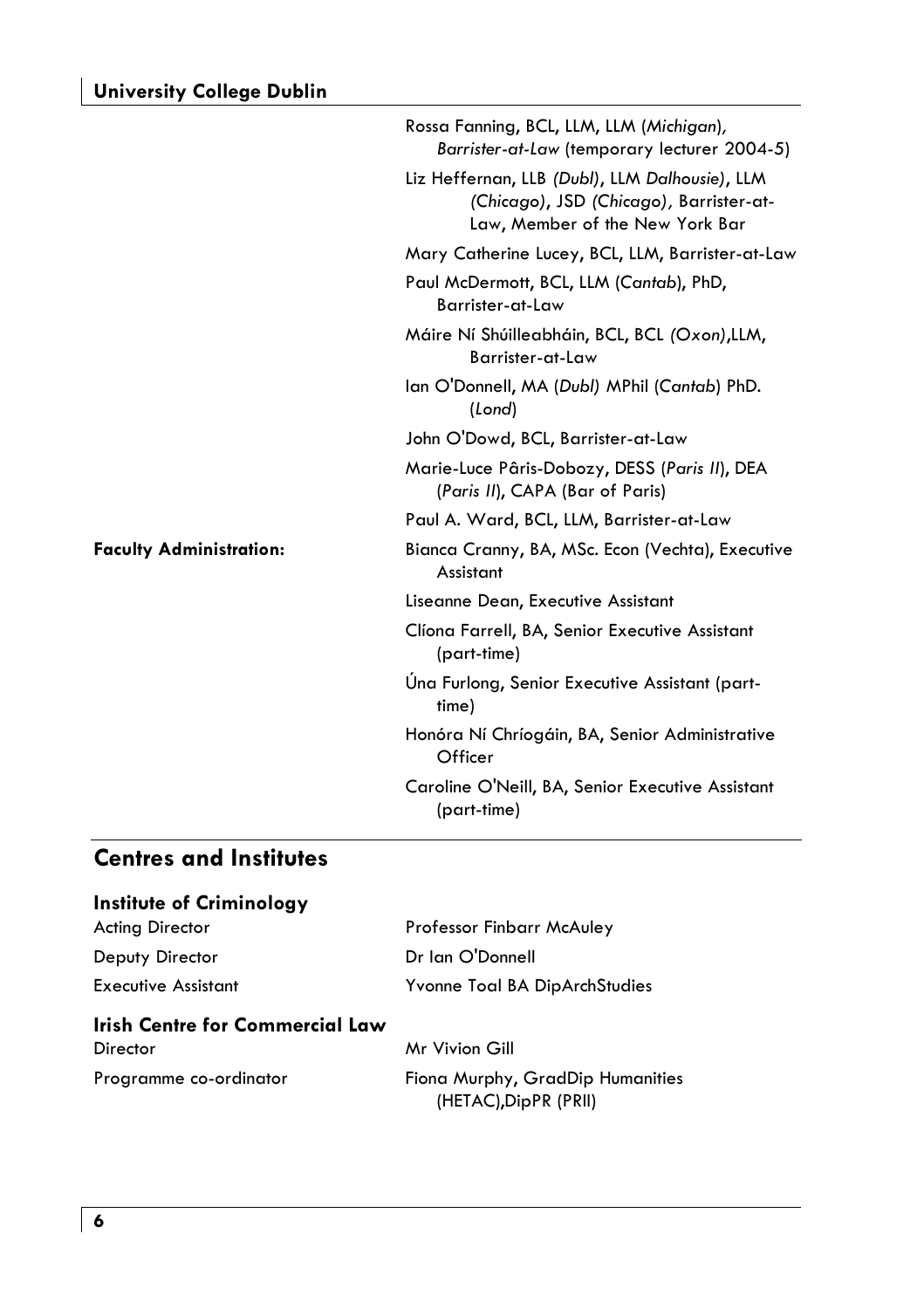## **Dates of Academic Advisory Meetings, Enrolments and Registration**

### **Advisory Meetings**

All First Law (BCL) Students: Wednesday, 15<sup>th</sup> September 2004, 12.00 noon **Theatre 1**, Roebuck Castle

Level 1 BBLS Students: Monday, 13<sup>th</sup> September 2004, 11.30 am **Theatre 1,** Roebuck Castle

### **Faculty Enrolments:**

All First Law (BCL) Students: Monday, 20<sup>th</sup> September 2004,

Level One BBLS Students: Tuesday, 21st September 2004,

Level 1 BBLS Students: Monday, 13<sup>th</sup> September 2004,

12.00 noon-- 1.00 pm **Room 029**, Roebuck Castle

4.00-5.00 pm **Room 029**, Roebuck Castle

### **Registration:**

*All* First Law Students: Wednesday, 15h September 2004, 2.30 pm **Michael Tierney Building** 

9.30 am **Michael Tierney Building**

### **Lectures**

*All* BCL lectures commence at **9.00 am on Thursday, 16th September 2004 in Roebuck Castle**

Level 1 BBLS lectures commence at **9.00 am** on **Thursday, 16th September 2004**  in **Roebuck Castle/Quinn School**

**NB** *Please note that all Law lectures are held in Roebuck Castle*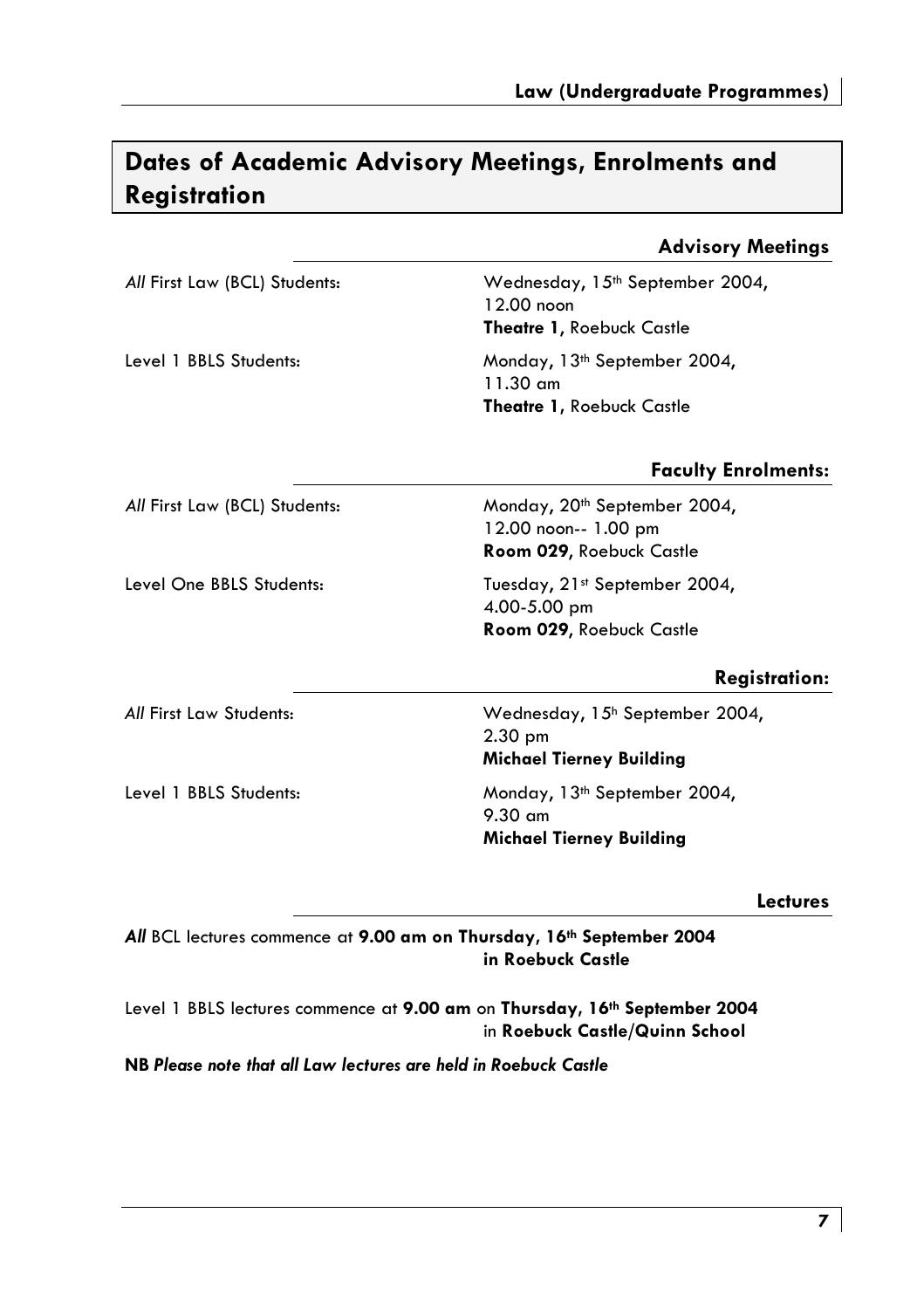## **Faculty of Law Scholarships and Prizes**

### **BCL and BCL (Law with French Law) Scholarships**

### **Second Year Scholarships:**

Two scholarships of €635 may be awarded on the results of the First University Examination in Civil Law and the First University Examination in Civil Law (Law with French Law).

### **Third Year Scholarships:**

Two scholarships of €635 may be awarded on the results of the Second University Examination in Civil Law and the Second University Examination in Civil Law (Law with French Law).

### **Postgraduate Awards:**

### *Postgraduate Scholarship*

On the recommendation of the Scholarships Committee, one scholarship may be awarded on the results of all of the BCL Degree Examinations to a candidate normally gaining a First Class Honours degree. The scholarship will be held for one year and will be of the value of €2,540. The holder must spend not less than three terms at full-time study leading to the Degree of LLM by research. Furthermore, the holder may not concurrently pursue the postgraduate instructional year of the Law Society.

## **Inter-Faculty Scholarships [BBLS]**

### **Business and Legal Studies Undergraduate Scholarships**

Two scholarships of €635 may be awarded on the results of the Level 1 examinations.

Two scholarships of €635 may be awarded on the results of the Level 2 examinations.

Two scholarships of €635 may be awarded on the results of the Level 3 examinations.

### **Bachelor of Business and Legal Studies (BBLS), BBLS (European) and BBLS (International) Postgraduate Award**

One scholarship, of value  $\epsilon$ 2,540, may be awarded on the results of all of the Bachelor of Business and Legal Studies Degree Examination, subject to the following conditions:

- i) Candidates must have attained a high honours standard in the BBLS Degree Examination passed as a whole in the previous session;
- ii) Candidates must proceed to attend a full-time course leading to a Master's Degree in either Law or Commerce.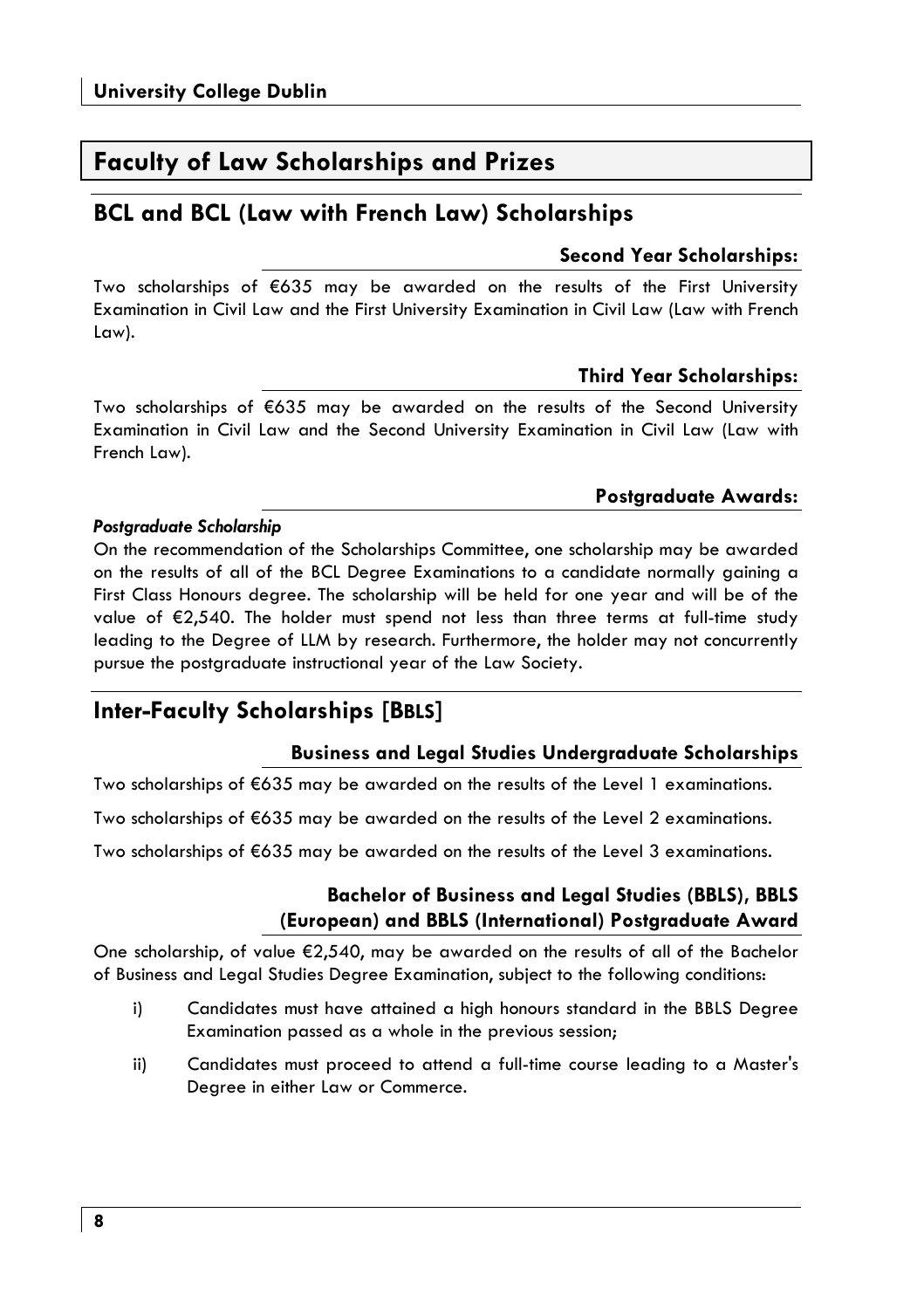## **Prizes**

### **Bank of Ireland Prizes**

Since 1977 the Bank of Ireland has generously sponsored medals and prizes for the top three students in the First BCL **Constitutional Law** Examination; the Second BCL **EU Law Essay**, as decided by the current external adjudicator; and the BCL Degree Examination in **Jurisprudence**. Gold, silver and bronze medals are presented to the students in each of the above subjects along with the following corresponding cash prizes of  $\epsilon$ 317.43, €126.97 and €95.23.

### **The Professor James C. Brady Memorial Prize in Equity**

This annual prize commemorates James C. Brady (1940-1998), Professor of the Law of Property and Equity in University College Dublin. It was established in 2001 by the James C. Brady Memorial Trust as a tribute to Professor Brady and his skills in teaching and research in the field of equity and trusts.

The prize (currently a gold medal and a cheque for  $E$ 250) is awarded to the student who, having passed the final year law examinations, attains first place in the **Equity** examination.

### **The Butterworths Law Prize**

Butterworths publications to the value of €127 are awarded annually to the student who obtains first place overall in the First University Examination in Civil Law including the First University Examination in Civil Law (Law with French Law).

### **EBS Building Society Prize in Land Law**

This prize (a gold medal and  $6317$ ) is funded by the EBS Building society and is awarded to the student who obtains the highest mark in the subject **Land Law and Succession** in the Second BCL Examination.

### **The Maxwell Law Prize**

Publications from Sweet and Maxwell Ltd., London, to the value of €150, are awarded annually to the student who obtains first place overall in the Second University Examination in Civil Law including the Second University Examination in Civil Law (Law with French Law).

### **Royal and Sun Alliance Gold Medal**

The Royal and Sun Alliance Gold medal is awarded to the student who produces the best essay in **Tort** in First BCL as decided by the current external adjudicator. There is an accompanying cash prize of €419.

### **Swift McNeill Memorial Prize**

The terms of the trust provide for the application of the net annual income  $(E51)$ approximately) in the award of a prize to a student entering the Honorable Society of King's Inns who shall have obtained the highest marks overall in the Faculty's Degrees.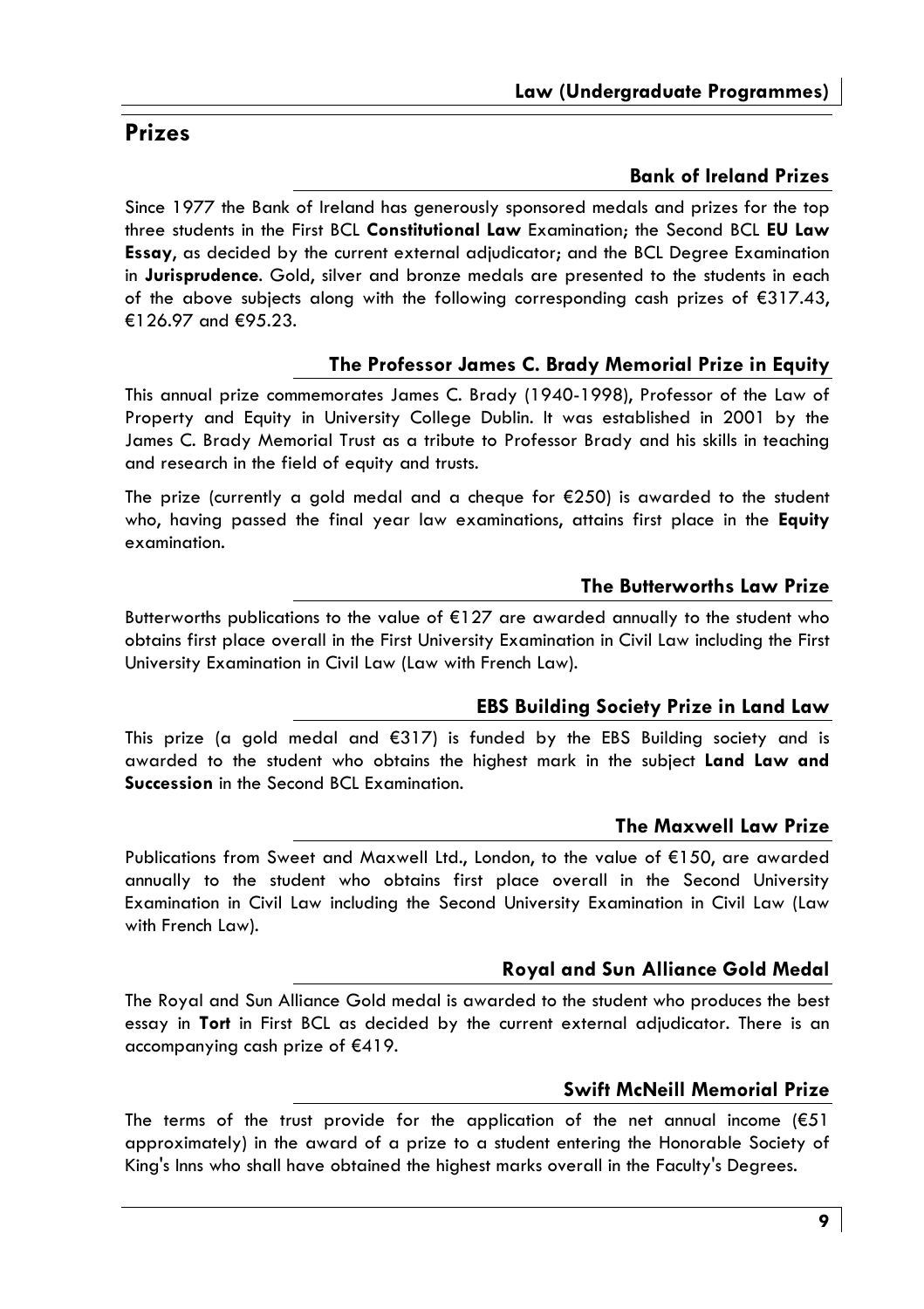## **Professional Qualifications**

### **Solicitor**

To qualify as a solicitor students must undertake a professional training course for solicitors provided by **The Law Society of Ireland.** To enter this course students must pass an examination covering certain 'core' subjects (*Company Law, Constitutional Law, Criminal Law, Law of Contract, Law of Tort, Equity***,** *European Union Law* and *Real Property***)** which are offered during the course of all of the **Bachelor of Civil Law** degrees, the **Bachelor of Civil Law (Law with French Law)** degree, and all of the **Bachelor of Business and Legal Studies** degrees. It is also necessary to pass an examination in Irish and to undergo a period of apprenticeship with an experienced solicitor. The training course and apprenticeship are normally completed in three years.

Further information may be obtained from the

Director of Education, The Law Society, Blackhall Place, Dublin 7. Telephone: (01) 6710200 Website: **www.lawsociety.ie** e-mail: general@lawsociety.ie

### **Barrister**

To qualify as a barrister students must undertake a two-year professional course provided by the Honorable Society of King's Inns and leading to the award of the degree of Barrister-at-Law. Upon conferral, a barrister must then 'devil' for a period of one year with an experienced barrister. There is an annual entrance examination for admission to the Barrister-at-Law degree course which comprises the following subjects**:** *Company Law, Criminal Law, Irish Constitutional Law, Law of Torts* and *Law of Evidence.* In order to be eligible to sit the entrance examination in any year a candidate is required to hold an approved degree from an approved university which includes the following 'core' subjects: *Land Law (including Law of Succession), Law of Contracts, Jurisprudence, Equity* and *Law of the European Union*. The examination is held in August or September. Both the entrance examination subjects and the 'core' subjects are offered in all of the Bachelor of Civil Law degree courses; the Bachelor of Civil Law (Law with French Law) degree course; and the Bachelor of Business and Legal Studies degree course.

Further information may be obtained from the

Director of Education, The Honorable Society of King's Inns, Henrietta Street, Dublin 1. Telephone: (01) 8744840; Website: **www.kingsinns.ie** e-mail: **Info@kingsinns.ie**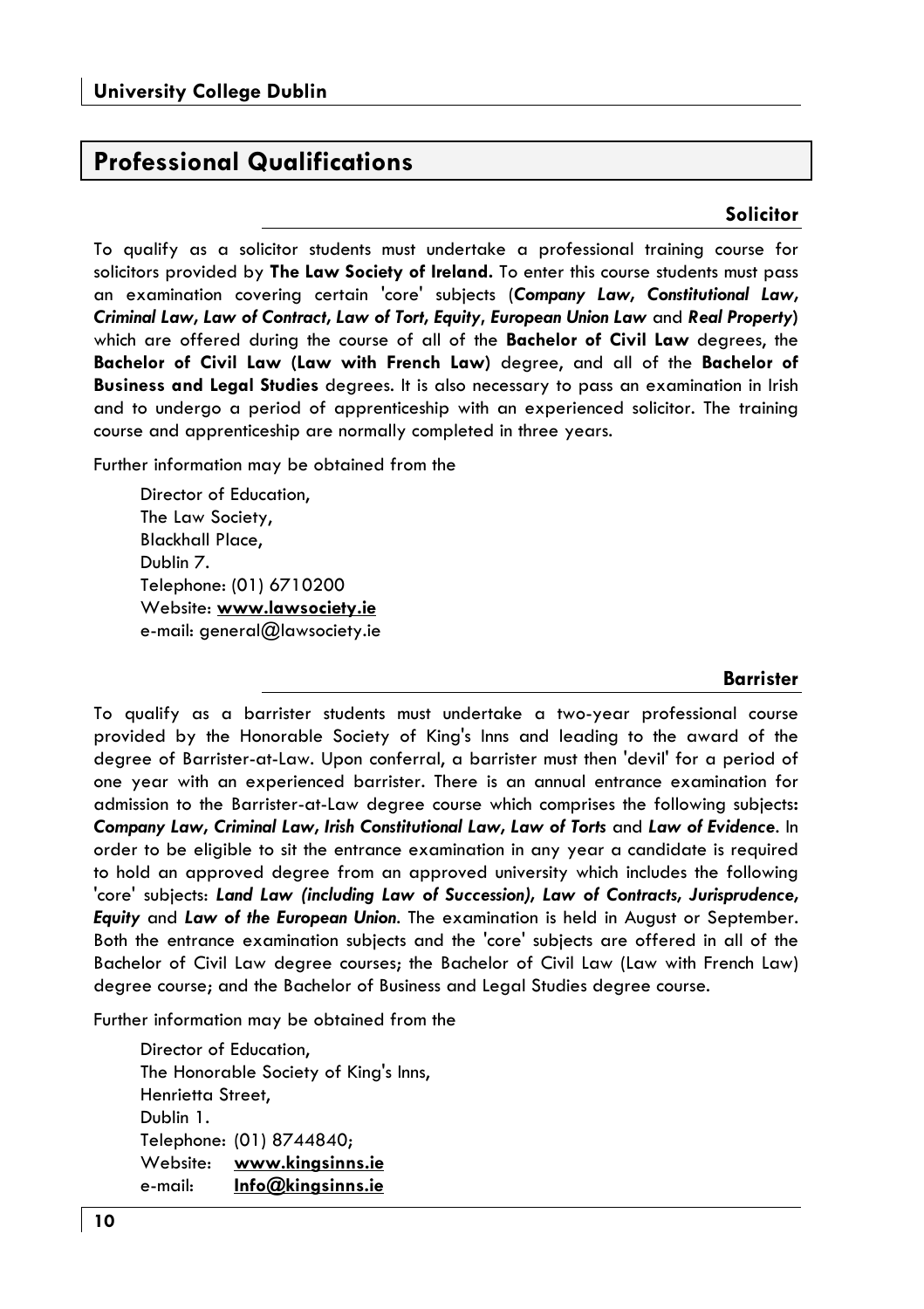### **Institute of Professional Legal Studies, Northern Ireland**

The Institute is responsible for the vocational training of solicitors and barristers in Northern Ireland. The Faculty's Bachelor of Civil Law, Bachelor of Civil Law (Law with French Law) and Bachelor of Business and Legal Studies degrees are recognised by the Institute for the purposes of admission to the Institute and qualification for the legal profession in Northern Ireland. Thus students who wish to practise law in Northern Ireland should note that the following 'core' subjects are required for admission to the training course: *Constitutional Law, Criminal Law, Contract, Tort, Land Law, Equity, Evidence* and *European Law.* It is advisable to obtain a copy of the up-to-date-regulations from:

The Institute of Professional Legal Studies, 10 Lennoxvale, The Queen's University of Belfast, Belfast 7 Telephone: (04890)335566 Website: **www.qub.ac.uk/ipls** e-mail: ipselnquiries@qub.ac.uk

### **The Law Society (England and Wales)**

Students who wish to qualify as a solicitor in England and Wales should contact:

The Law Society, Legal Education & Training, Ipsley Court, Berrington Close, Redditch, Worcestershire B98 TD, England.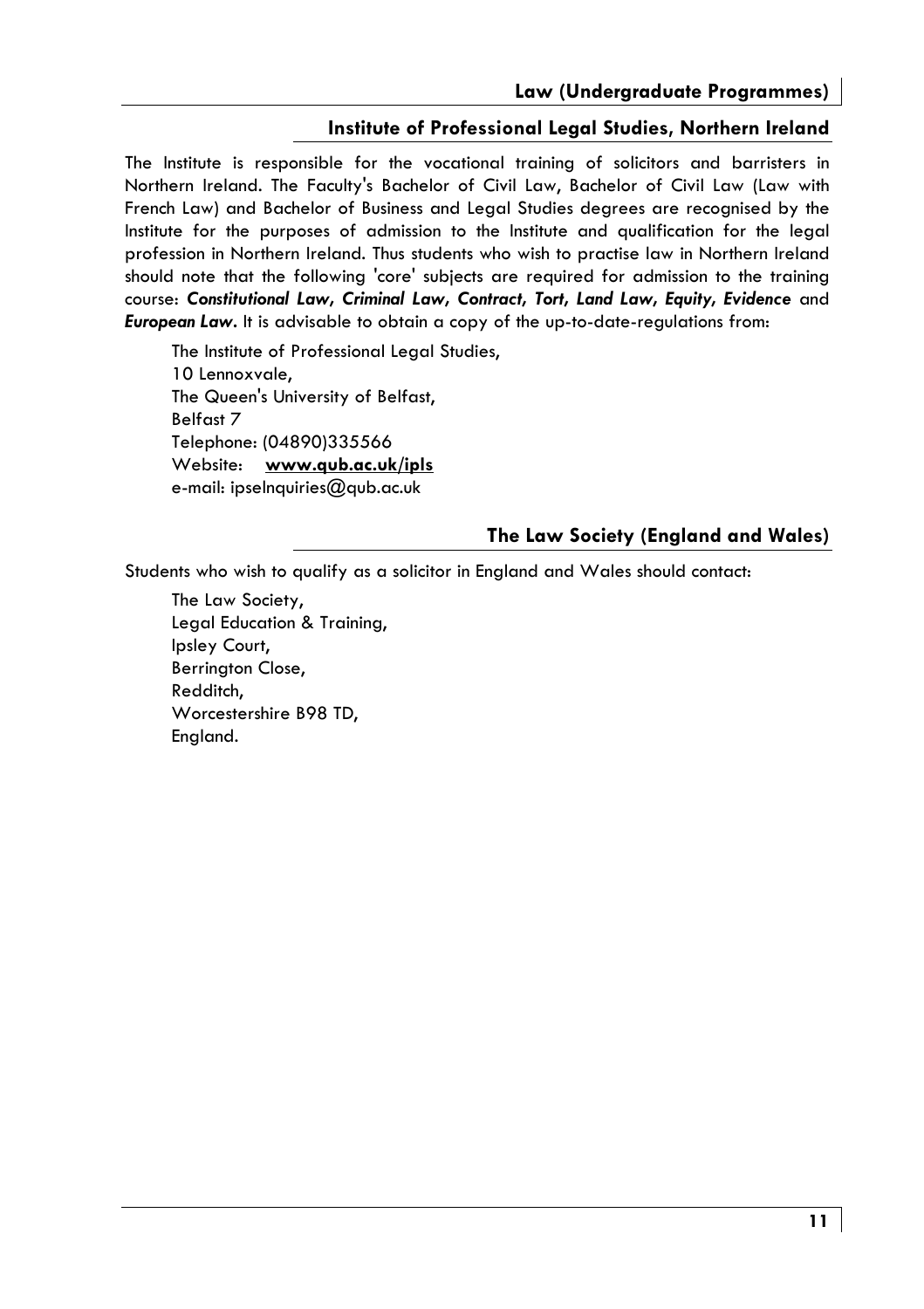## **Degree of Bachelor of Civil Law (BCL)**

## **Regulations**

- 1. The Degree of Bachelor of Civil Law may be conferred either as a Pass Degree or as a Degree with Honours.
- 2. Candidates for the Degree must have fulfilled the matriculation requirements of the National University of Ireland by passing the Leaving Certificate Examination of the Department of Education in the following subjects:
	- (i) Irish;
	- (ii) English;
	- (iii) another recognised language
	- (iv), (v), (vi) three other recognised subjects not already selected.
- 3. Approved courses of study must be attended for at least nine terms.
- 4. Candidates must pass three examinations: The First University Examination in Law, the Second University Examination in Law and the Final University Examination for the Degree.
- 5. The First University Examination in Law must be passed within two years from the date of entering the course. The Second University Examination in Law must be passed within two years from the date of entering the second year course.
- 6. Candidates will not be allowed to enter the second year course until they have passed the First University Examination. They will not be allowed to enter the final year course until they have passed the Second University Examination.
- 7. Candidates must apply to the Faculty for permission to re-attend first year and second year.
- 8. Students who have successfully completed the First University Examination in Law (Law with French Law) may apply to the Admissions Office, by the date specified, to transfer to the BCL degree course. **The transfer is subject to the transfer regulations as published in the** *Information for Applicants* booklet.
- 9. *Course Work.* Marks for course work in the appropriate subject will be taken into account *only* on the occasion of the **first** sitting of the examination in that subject. This rule will not apply to students who have been given permission to register and repeat the year.
- 10. *Options.* A student's choice of optional subjects for 2 BCL and Final BCL/Final BCL (European Legal Studies)/ Final BCL (International) must be submitted in writing to the Faculty Office by the **30th June 2005**. It is possible for students to change their choice of subjects by completing a 'change of subjects' form and submitting it to the Faculty of Law Office by **31st August 2005** at the latest**.** *No changes can be made after that date under any circumstances.*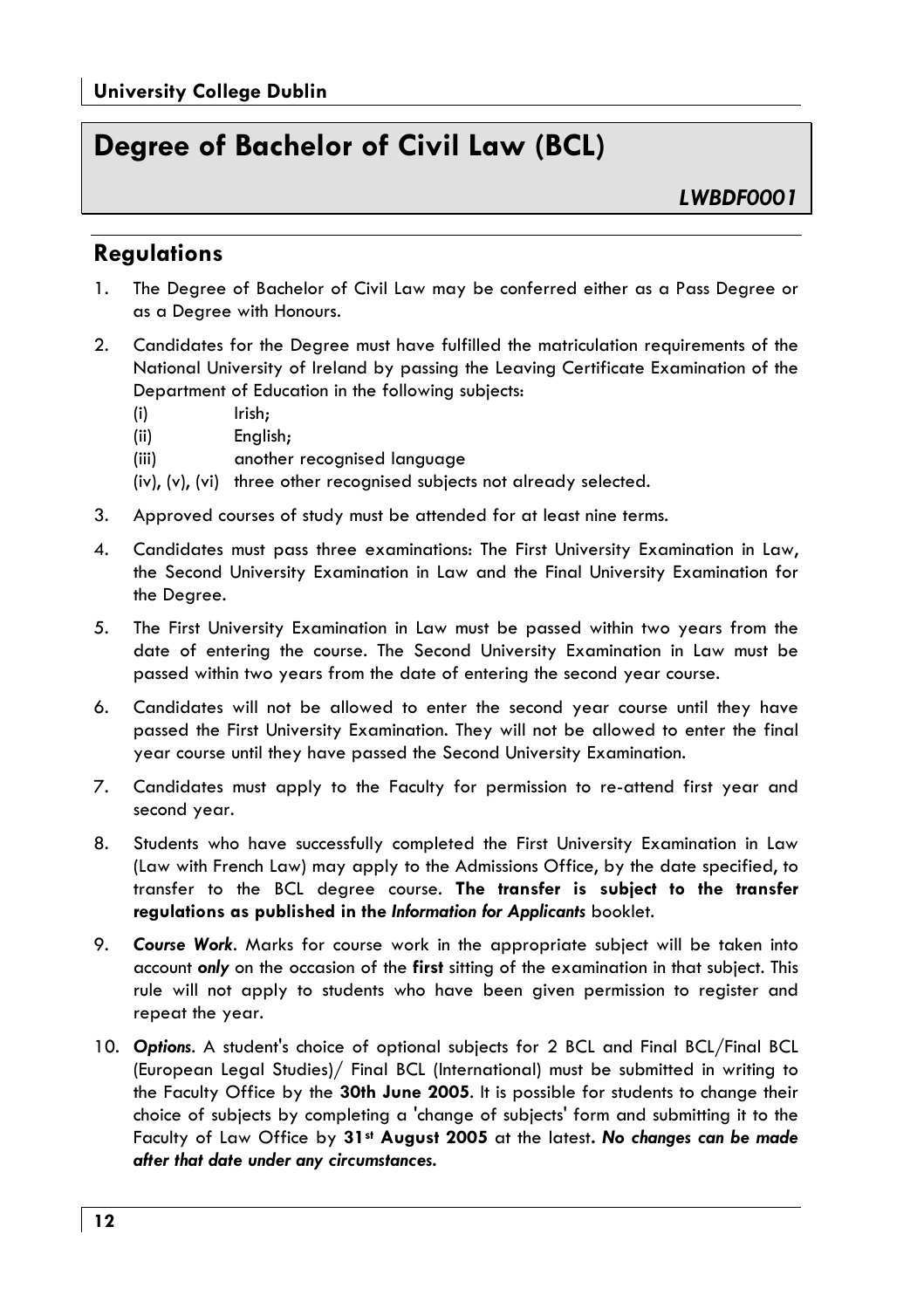## **Summary of Courses**

## **for the Degree of Bachelor of Civil Law**

**First Year** 

| LAW 1001 | Constitutional Law       |
|----------|--------------------------|
| LAW 1002 | Criminal Law             |
| LAW 1003 | Law of Contract          |
| LAW 1004 | Law of Tort              |
| LAW 1005 | Legal System and Methods |
|          |                          |

**Second Year** 

### **A. Compulsory Subjects:**

| LAW 2013 | Land Law and Succession   |
|----------|---------------------------|
| LAW 2014 | Law of the European Union |

### **B. Optional Subjects:**

Any **three** from among the following:

| LAW 2001 | Administrative Law             |
|----------|--------------------------------|
| LAW 2002 | Banking Law                    |
| LAW 2020 | Commercial Conflicts of Law    |
| LAW 2003 | Company Law                    |
| LAW 2004 | Comparative Law                |
| LAW 2005 | Environmental Law              |
| LAW 2006 | Evidence                       |
| LAW 2007 | Family Law                     |
| LAW 2008 | Intellectual Property Law      |
| LAW 2009 | International Business Law     |
| LAW 2010 | International Human Rights Law |
| LAW 2016 | Irish Legal History            |
| LAW 2012 | Labour Law                     |
| LAW 2017 | Medical Law                    |
| LAW 2018 | Public International Law       |
| LAW 2019 | Revenue Law                    |

Such other subjects as the Faculty may from time to time approve.

(Students are advised that staff exigencies may mean that in any one year a selection only of these optional subjects will be available. The Faculty reserves the right to impose a limit on the number of students taking any given option in second year law).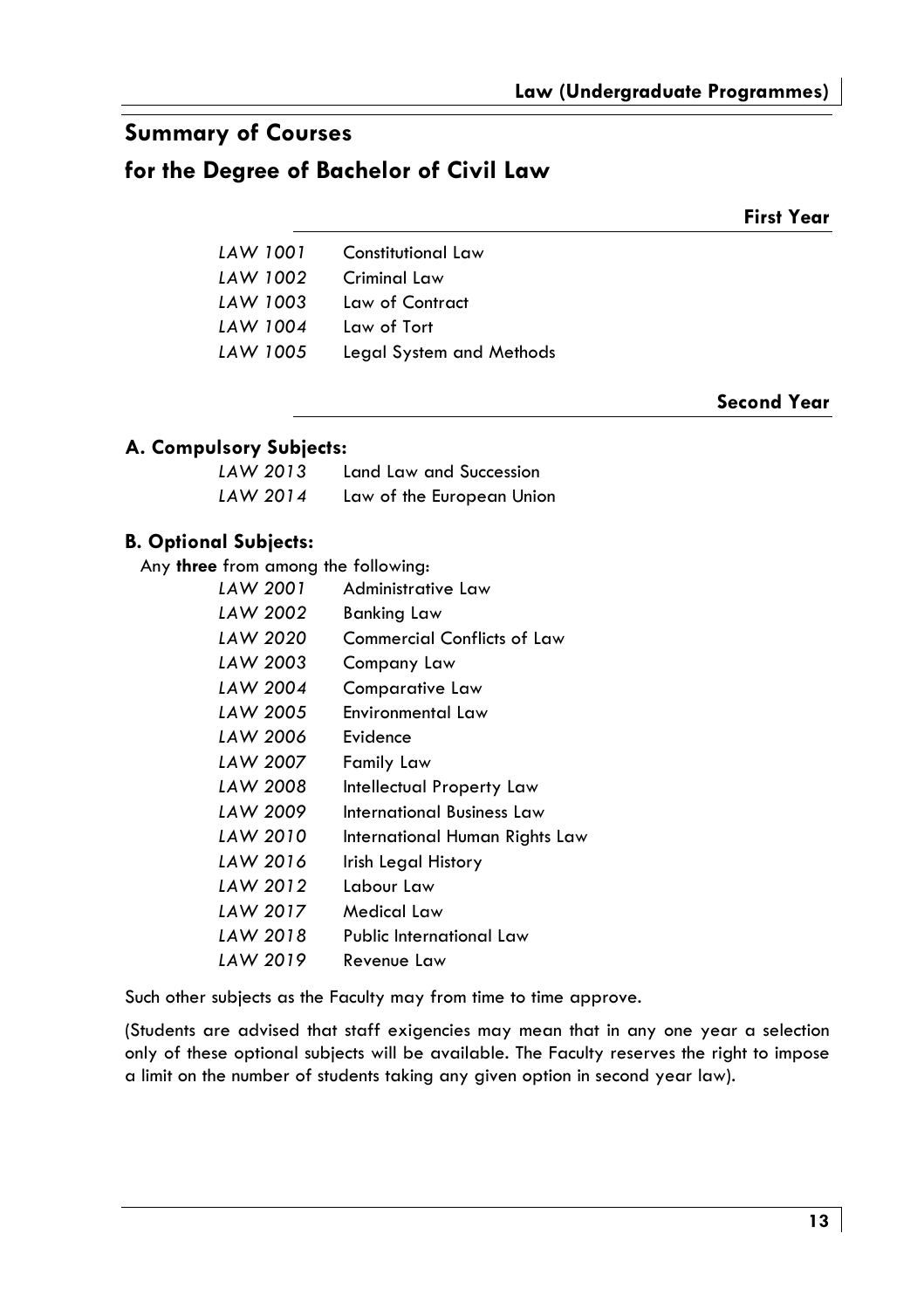### **A. Compulsory Subject:**

 *LAW 3004* Jurisprudence

### **B. Optional Subjects:**

Any *four* subjects *not already taken* from the second year list, plus

| LAW 3001 | Commercial Law               |
|----------|------------------------------|
| LAW 3002 | Criminology                  |
| LAW 3003 | Equity                       |
| LAW 3006 | Media Law                    |
| LAW 3007 | Planning and Development Law |

(Students are advised that staff exigencies may mean that in any one year a selection only of these optional subjects will be available).

*Note:* The following second and final year optional subjects are not currently available:

|          | Advanced Public Law      |
|----------|--------------------------|
|          | Criminal Procedure       |
| LAW 2008 | Cultural Heritage Law    |
| LAW 2011 | International Trade Law  |
|          | Law and Economics        |
| LAW 2015 | Law and Political Theory |
| LAW 3005 | Legal Anthropology       |
|          | Roman Law                |
|          | Social Welfare Law       |
|          |                          |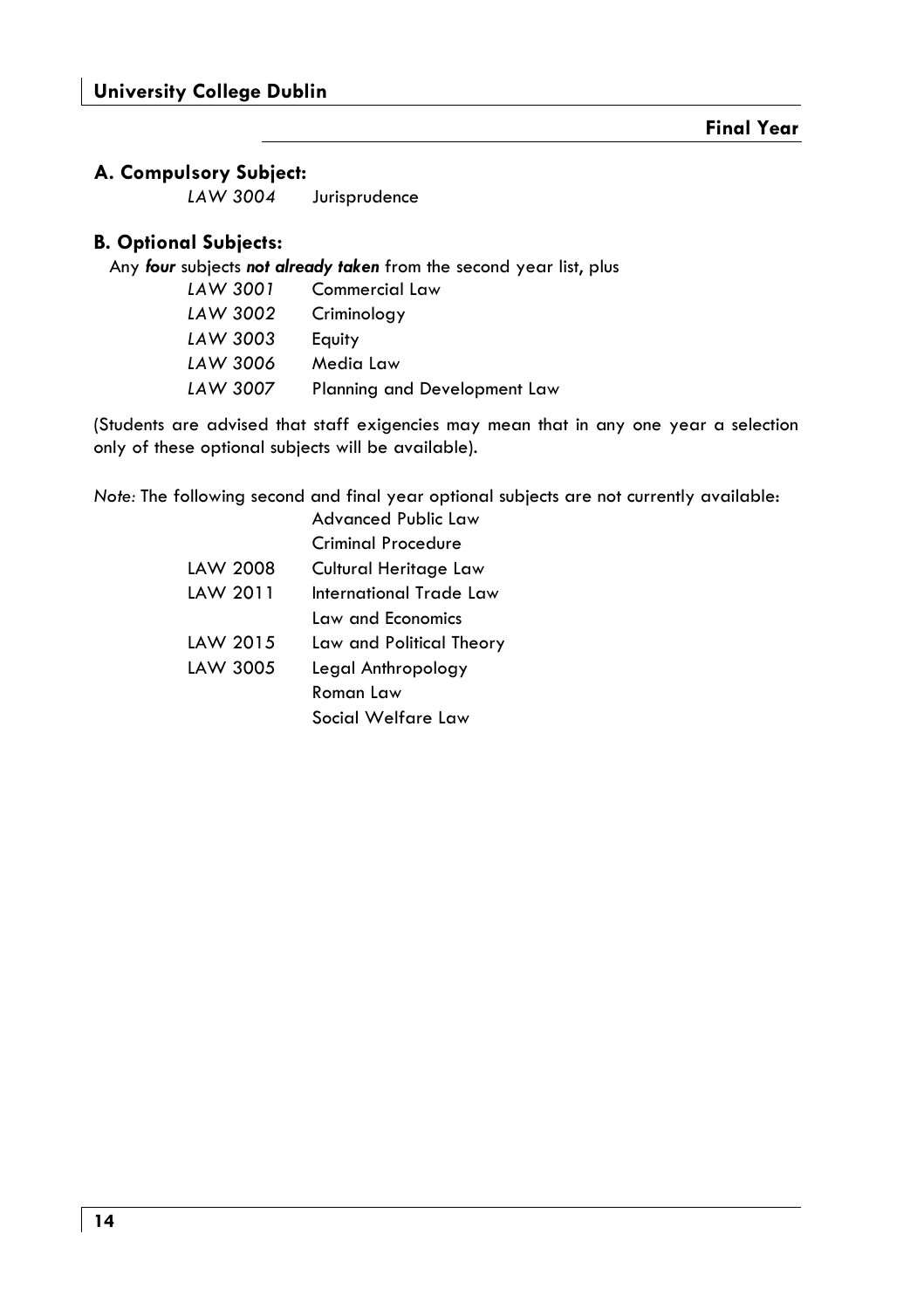## **European Credit Transfer System (ECTS)**

## **Credit Scheme for Degree of Bachelor of Civil Law**

|                           | <b>First Year</b> |
|---------------------------|-------------------|
| Course Title:             | Credits:          |
| <b>Constitutional Law</b> | 12                |
| Criminal Law              | 12                |
| Law of Contract           | 12                |
| Law of Tort               | 12                |
| Legal System and Methods  | $\frac{12}{2}$    |
| Total:                    | 60                |

|                           | <b>Second Year</b> |
|---------------------------|--------------------|
| Course Title:             | Credits:           |
| Land Law and Succession   | 12                 |
| Law of the European Union | 12                 |
| <b>Optional Subject</b>   | 12                 |
| <b>Optional Subject</b>   | 12                 |
| <b>Optional Subject</b>   | 12                 |
| Total:                    | 60                 |

|                         | <b>Final Year</b> |
|-------------------------|-------------------|
| Course Title:           | Credits:          |
| Jurisprudence           | 12                |
| <b>Optional Subject</b> | 12                |
| <b>Optional Subject</b> | 12                |
| <b>Optional Subject</b> | 12                |
| <b>Optional Subject</b> | 12                |
| Total:                  | 60                |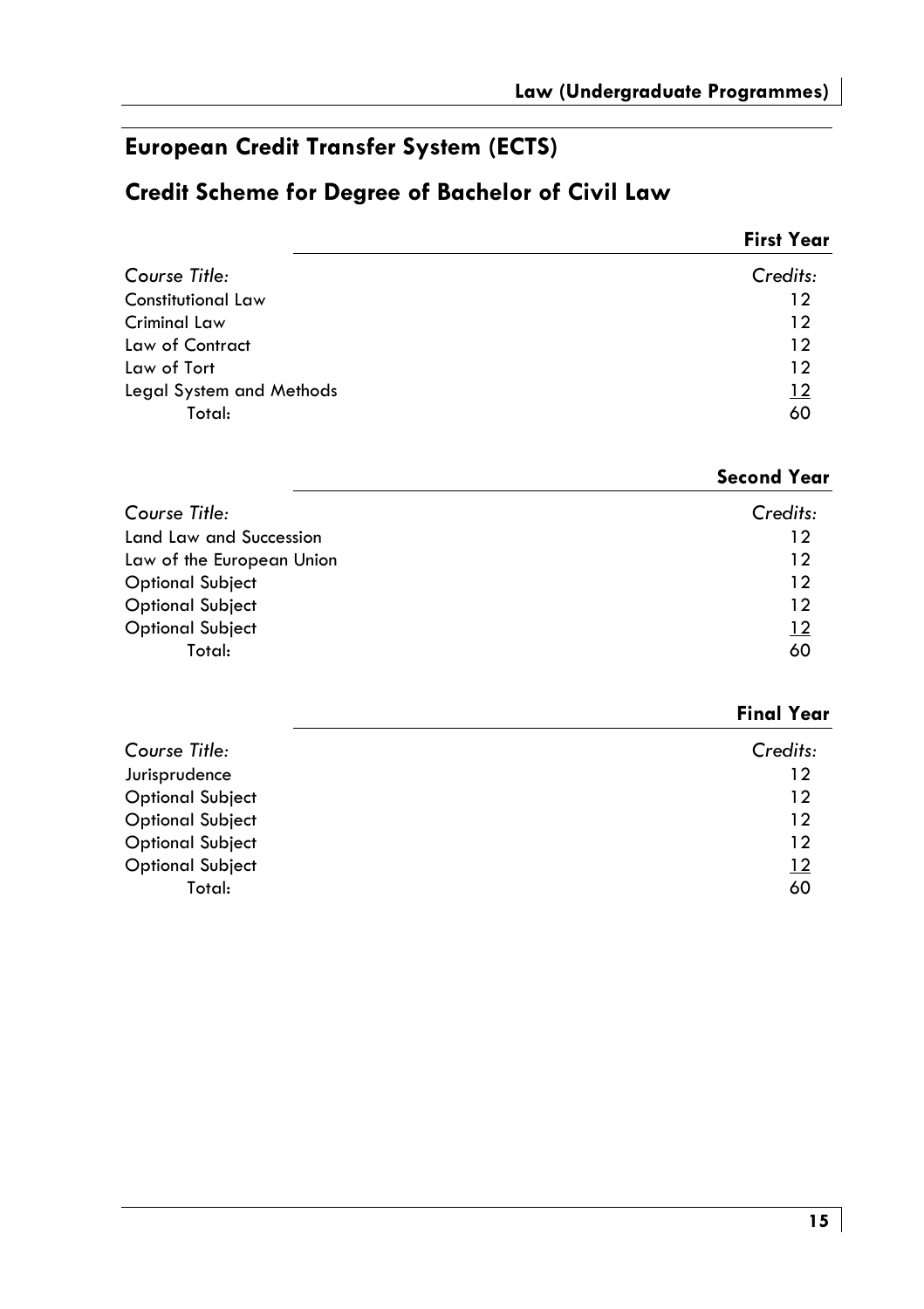## **Syllabus of Courses for the Degree of Bachelor of Civil Law**

## **First Year**

### **Constitutional Law LAW 1001**

The constitutional law of the Republic of Ireland as found in the Constitution of 1937 and case law.

Reading will be indicated at the beginning of the session.

### **Criminal Law LAW 1002**

Historical introduction. The emergence of criminal justice. The evolution of the general principles of criminal liability. The concepts of malice and intention. The defences to a criminal charge. Homicide. Assault and cognate offences. Larceny and kindred offences.

Reading will be indicated at the beginning of the session.

### **Law of Contract LAW 1003**

The general principles of the law of contract as applied in Ireland.

Textbooks and relevant periodical literature will be indicated on reading lists. Students will be expected to purchase a copy of cases and materials for use in tutorials. These will be available at the commencement of the session.

### **Law of Tort LAW 1004**

The Law of Tort is private law, as opposed to criminal or public law, and concerns the legal relationship that creates and imposes responsibilities on individuals. Tort law provides a number of distinct legal actions to resolve disputes arising between private individuals, the most common and frequent example being road traffic accident compensation claims. Actions in Tort are either based upon Statute or Common Law rules as developed by judges. An action in Tort will involve the infringement of an individual's private rights in relation to a number of legally protected interests. These interests concern in general both the reputation and physical/mental well-being of the person, property and financial matters.

A course of lectures will cover most of the following topics. The aim, purpose and function of the Law of Tort. Negligence and the duty of care imposing liability for negligent acts, words and omissions. Liability for personal injury, psychiatric illness and economic loss. The liability of occupiers, builders, vendors and lessors. The liability of statutory bodies. The standard of care including professional negligence and in particular medical negligence. Causation and remoteness of damage. Environmental aspects of land use including liability for nuisance both private and public, the rule in Rylands v. Fletcher, trespass to land and unintended fire damage. Liability for animals. Products liability. Trespass to the person, including assault, battery and false imprisonment. Trespass to goods. Defamation. Defences.

A comprehensive course outline indicating relevant reading materials will be made available at the start of term.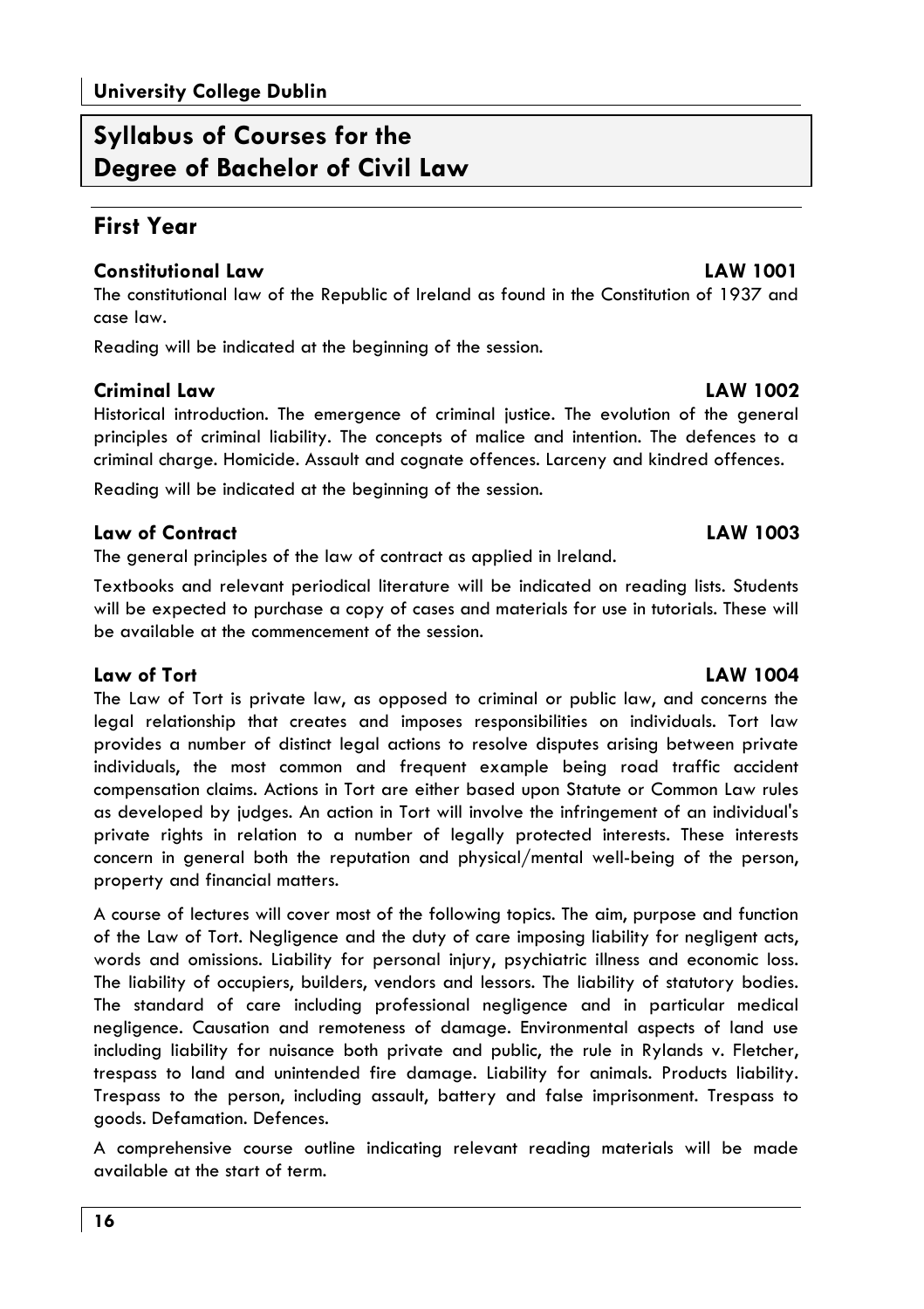### **Legal System and Methods LAW 1005**

The structure and operation of the Irish legal system. The nature of legal reasoning. Reading will be indicated at the beginning of the session.

## **Second Year**

# **A. Compulsory Subjects**

### **Land Law and Succession LAW 2013**

### *(a) Land Law*

Tenure. Estates and interests in land. Difference between leasehold and freehold. Fee simple, fee tail and life estates. Fee farm grants. Equitable estates and interests in land. The Statute of Uses. Future interests (in outline). Settled land. Co-ownership. Easements and profits. Restrictive covenants. Licences. Adverse possession. Landlord and tenant. Mortgages. Registration of Deeds and of Title.

Lyall*: Land Law in Ireland*  Wylie*: Irish Land Law*  Wylie*: A Casebook on Irish Land Law* 

### **(b)** *Succession*

Nature of a Will, contracts to make wills; formalities and their avoidance; secret trusts, rule in Strong v Bird, proprietary estoppel, donatio mortis causa. Attestation. Alterations. Construction of wills: extrinsic evidence. Revocation and revival. Lapse and ademption. Intestate succession.

Brady*: Succession Law in Ireland* (Butterworths)

### Law of the European Union **LAW 2014**

History of European integration; basic structure of the Union; incorporation of EU law into the Irish legal order; the institutional framework and acts of the EU institutions; legal principles and judicial remedies; the free movement of goods, persons, services, establishment and capital; Competition law; the effects of the Single European Act and future developments in the EU; policies of the EU.

### **B. Optional Subjects**

### **Administrative Law LAW 2001**

Administrative Law deals with the constitution, powers and procedure of those bodies on which the law confers powers and duties of a public nature, such as Government Departments, local authorities, tribunals and certain professional bodies. The course examines the procedural and formal requirements applicable to administrative action and the principles governing the legal nature of administrative powers, discretions and duties.

In particular, the course deals with the distinct set of remedies dealing with public law questions – available in a single procedure, the application for judicial review. Issues covered include the extent to which the courts can control the exercise of discretionary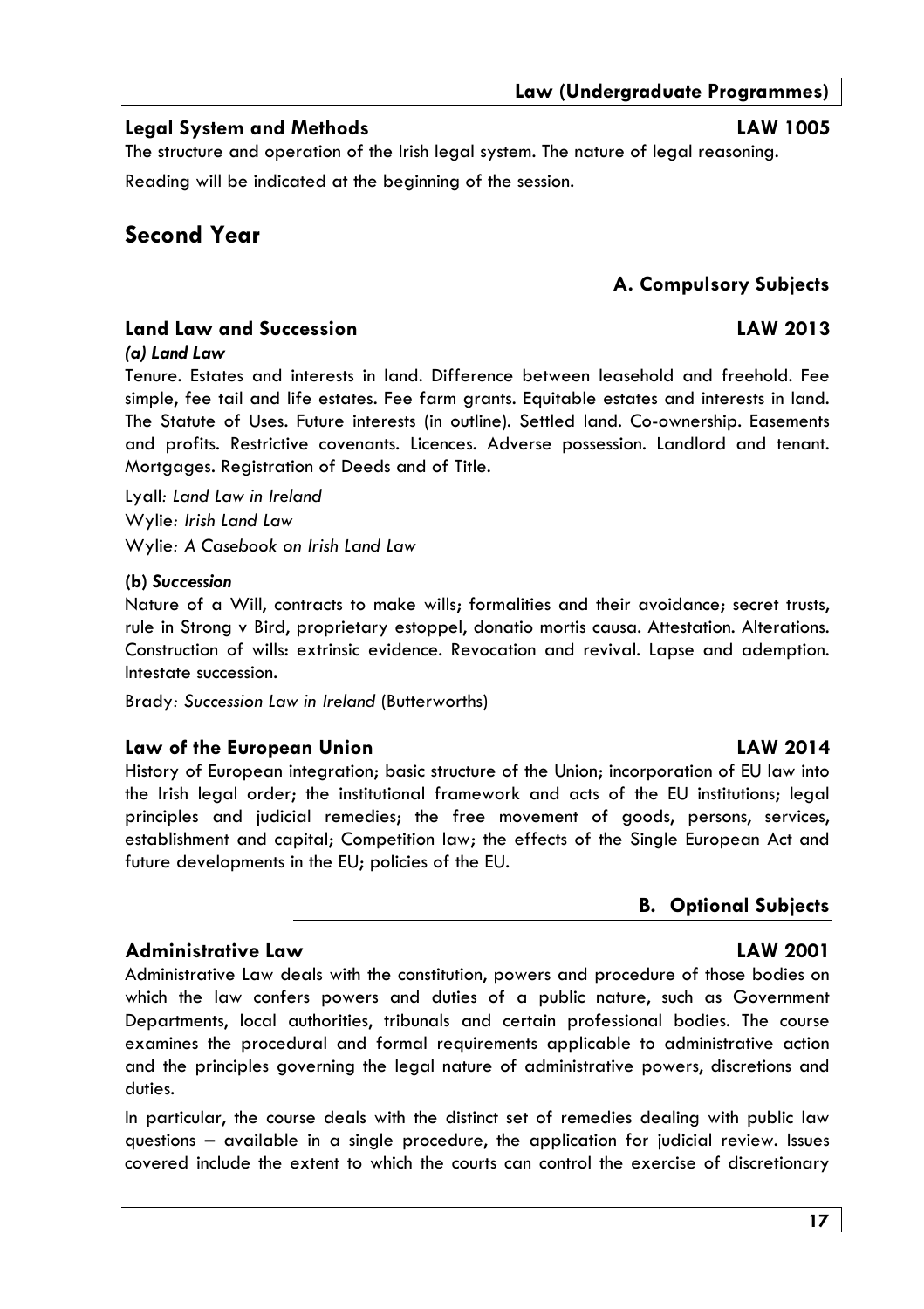powers by administrative authorities and the availability of remedies for unlawful administrative action.

The course also considers the impact of the Constitution and the effects of contact with European Union law on administrative law. Some stress is placed on the historical evolution of Irish administrative law.

Materials: Hogan & Morgan*, Administrative Law in Ireland*, 3rd ed., 1998

### **Banking Law LAW 2002**

An examination of the legal issues arising from the national and international operations of banks. Topics will include the regulation of credit institutions; the legal framework of the single market in banking; the bank-customer relationship with particular reference to bank liability for services provided; bank secrecy and money laundering; forms of finance encountered in banking transactions, including syndicated loans; transfer of loan assets by banks; bills of exchange with particular reference to cheques; banks and credit and security; legal considerations arising from customer insolvency and bank insolvency.

Breslin*: Banking Law in the Republic of Ireland*  O'Conno*r: Law Relating to Cheques and Analogous Instruments in Ireland*  Paget's *Law of Banking* 

### **Commercial Conflicts of Law LAW 2020**

A study of the rules of Irish law which apply whenever a commercial transaction or an event has a connection with more than one legal system.

The course will focus on:

- (i) Jurisdiction of the Irish Courts and enforcement of foreign judgments in civil and commercial matters in Brussels Regulation I and non-regulation cases.
- (ii) Determining the applicable law in:
	- (a) international contracts (Rome Convention)
	- (b) international torts including defamation, product liability and environmental damage.
- (iii) Taking and perfecting security in International Financial Services transactions.

### **Company Law LAW 2003**

Unincorporated associations and bodies corporate, corporations sole and aggregate; charter companies; statutory companies; joint stock companies; limitation of liability; the Companies Acts 1862-1963; unlimited companies; guarantee companies; companies limited by shares. Formation of company, memorandum, articles of association, construction of memorandum; ultra vires; capital, classes of shares; alteration of rights; name of company; public and private companies, commencement of business; prospectus; share issues; allotment, transfer and transmission of shares; civil and criminal liability on prospectus borrowing, debentures and charges; management of business; meetings; resolutions; alterations of capital. Winding up; grounds and types of winding up; liquidators; secured, preferential and unsecured creditors; receivers. Auditors. Accounts. Meetings.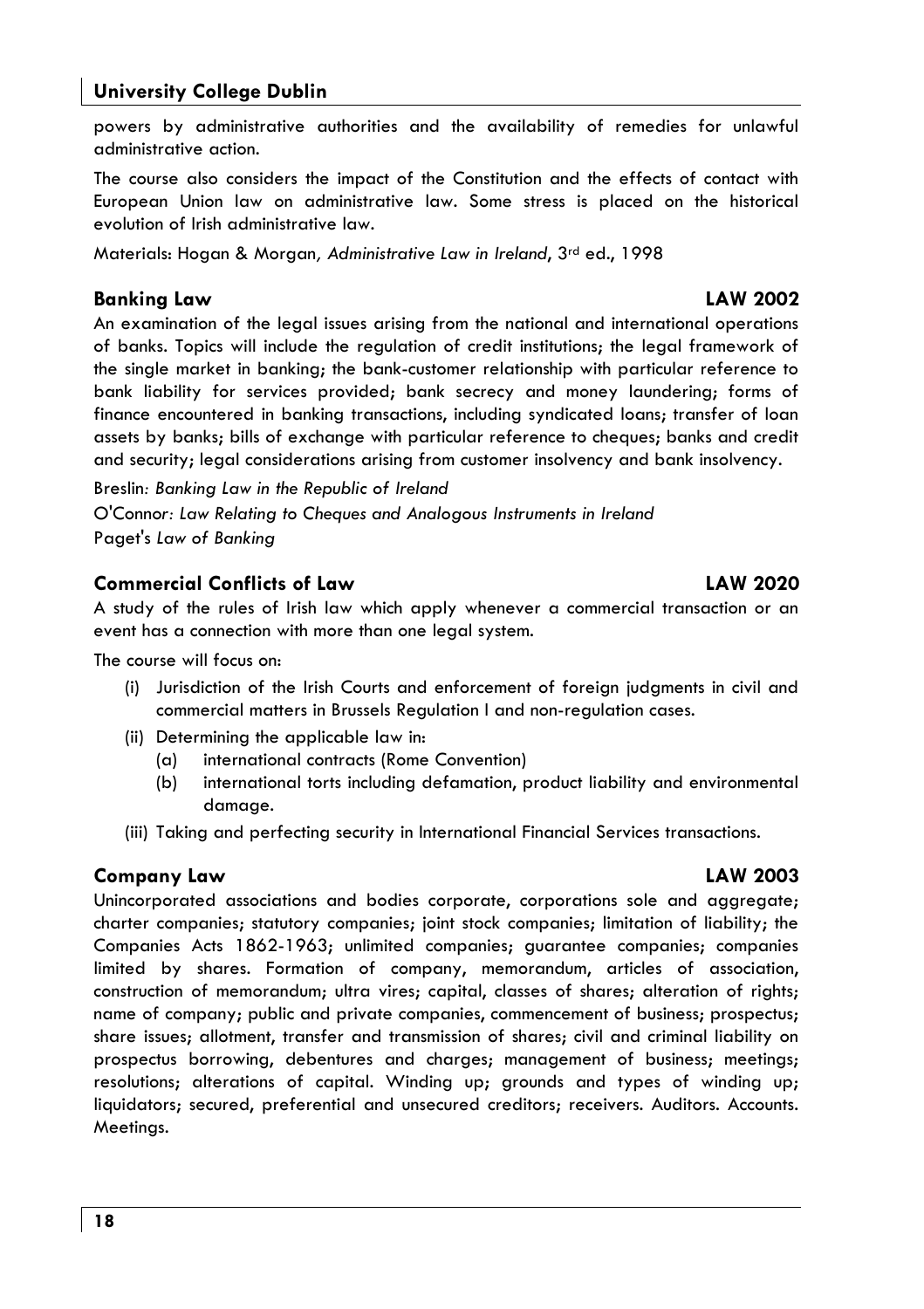Gower*: Principles of Company Law*  Pennington*: Company Law* Sealy and Cornish*: Case Book on Company Law* 

### **Comparative Law LAW 2004**

Definition of comparative law. Structure and sources of law in major legal systems with special reference to France, USA, UK and Ireland. Administration of justice, legal professions. Separation of powers – judicial review. Law reform. Selected comparative topics from: Constitutional Law, Administrative Law, Criminal Procedure, Law of Tort.

Brown and Garner*: French Administrative Law*  David*: French Law, Sources, Structure, Methodology*  Merryman*: The Civil Law Tradition*  Tresolini *and Shapiro: American Constitutional Law*  Von Mehren*: The Civil Law System*  Gunther*: Cases and Materials in Constitutional Law* 

### **Environmental Law LAW 2005**

This course comprises a comprehensive examination of environmental law, from a national, European and International perspective. Environmental Law shall provide an account of all major environmental concerns other than planning and development and the built environment. It will analyse the principles applied to environmental protection and the application of environmental law in practice, including enforcement mechanisms.

This course is taught in two parts. Part I, the first semester, is an introduction to environmental law and the principles governing it. The emphasis will be on Irish Environmental Law. Topics include sources, principles and techniques of environmental protection; national regulatory framework; structure and powers of bodies having responsibility for the environment; the Environmental Protection Agency; integrated pollution control; environmental impact assessments. The course shall examine public participation and control; the right to information; procedures; appeals and judicial review; the enforcement of environmental law; the common law and environmental remedies; personal liability of individuals; fundamental rights and environmental law.

Part II, in the second semester, will expound on the material from the Part I and will deal with European and international environmental law. The subject matter will explore how environmental law operates within European, international and national law, focusing on the core issues and case-law. It will trace the development of Community environmental law and its principles of environmental protection. It will examine the powers of Community and international institutions; the basis of European environmental law; the legislative and decision-making process; harmonization; the implementation and enforcement of Community law; Member States' duties. It will examine how the environment is dealt with in international law; seminal agreements signed by the international community. The course will deal with the substantive environmental law relating to various pollutants and media- including waste, air, water, waste, habitat and conservation concerns. It will also address business concerns and environmental law such as trade and competition law; issues of corporate responsibility and liability.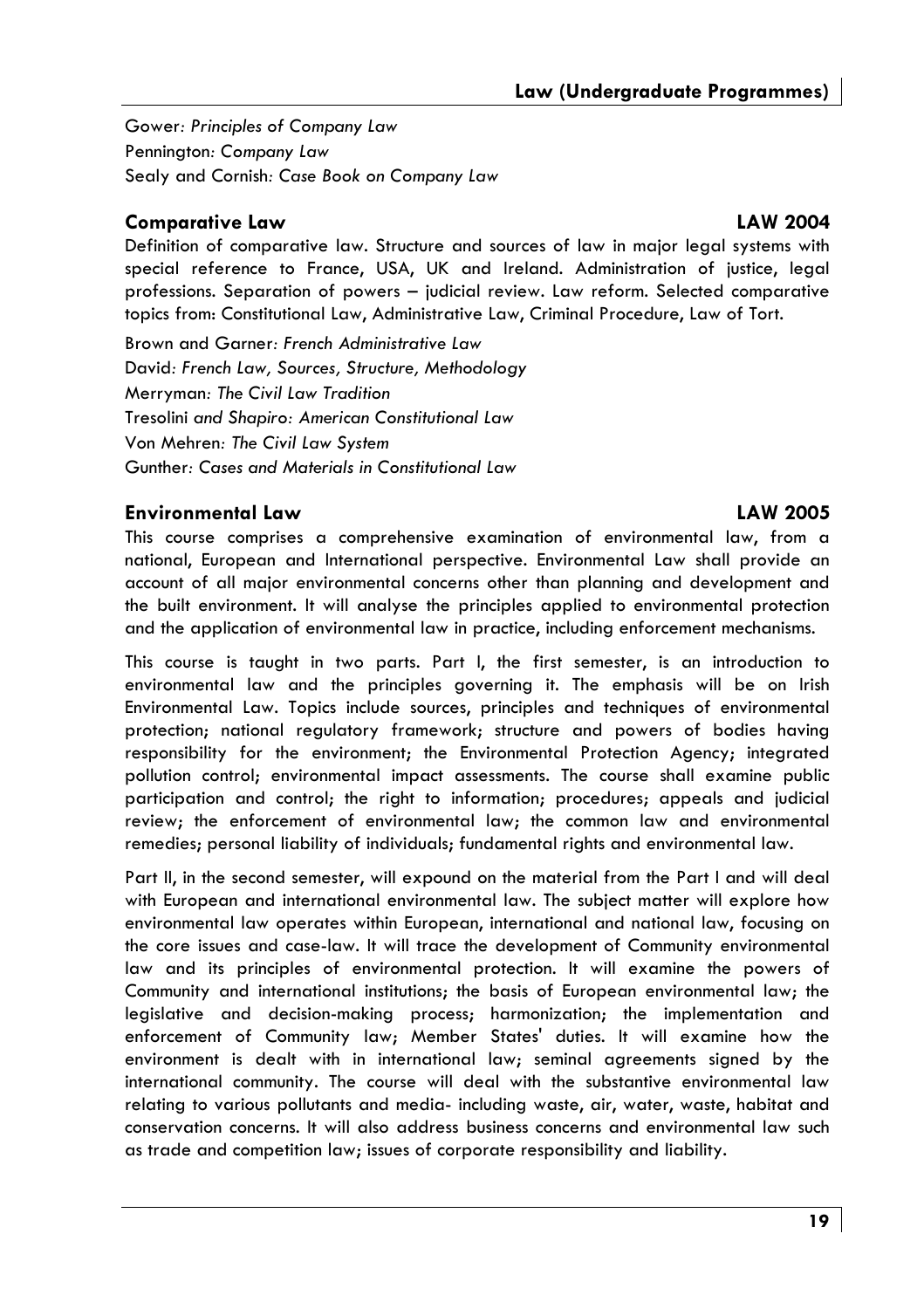The law of Evidence is that system or body of rules which regulates the admission of proof in a court of law.

Rationale of proof and law of Evidence. Basic concepts. Relevance. Admissibility. Materiality. Receivability. Functions of judge and jury. Judicial discretion. Sources of law of Evidence. Types of Evidence. Burden of proof. Standard of proof. Presumptions. Judicial notice. Corroboration. Proof of law. Competence. Compellability. Examination of witnesses. Privileges. Exclusion associated with method of obtaining evidence. Confessional evidence. Evidence of disposition and character. Hearsay rule and its exceptions. Opinion evidence.

### **Family Law LAW 2007**

This course provides a comprehensive and current treatment of all aspects of law concerning the family and family relationships in Ireland. Family Law in Ireland is influenced by the interaction and impact of constitutional, public law, common law, criminal law, European law, European human rights law, international law and international and domestic statutory reforms of family law. It examines the rights and duties that arise from the existence of family relationships and deals with the procedures available to resolve such disputes. Family Law is one of the broadest and fastest expanding areas of law. The complexity of family relationships is mirrored in the study of the law governing those relationships providing a stimulating and interesting examination of current and controversial issues.

A course of lectures will be given on most of the following topics. Sociological aspects of the family. The family and the constitution. Formalities and the contract of marriage. Nullity of marriage, including the development of the void and voidable grounds. Resolution of marital breakdown covering legal separation, judicial separation and divorce. Consequences of marital breakdown, including maintenance, custody and access, financial and property relief. Domestic violence, spousal and cohabitee protection. International child abduction. Child abuse and care proceedings. Wardship. Adoption. Ownership of and disputes concerning family property. Recognition of foreign divorces. International maintenance. Abortion. The right to die.

A comprehensive course outline indicating relevant reading materials will be available at the start of term.

### **Intellectual Property Law LAW 2008**

Intellectual Property Law is concerned with protecting the fruits of intellectual or creative endeavour primarily by the grant of exclusive rights. The course covers:

- (1) patent law: statutory protection for inventions, including biotechnological and software-related inventions: Patents Act 1992.
- (2) law of confidence: general equitable action against a person who has divulged confidential information in breach of a duty of confidence.
- (3) passing off: action in tort for the protection of business goodwill as against traders using a similar trade name or product get-up.
- (4) trade mark law: statutory protection for registered trade names: Trade Marks Act, 1996.

### **Evidence LAW 2006**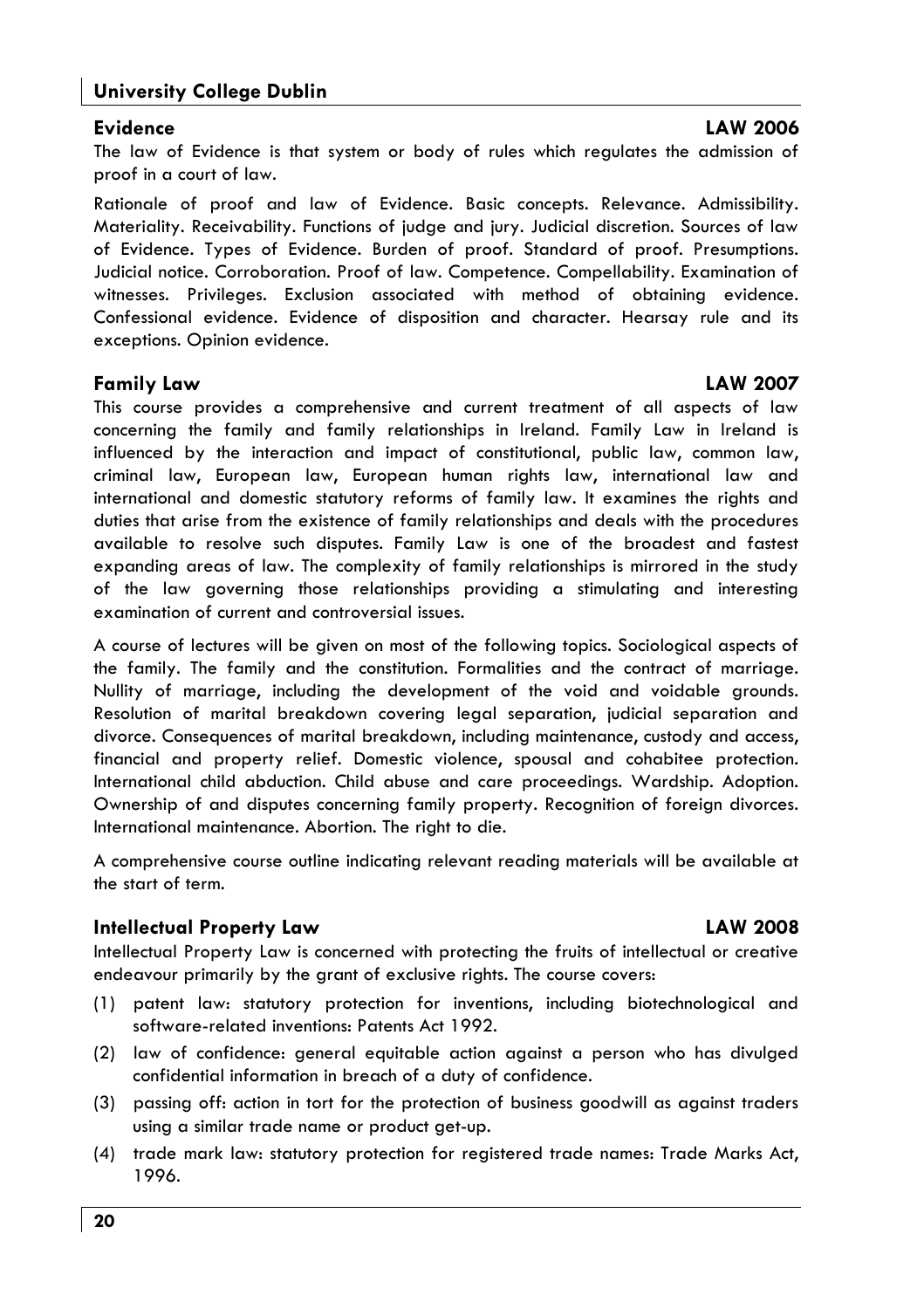- (5) trade marks on the internet: domain name disputes.
- (6) comparative advertising.
- (7) character merchandising and image marketing.
- (8) copyright law: statutory protection of original creative work: literary, dramatic, musical, artistic works; sound recordings, films, broadcasts, cable programmes, typographical arrangements, computer programmes, databases, performances: Copyright and Related Rights Act, 2000.
- (9) industrial designs: statutory protection of functional and decorative design: Industrial Designs Bill, 2000.
- (10) intellectual property in international trade: exhaustion of rights (use of intellectual property to prevent parallel imports); international harmonisation (GATT TRIPs); conflict of laws.

### **International Business Law LAW 2009**

An analysis of the legal framework of business transactions as developed in an international context. The course is divided into two parts. The first part provides an analysis of international commercial transactions and the second part is dedicated to dispute resolution in international commercial transactions. The following topics will be covered:

### *Part One: Analysis of International Commercial Transactions*

Topics will include:

- A study of the law applicable to international commercial agreements and of the formation of international agreements.
- An overview of the main types of international commercial transactions such as:
	- international contracts (including contracts of international sales of goods, agency and distribution agreements, international transfer of technology and know-how agreements, counter-trade agreements);
	- $\triangleright$  international banking and financial law;
	- $\triangleright$  international tax law;
	- $\triangleright$  international company and bankruptcy law.
- The course will also focus on the protection and remedies available in case of breach or non-performance of international commercial agreements.

### *Part Two: Dispute Resolution in International Commercial Transactions*

Topics will include:

- An overview of international dispute resolution, including:
	- $\triangleright$  international negotiation;
	- $\triangleright$  alternative dispute resolution;
	- $\triangleright$  court litigation of international commercial agreements.
- A study of international commercial arbitration with an emphasis on:
	- $\triangleright$  the analysis of the formation and the validity of the international arbitration agreement.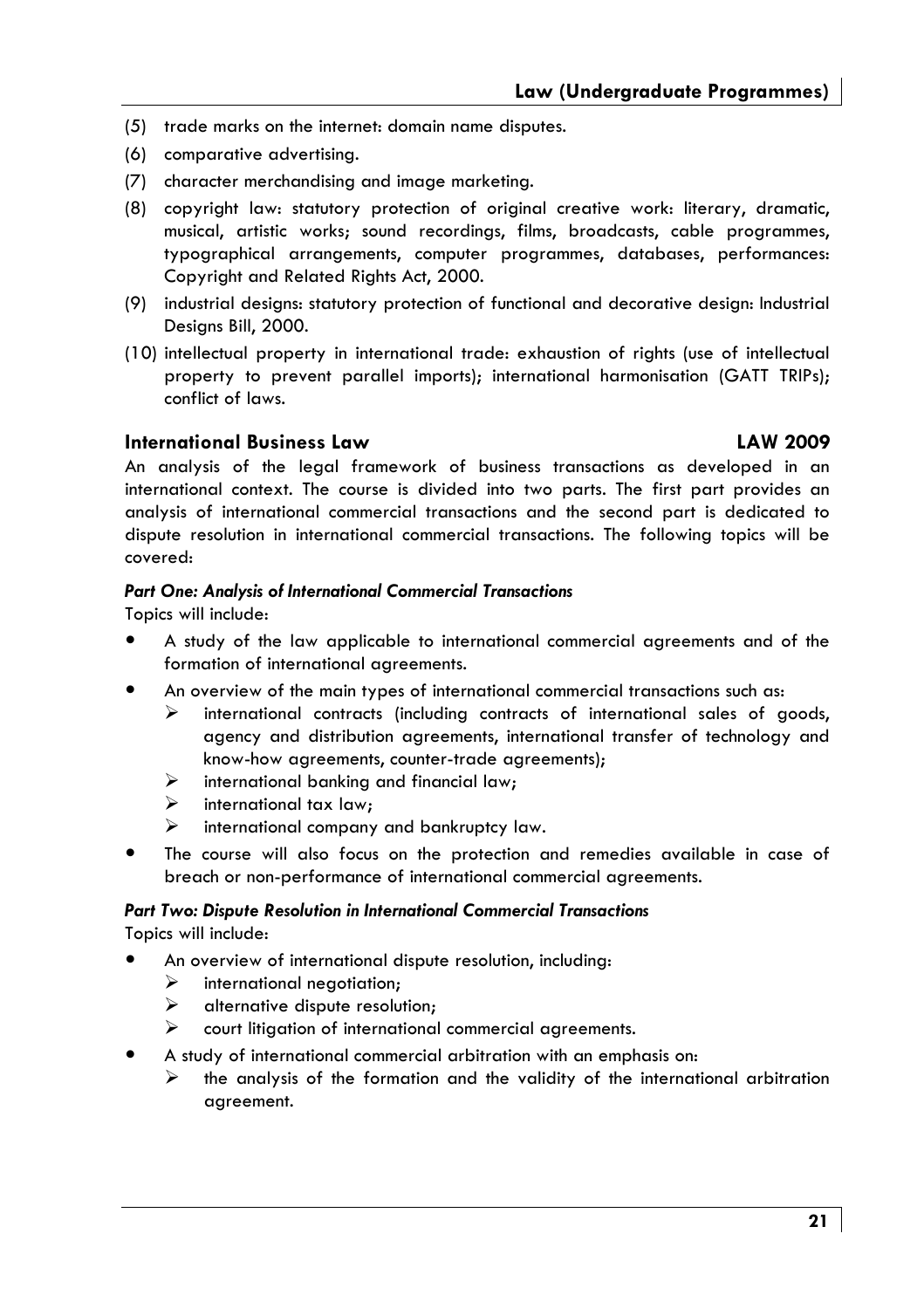### **International Human Rights Law LAW 2010**

This course involves a study of the promotion and protection of human rights under international law. Since international human rights is itself a subset of public international law, the course entails a brief introduction to the development and nature of international law and the evolution of international human rights law.

The substantive part of the course includes a study of the legal foundations of contemporary international human rights law with particular emphasis on the international bill of rights drafted under the auspices of the United Nations. It also focuses on the means by which individuals may enforce their rights under the aegis of that organisation, e.g. through various complaint procedures and international fact finding processes. Other topics include, the protection afforded by international law to particular groups of persons, e.g. refugees and asylum-seekers.

The course also focuses on the European system for the protection of human rights established by the Council of Europe. In particular, it examines the individual petition procedure established by the European Convention on Human Rights, as well as critically analysing the jurisprudence of the European Court of Human Rights in relation to selected substantive rights guaranteed under the Convention.

### **Irish Legal History LAW 2016**

An overview of the history of law in Ireland. General considerations – sources, variety of legal records and their significance, impact of mainstream European legal traditions, nexus with English common law.

Gaelic Ireland – the law tracts, interpretation and historical value, consideration of selected tracts.

Medieval Irish lordship – arrival of common law, evolution of courts, import of common law doctrine, liberties and franchises, interaction of common law and brehon law.

From the Tudors to 1800 – constitutional development: Poynings' law, acts of state, nonenactment of Irish Bill of Rights; institutional diversity: palatinates, Munster and Connacht presidencies, prerogative and conciliar jurisdictions, ecclesiastical courts; the penal laws against Catholics and Dissenters.

Recommended reading:

W.N. Osborough*: Studies in Irish Legal History* 

Fergus Kelly*: A Guide to Early Irish Law* 

G.J. Hand*: English Law in Ireland, 1290-1324* 

Hans Pawlisch*: Sir John Davies and the Conquest of Ireland: A Study in Legal Imperialism*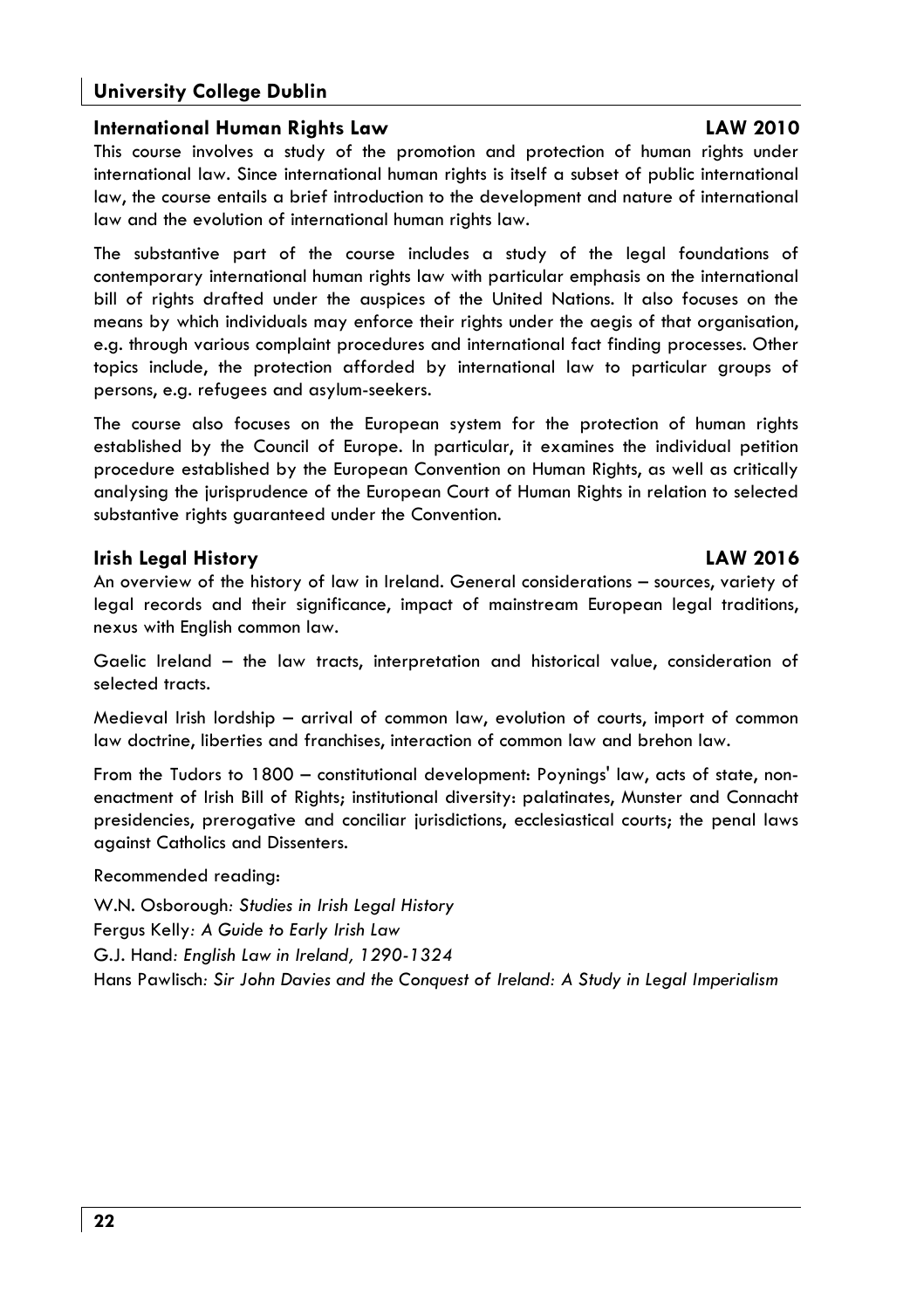### **Labour Law LAW 2012**

The Institutions of Labour Law. Foundations of Irish Labour Law. Contract of employment. Statutory regulation of employment relationship. Equal Pay and Employment Equality. Holidays. Payment of Wages. Maternity leave and pay. Hours of work. Termination of employment. Unfair dismissal. Trade Unions. Collective bargaining. Trade disputes. Picketing. EU Social Policy.

Wedderburn*: The Worker and the Law* (1986) Kerr and Whyte*: Irish Trade Union Law* (1985) Kerr*: The Trade Union and Industrial Relations Acts of Ireland* (1991) Murphy and Roche (eds.): *Irish Industrial Relations in Practice* (1994) Lynch and Fennell*: Labour Law in Ireland* (1993) Meenan*: Working within the Law* (1994) Curtin*: Irish Employment Equality Law* (1989) Madden and Kerr*: Unfair Dismissal: Cases and Commentary* (1990)

### **Medical Law LAW 2017**

Ideally, medical law serves important needs in our society: it regulates properly the medical profession; it provides a reliable and effective means of investigating medical accidents; it creates an adequate and rational system of compensation for patients suffering injury; and it gives doctors understandable guidance on those areas of medical practice of moral ethical sensitivity. This course covers in detail Irish medical law, includes a generous comparative dimension, and critically reviews the question of whether existing law meets the needs mentioned above.

The course has four parts. Part 1 examines the subject of medical law and ethics. It encompasses the nature of medical practice, the intersection between law and ethics, the question of a rational ethical framework for medical practice and law, and the issue of medical confidentiality and the duty of disclosure (with particular reference to treatment of HIV/AIDS). Part 2 deals with the subject of medical malpractice. The focus will be upon consent, medical negligence, medical litigation, drug-induced damage and fault liability. Part 3 concentrates on medical law in action in areas of life from conception to death. Its compass will include infertility, facilitating conception, contraception, abortion, infertility, wrongful conception, pre-natal injury, selective treatment of neonates, tissue donations and transplants, research, medical treatment and surgery, treatment of the dying and death. Part 4 is concerned with law and psychiatry. Basic elements include the concept of mental disorder, voluntary admissions to hospital, involuntary hospitalisation, the right to refuse treatment, the legal aspects of treatment, review of detentions and treatments, rights in hospital, patient advocacy, disabilities and discriminations, the criminal justice system and mental disorder.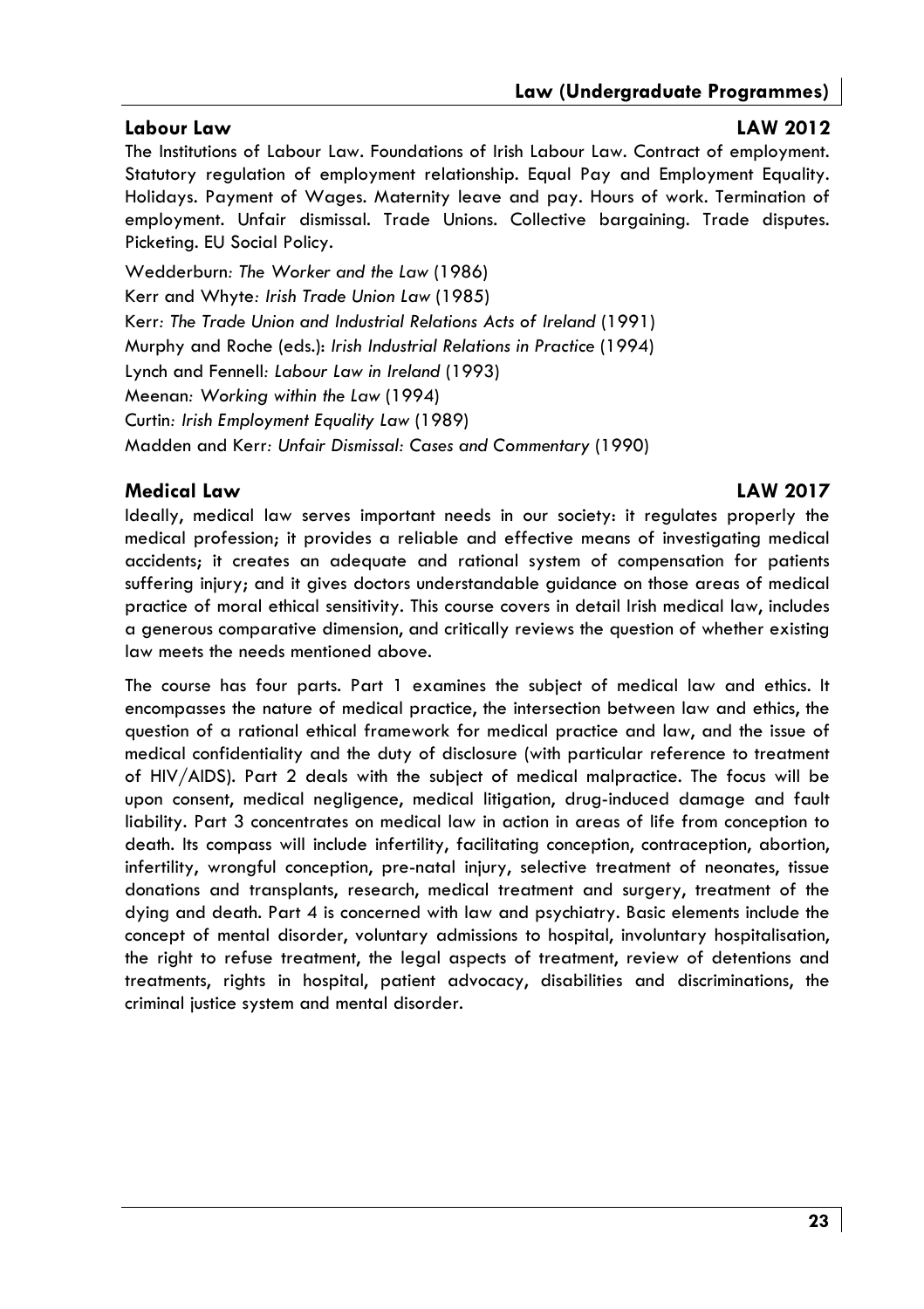### **Public International Law LAW 2018**

Characteristics of international law. Contemporary economic and political factors affecting the sources and techniques of international law. The territory of the State. Selfdetermination. Use of force. Role of United Nations in solving international disputes. Law of the sea. Treaties and Custom. The International Court of Justice. The relationship between International and Municipal Law. International responsibility.

Akehurst*: A Modern Introduction to International Law*  Brownlie*: Principles of Public International Law* (3rd ed.) Greig*: International Law* (2nd ed.) Harris*: Cases and Materials on International Law*  Shaw*: International Law* 

### **Revenue Law LAW 2019**

Administration of tax system (filing of returns and payment of tax) and territoriality rules governing chargeability to Irish tax. In-depth examination of income tax code and Schedules defining taxable income and allowable deductions. Analysis of Corporation Tax, Capital Gains Tax, Capital Acquisitions Tax and Probate Tax, with emphasis on legal theory and case law rather than computational aspects.

*Butterworth's Irish Tax Guide 2004/2005 Butterworth's U.K. Tax Guide 2004/2005 Institute of Taxation Income Tax Taxes Consolidation Act 1997* 

## **Final Year**

### **A. Compulsory Subject**

### **Jurisprudence** *LAW 3004*

This course concentrates on the fundamentals of law, adopting in the main an historical approach. Topics covered include: the writing down of law; the impact of the spread of literacy; theories on stages in the evolution of society and of law; the relationship between law and religion; developments in the notions of individual responsibility, of private property and in the status of women; law and the building of the nation-state; nationalism and law; imperialism and law; analysis of legal systems; natural law; law and morals.

### **B. Optional Subjects**

Any *four* subjects *not already taken* in Second Year, plus:

### **Commercial Law LAW 3001**

Commercial law is concerned with the rights and duties which arise from business transactions.

The course covers:

1) the regulation of the sale of goods under the Sale of Goods Act, 1893, as amended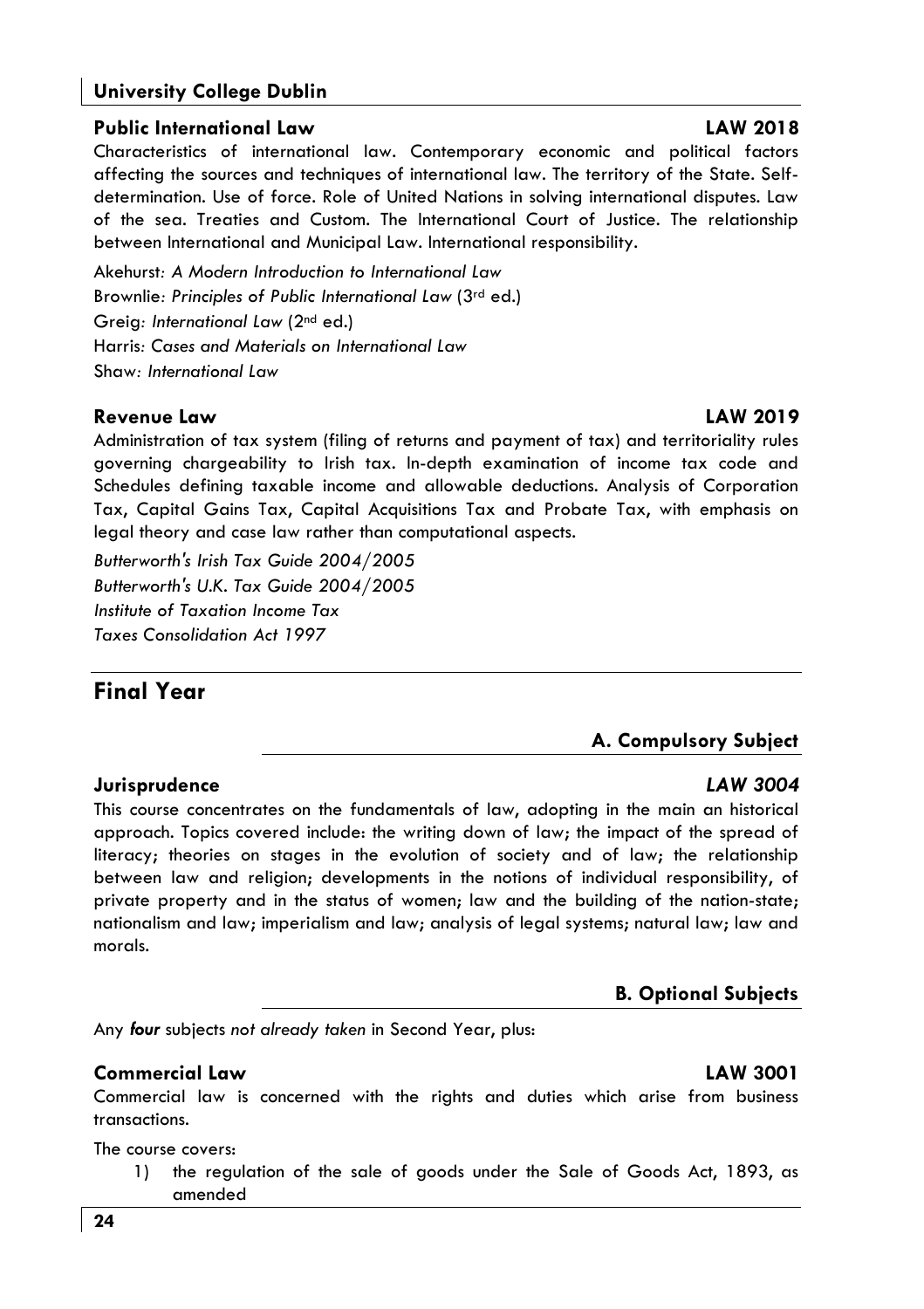- 2) consumer protection law (impact of E.U. law)
- 3) methods of payment: money, bills of exchange, promissory notes
- 4) law of agency
- 5) retention of title
- 6) credit and security
- 7) e-commerce
- 8) personal and corporate insolvency
- 9) insurance law
- 10) commercial dispute resolution (including domestic arbitration law)
- 11) conflict of laws
- 12) international trade

### **Criminology LAW 3002**

Crime and Criminal Justice; The Origins and Nature of Punishment; The Influence of the Classical Writers; The French Revolutionary Period and its Aftermath; The Birth of Criminology; The Origins of the Prison System; Trends and Patterns in Crime; Criminal Statistics; The Aetiology of Crime; The Biological School; Psychological Explanation; The Sociological Approach; Crime and the European Union; The *Corpus Juris*; The Fight against Crime and Fundamental Legal Values.

### **Equity LAW 3003**

The nature of equity; the union of judicature; equity as a contemporary phenomenon; the species of estoppel, equitable licences; judicial discretion in equity jurisdiction, a cyclical phenomenon. Equitable remedies; specific performance, injunctions, rectification, recision. The role of equity in the administration of estates; election, performance, satisfaction. Conversion. Miscellaneous equitable doctrines; tracing, assignment of choses in action. Fraud in equity.

*Trusts:* Express trusts, the creation thereof. Secret trusts. Completely and incompletely constituted trusts; exceptions to the maxim that equity will not assist a volunteer. Implied trusts; constructive and resulting trusts; discretionary trusts; charitable trusts; the Cy-pres doctrine; trusts of "imperfect obligation"; nature of trusteeship, appointment, removal, control of trustees, trustee's duty to avoid a conflict of interest; payment of trustees, liabilities of trustees for breach of trust; trusts and taxation.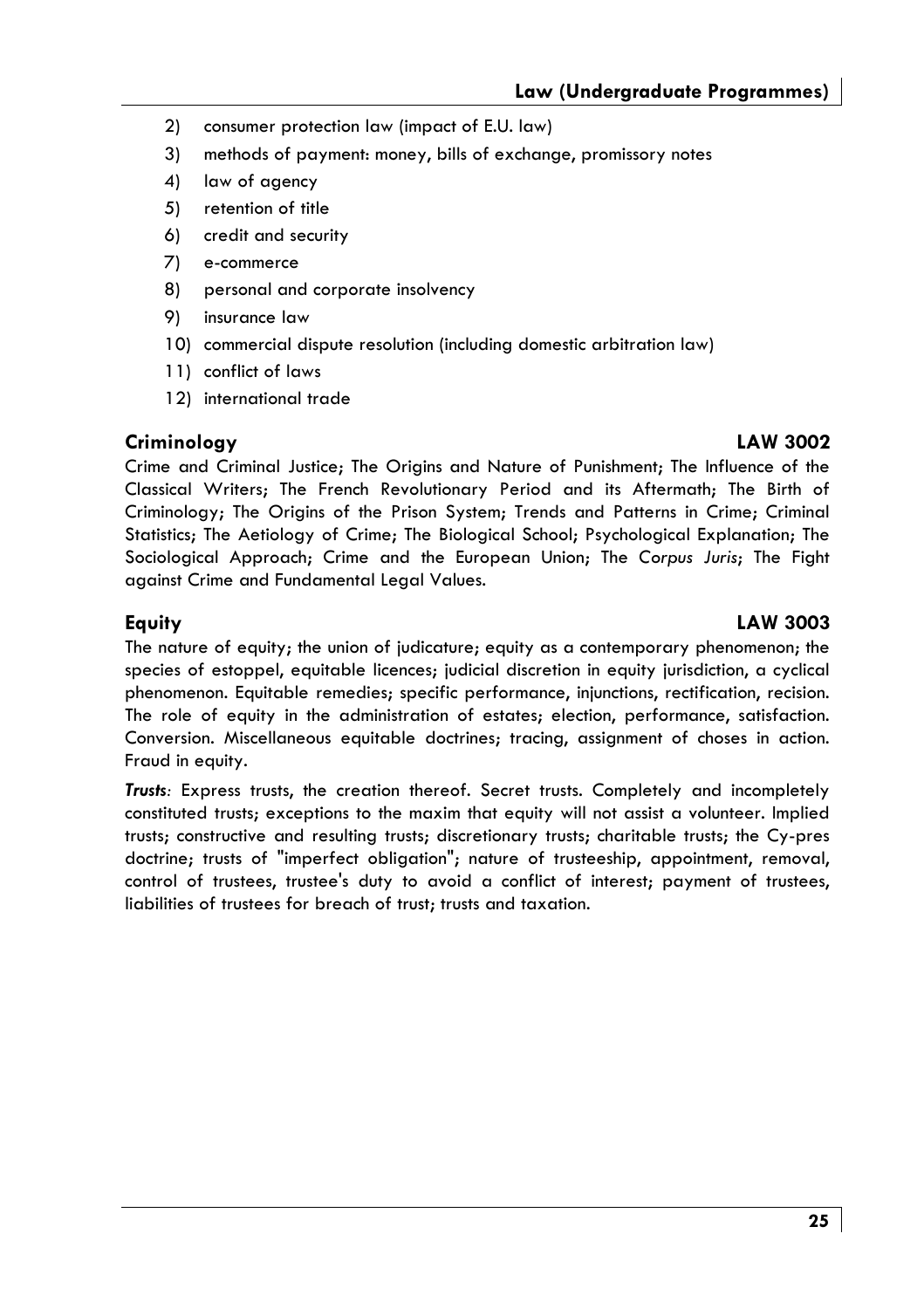Brady*: Religion and the Law of Charities in Ireland*  Hanbury and Maudsley*: Modern Equity* (12th ed. by Jill Martin) Keane*: Equity and the Law of Trusts in the Republic of Ireland*  Keeton and Sheridan*: Equity*  Kiely*: Principles of Equity as Applied in Ireland* Maudsley and Burn*: Trusts and Trustees*  Nathan and Marshall's *Casebook on Trusts*  Parker and Mellows*: The Modern Law of Trusts*  Pettit: Equity and the Law of Trusts (4<sup>th</sup> ed.) Tiley's *Casebook on Equity and the Law of Succession*  Underhill and Hayton*: Law of Trusts and Trustees*  Wylie*: Irish Land Law*  Wylie*: A Casebook on Equity and Trusts in Ireland* (London, 1985) Students will be advised of relevant periodic literature during lectures and tutorials.

### **Media Law LAW 3006**

The subject of this course is the law affecting the media (including television, radio, film and video, newspaper and book publishing) in Ireland. The course is broadly divided into two parts, the first dealing with the application to the media of the general law relating to freedom of expression (such as the law of libel), and the second with the law specific to each sector of the media (such as censorship of publications). The following major topics will be covered during the year:

**Part One:** The Constitution of Ireland and Freedom of Expression; Models of Media Regulation. Defamation; Intellectual Property; Contempt of Court; Confidential Information and Privacy; Public Order; Offences against the State; Incitement to Hatred; Advertising Law.

**Part Two:** Broadcasting Legislation; Censorship of Publications; Censorship of Film and Video; Posts and Telecommunications.

The course will also deal with general themes affecting the media such as the contemporary international debate on pornography and UNESCO's proposed World Information Order.

Suggested Reading: McDonald, M: Irish Law of Defamation*,* 2nd ed., 1989 McGonagle, M*:* A Textbook on Media Law*,* 1996 McMahon, B. and Binchy, W*:* Irish Law of Torts*,* 2nd ed., 1989 Robertson, G. and Nicol, A: Media Law, 3rd ed., 1992 Law Reform Commission: *Civil Law of Defamation: Consultation Paper,* 1991*; Report,*  LRC 38-1991 *Crime of Libel: Consultation Paper,* 1991*; Report,* 41-1991 *Contempt of Court: Consultation Paper,* 1991*; Report (*47 – 1994)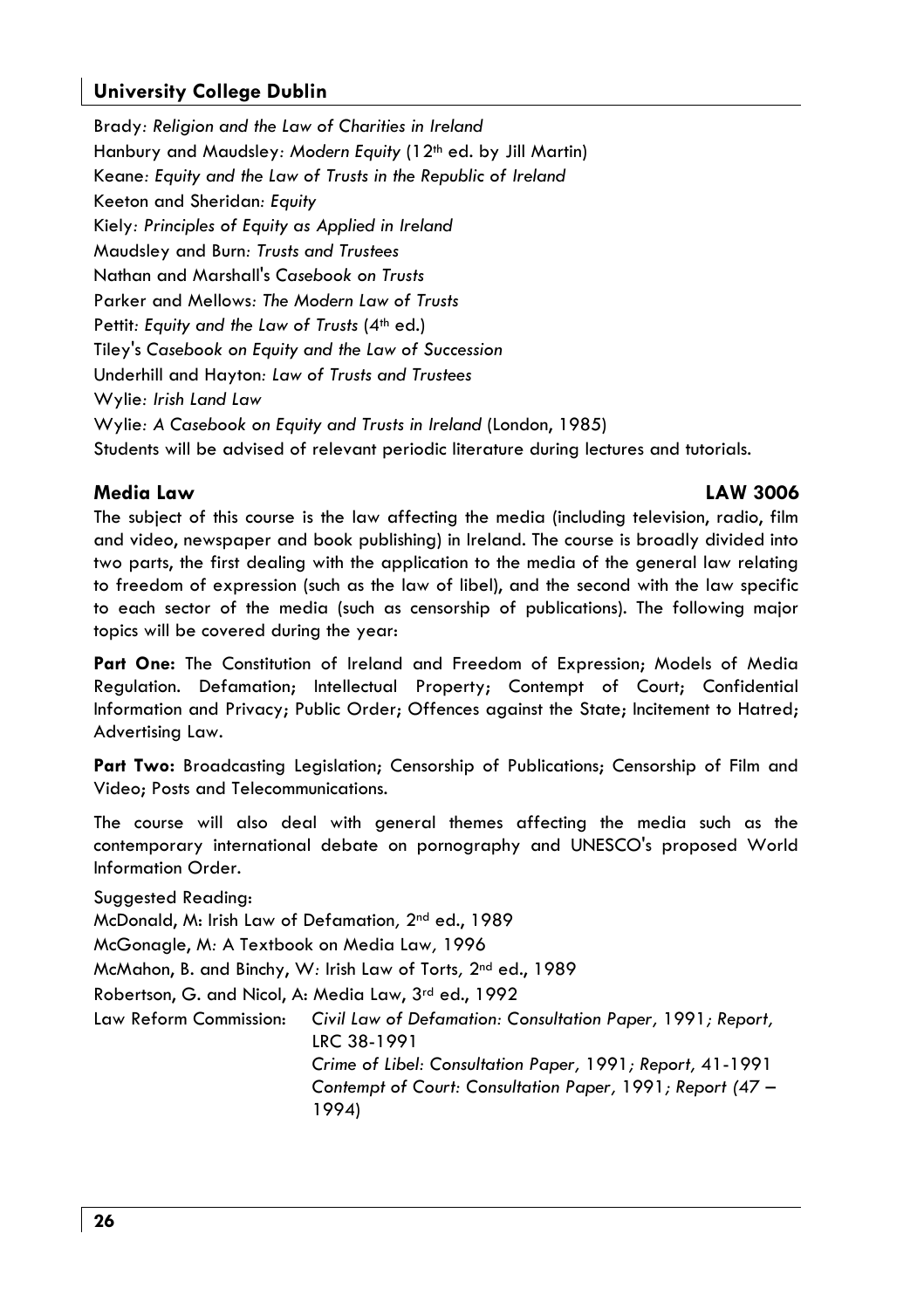### **Planning and Development Law Contract Contract LAW 3007**

Historical outline; jurisprudential and constitutional dimensions; decision makers, decision making and public participation; development plans; definition of development; planning permission; appeals; enforcement of development control; positive planning; land values and compensation; special controls over amenity; investigating planning title.

J.F. Garner: *Planning Law in Western Europe*  Local Government (Planning and Development) Act, 1963 Local Government (Planning and Development) Act, 1976 Local Government (Planning and Development) Regulations, 1977 P. McAuslan*: Land, Law and Planning*  M. Purdue: *Cases and Materials on Planning Law*  E.M. Walsh*: Planning and Development Law*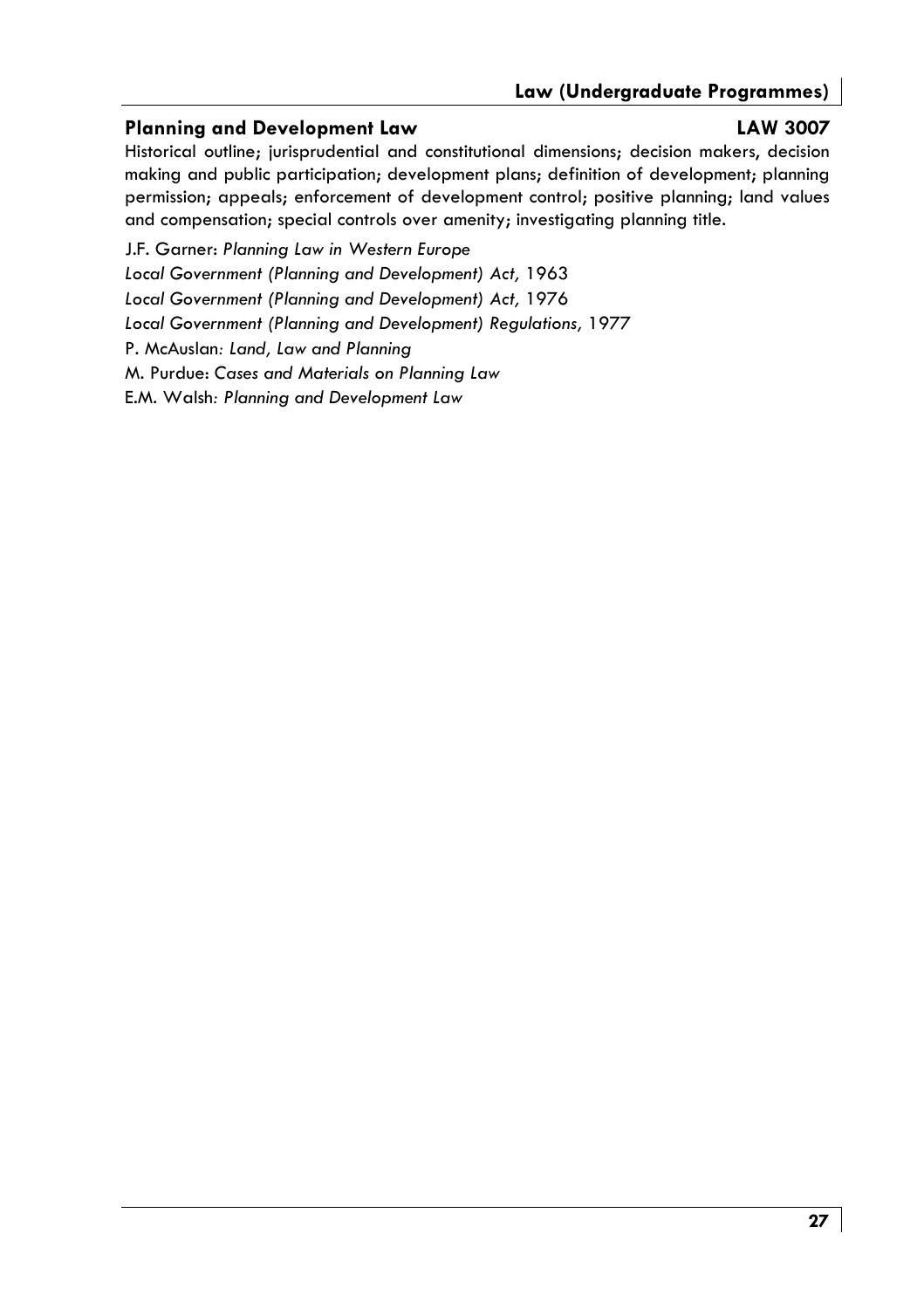## **Degree of Bachelor of Civil Law (European Legal Studies)**

### **General Description**

The BCL Degree (European Legal Studies) is a four-year programme, the third year of which is spent abroad at a European university as an integral element in the degree programme. The degree is open to all students in the Faculty. However, it is important to stress that the number of students who can take part in the programme will be limited by the number of places available in any given year.

### **Admission Procedure**

Registered Second Year Civil Law students may apply to transfer into the BCL Degree (European Legal Studies) programme. Applications should be submitted to the Faculty by mid-February. A presentation on the Erasmus/Socrates Exchange Programme will be made early in the second semester. Permission to transfer into the BCL (European Legal Studies) is conditional upon the applicant's passing the Second University Examination in Civil Law in the session in which such permission is sought. Admission to the degree will be dated from 1 September immediately following this examination; no deferral will be allowed.

### **Course Requirements**

Students in this programme must attend an approved European university on a full-time basis for one academic year between the completion of the Second University Examination in Civil Law and enrolment in Final Year Civil Law courses. Choice of courses to be followed abroad should be made in consultation with the Director of the Erasmus/Socrates programme.

Registration for Final Year Civil Law courses in UCD must follow directly on the year spent abroad.

### **Examinations and Awards**

During the year abroad, examinations will be taken in the host university. A satisfactory performance in these examinations will be a condition of entry to the final year of the BCL Degree (European Legal Studies) programme. Students whose performance in the relevant examinations is deemed unsatisfactory will be eligible for entry only *to the final year of the BCL Degree programme. This may have financial implications for fees/grants.* 

The awards for the BCL Degree (European Legal Studies) will be as for the BCL Degree. Marks obtained during the year abroad will not affect the class of degree awarded at the end of the programme.

**This course, as described above, is not a separate and distinct degree from the BCL Degree.**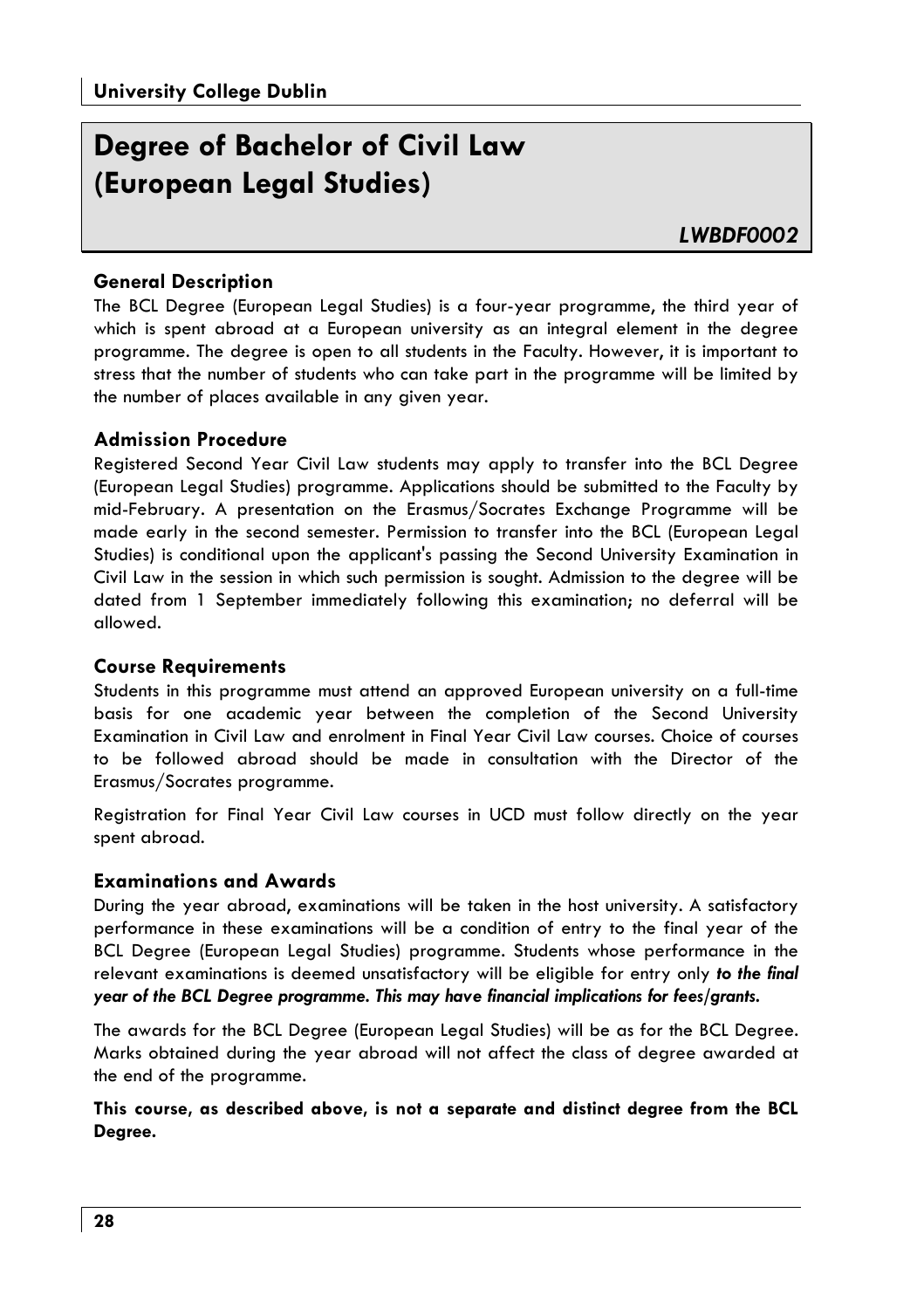## **Degree of Bachelor of Civil Law (International)**

### *LWBDF0003*

### **General Description**

The BCL (International) Degree is a four-year degree, the third year of which is spent abroad at a North American or at an Australian university as an integral element in the degree programme. The degree is open to all students in the Faculty. However, it is important to stress that the number of students who can take part in the programme will be limited by the number of places available in any given year.

### **Admission Procedure**

Registered Second Year Civil Law students may apply to transfer into the BCL (International) programme. A presentation on the various International exchange programmes will be made in the first semester. Applications should be submitted to the Faculty at the end of the first semester. Permission to transfer into the BCL (International) is conditional upon the applicant's passing the Second University Examination in Civil Law in the session in which such permission is sought. Admission to the degree will be dated from 1 September immediately following this examination; no deferral will be allowed.

### **Course Requirements**

Students in this programme must attend an approved North American or Australian university law school on a full-time basis for one academic year between the completion of the Second University Examination in Civil Law and enrolment in Final Year Civil Law courses.

Registration for Final Year Civil Law courses in UCD must follow directly on the year spent abroad.

### **Examinations and Awards**

During the year abroad, examinations will be taken in the host university. A satisfactory performance in these examinations will be a condition of entry to the final year of the BCL (International) programme. Students whose performance in the relevant examinations is deemed unsatisfactory will be eligible for entry only *to the final year of the BCL Degree programme. This may have financial implications for fees/grants.* 

The awards of the BCL (International) will be as per the BCL Degree. Marks obtained during the year abroad will not affect the class of degree awarded at the end of the programme.

**This course, as described above, is not a separate and distinct degree from the BCL Degree.**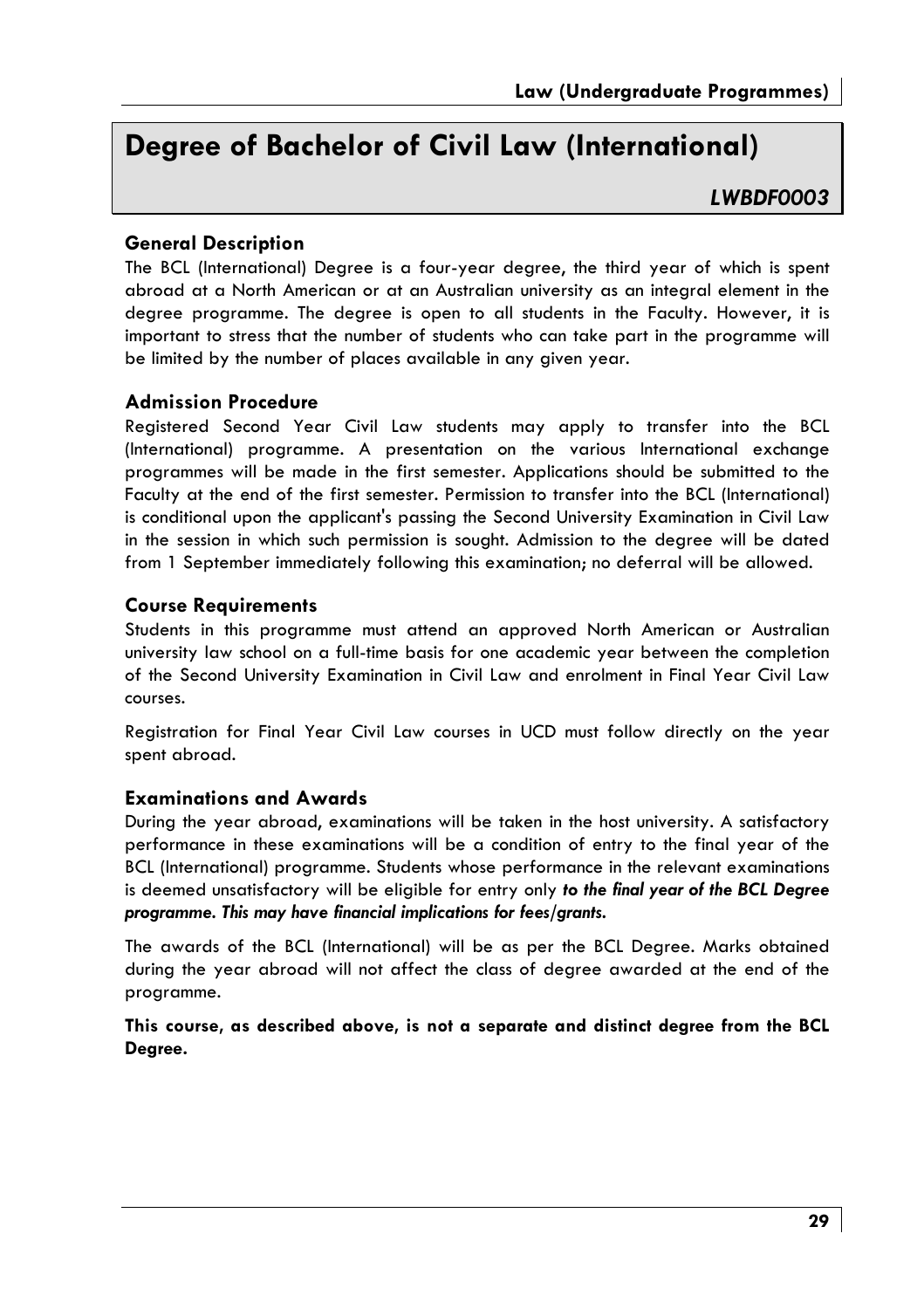## **Degree of Bachelor of Civil Law (Law with French Law)**

*LWBDF0004* 

### **General Description**

The BCL (Law with French Law) is a four-year degree designed to offer students a thorough grounding in Irish Law together with a general formation in French law. The latter will be gained initially in University College Dublin, then deepened by an obligatory year of study at a partner French university. Upon successful completion of their legal studies in France students will be awarded a Diploma in French Law by the relevant partner university.

### **Year Abroad**

Students in this programme must attend courses at a partner French University on a fulltime basis for one academic year between the completion of the Second University Examination in Civil Law and enrolment in the Final Year of the BCL (Law with French Law) course.

Students must register with UCD for the year spent abroad. Registration for the Final Year of the BCL (Law with French Law) degree course must follow directly on the year spent abroad.

### **Examinations and Awards**

The examination regulations shall be those applicable to the BCL degree, with the following modification:

*During the year abroad, examinations will be taken in the host university. A satisfactory performance in these examinations will be a condition of entry to the final year of the BCL (Law with French Law) course. Students whose performance is deemed to be satisfactory in the examinations in the relevant French partner institution will be awarded a qualification equivalent to a diploma by that institution. Students whose performance in the relevant*  examinations is deemed to be unsatisfactory will be eligible for entry only to the final year *of the undesignated BCL degree. Students are advised that this may have financial implications for fees or grants.* 

The awards for the BCL (Law with French Law) will be the same as those for the BCL degree. Marks obtained during the year abroad will not affect the class of degree awarded at the end of the programme.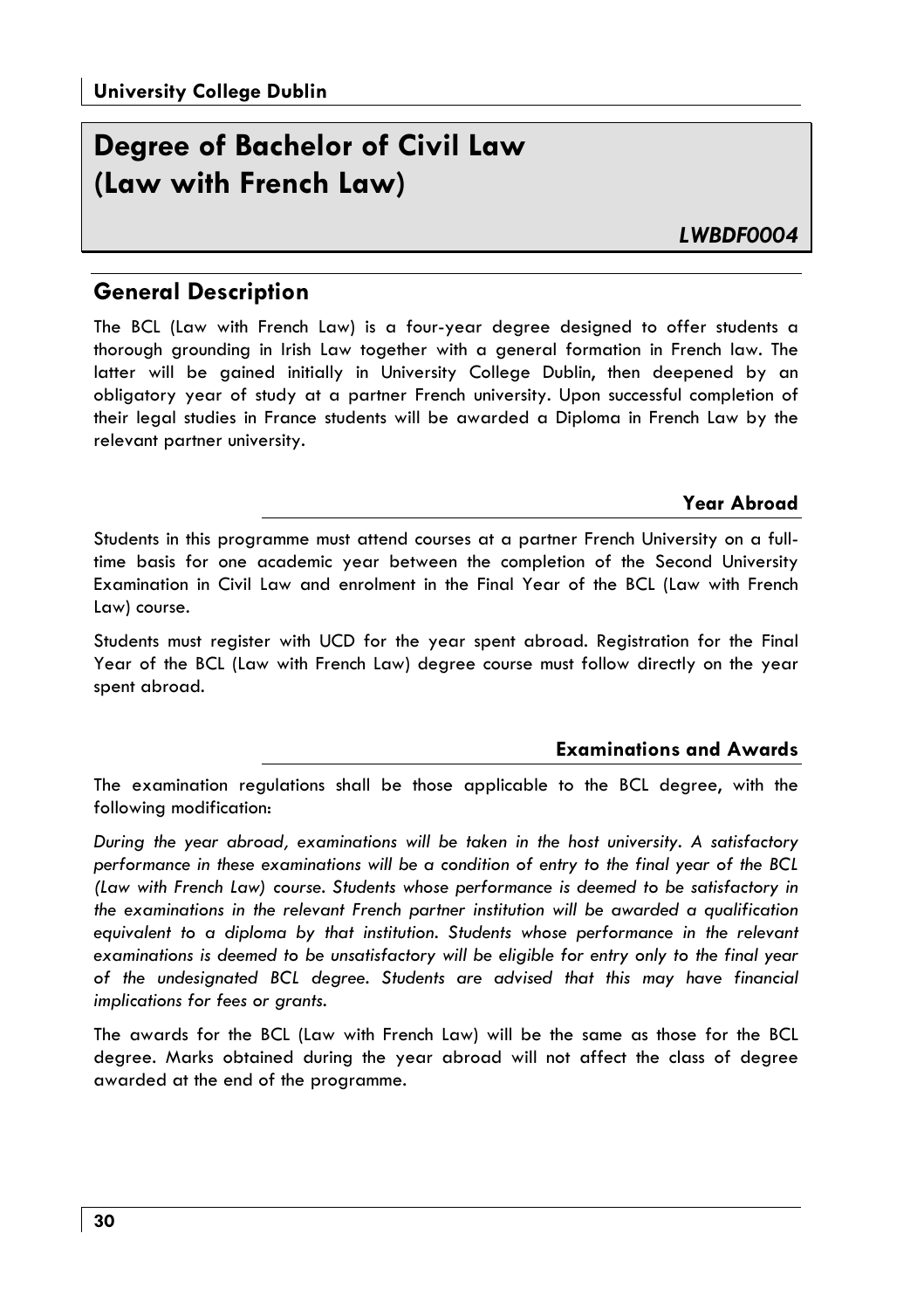## **Regulations**

- 1. The Degree of Bachelor of Civil Law (Law with French Law) may be conferred either as a Pass Degree or as a Degree with Honours.
- 2. Candidates for the Degree must have fulfilled the matriculation requirements of the National University of Ireland by passing the Leaving Certificate Examination of the Department of Education in the following subjects:
	- (i) Irish;
	- (ii) English;
	- (iii) French (Grade B3 on the Higher paper at the Leaving Certificate Examination);

(iv), (v), (vi) three other recognised subjects not already selected.

- 3. Approved courses of study must be attended for at least twelve terms.
- 4. There will be **two** examination papers in *Introduction to French Public Law* (**LAW 1006**). Paper I will be in English, Paper II will be in French. The examinations in *Introduction to French Private Law* (**LAW 2021**) and *French Legal Theory* (**LAW 4001***)* will be in French.
- 5. Candidates must pass three examinations: The First University Examination in Law (Law with French Law), the Second University Examination in Law (Law with French Law), and the Final University Examination for the Degree (Law with French Law). Candidates must also pass the examinations at the relevant French University.
- 6. The **Diploma in French Law** is awarded on the basis of having passed the examinations at the relevant French University.
- 7. Candidates will not be allowed to enter the second year course until they have passed the First University Examination (Law with French Law). They will not be allowed to enter the final year course until they have passed the Second University Examination (Law with French Law) and have passed the examinations at the relevant French University.
- 8. The First University Examination in Law (Law with French Law) must be passed within two years from the date of entering the course. The Second University Examination in Law (Law with French Law) must be passed within two years from the date of entering the second year course.
- 9. Candidates must apply to the Faculty for permission to re-attend first year and second year.
- 10. Students who have successfully completed the First University Examination in Law (Law with French Law) may apply to the Admissions Office by the date specified to transfer to the BCL degree course. **The transfer is subject to the transfer regulations as published in the** *Information for Applicants* **booklet.**
- 11. *Course Work.* Marks for course work in the appropriate subject will be taken into account *only* on the occasion of the **first** sitting of the examination in that subject. This rule will not apply to students who have been given permission to register and repeat the year.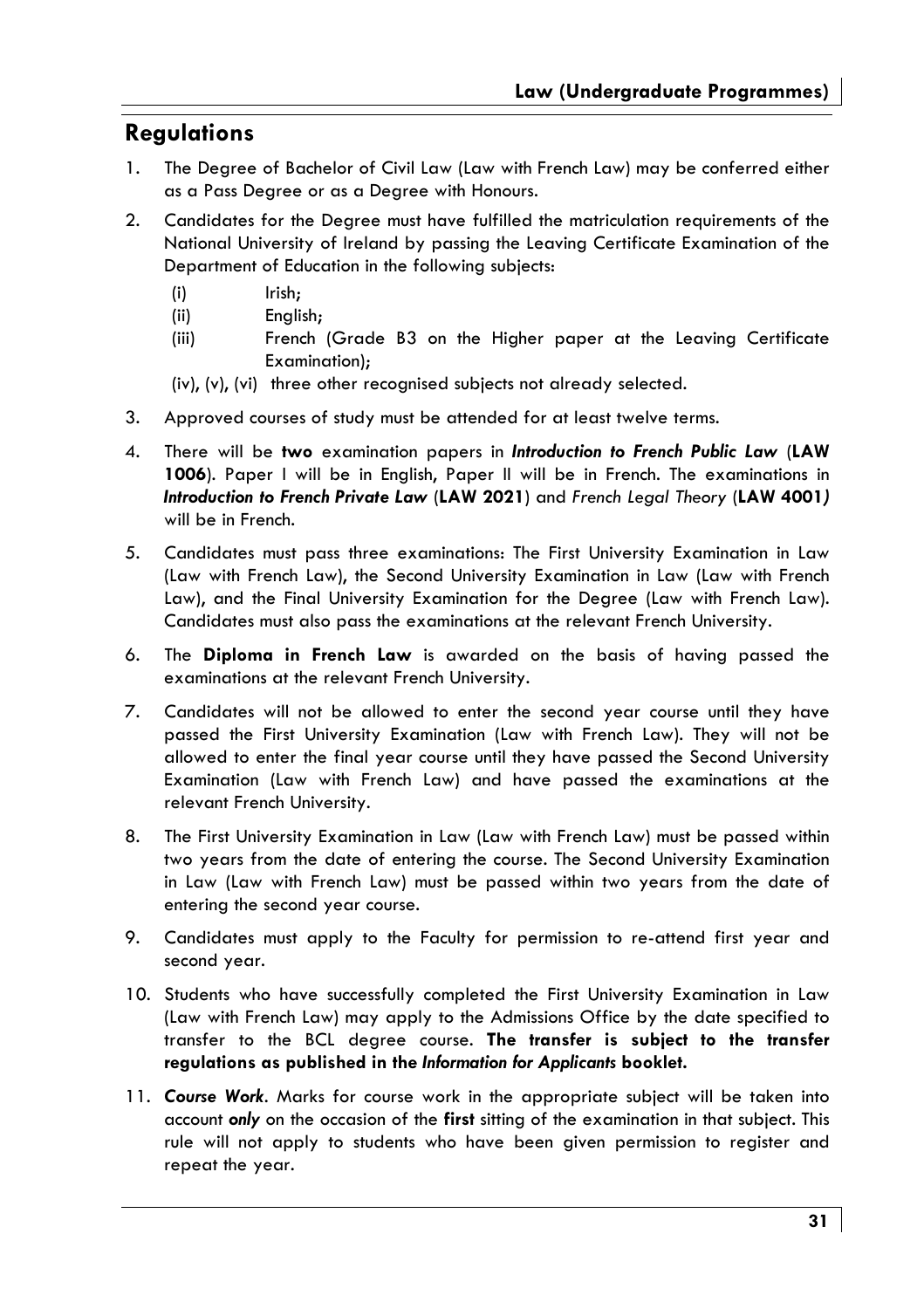12. *Options.* A student's choice of optional subjects for 2 BCL (Law with French Law) and Final Year (Law with French Law) must be submitted in writing to the Faculty Office by the **30th June 2005**. It is possible for students to change their choice of subjects by completing a 'change of subjects' form and submitting it to the Faculty of Law Office by **31st August 2005** at the latest**.** *No changes can be made after that date under any circumstances.*

## **Summary of Courses for the Degree of Bachelor of Civil Law (Law with French Law)**

**First Year** 

| LAW 1001 | Constitutional Law                 |
|----------|------------------------------------|
| LAW 1002 | Criminal Law                       |
| LAW 1006 | Introduction to French Public Law* |
| LAW 1003 | Law of Contract                    |
| LAW 1004 | Law of Tort                        |
|          |                                    |

**Second Year** 

### **A. Compulsory Subjects:**

| LAW 2021 | Introduction to French Private Law* |
|----------|-------------------------------------|
| LAW 2013 | Land Law and Succession             |
| LAW 2014 | Law of the European Union           |

### **B. Optional Subjects:**

Any *two* from among the following:

| LAW 2001 | Administrative Law             |
|----------|--------------------------------|
| LAW 2002 | Banking Law                    |
| LAW 2020 | Commercial Conflicts of Law    |
| LAW 2003 | Company Law                    |
| LAW 2004 | Comparative Law                |
| LAW 2005 | Environmental Law              |
| LAW 2006 | <b>Fvidence</b>                |
| LAW 2007 | Family Law                     |
| LAW 2008 | Intellectual Property Law      |
| LAW 2009 | International Business Law     |
| LAW 2010 | International Human Rights Law |
| LAW 2016 | Irish Legal History            |
| LAW 2012 | Labour Law                     |
| LAW 2017 | Medical Law                    |
| LAW 2018 | Public International Law       |
| LAW 2019 | Revenue Law                    |

Such other subjects as the Faculty may from time to time approve.

(Students are advised that staff exigencies may mean that in any one year a selection only of these optional subjects will be available. The Faculty reserves the right to impose a limit on the number of students taking any given option in second year law).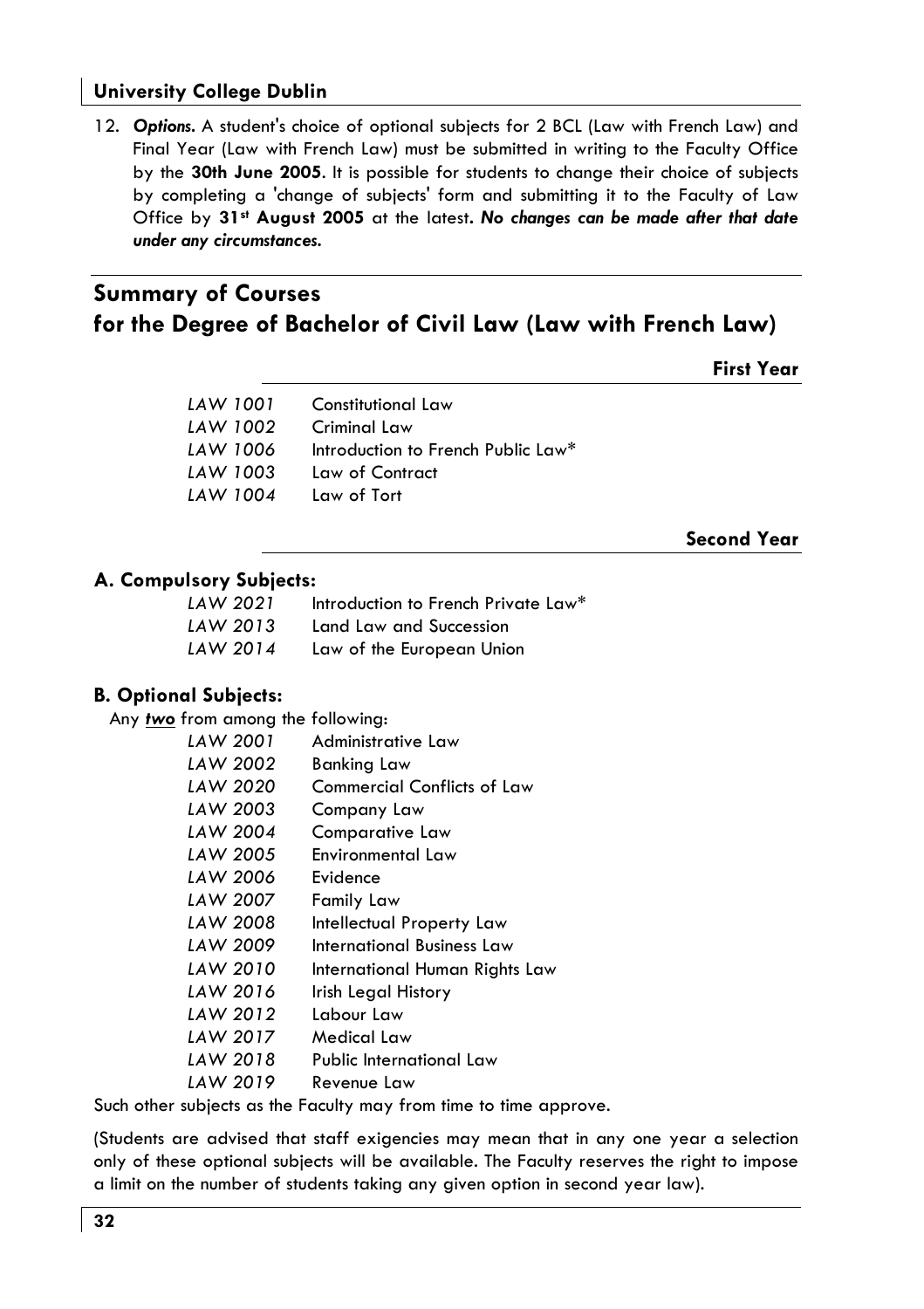### **Final Year**

### **A. Compulsory Subject:**

| LAW 4001 | French Legal Theory* |
|----------|----------------------|
| LAW 3004 | Jurisprudence        |

### **B. Optional Subjects:**

Any *three* subjects *not already taken* from the second year list, plus

| LAW 3001 | Commercial Law               |
|----------|------------------------------|
| LAW 3002 | Criminology                  |
| LAW 3003 | Equity                       |
| LAW 3006 | Media Law                    |
| LAW 3007 | Planning and Development Law |

(Students are advised that staff exigencies may mean that in any one year a selection only of these optional subjects will be available).

Subjects with an asterisk (\*) will be taught mainly through French

*Note:* The following second and third year optional subjects are not currently available: Advanced Public Law

|          | Advanced Public Law      |
|----------|--------------------------|
|          | Criminal Procedure       |
| LAW 3008 | Cultural Heritage Law    |
| LAW 2011 | International Trade Law  |
|          | Law and Economics        |
| LAW 2015 | Law and Political Theory |
| LAW 3005 | Legal Anthropology       |
|          | Roman Law                |
|          | Social Welfare Law       |
|          |                          |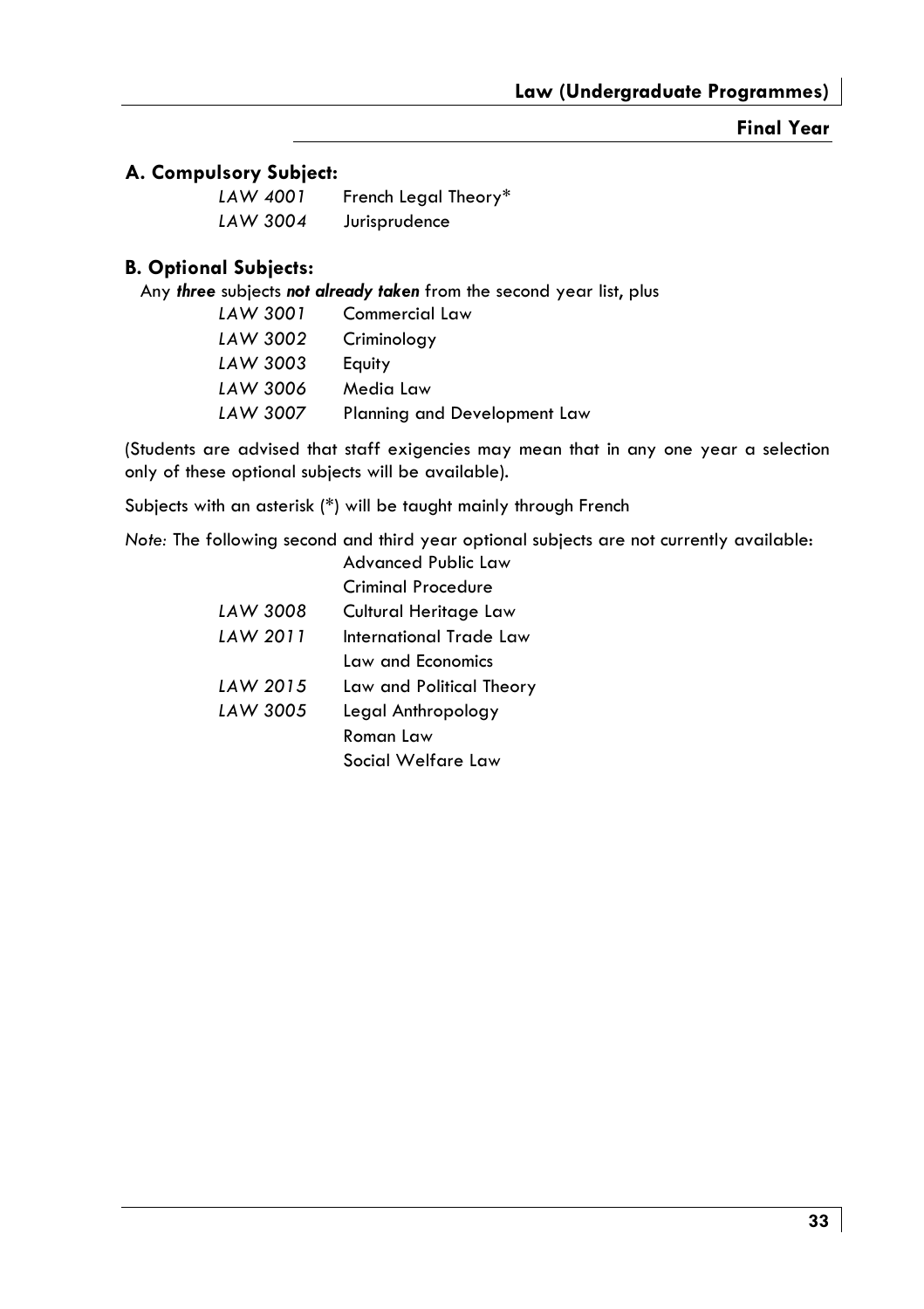## **European Credit Transfer System**

## **Credit Scheme for Degree of Bachelor of Civil Law (Law with French Law)**

|                                   | <b>First Year</b> |
|-----------------------------------|-------------------|
| Course Title:                     | Credits:          |
| <b>Constitutional Law</b>         | 12                |
| Criminal Law                      | 12                |
| Introduction to French Public Law | 12                |
| Law of Contract                   | 12                |
| Law of Tort                       | 12                |
| Total:                            | 60                |

### **Second Year**

| Course Title:                      | Credits:   |
|------------------------------------|------------|
| Introduction to French Private Law | 12         |
| Land Law and Succession            | 12         |
| Law of the European Union          | 12         |
| Optional Subject                   | 12         |
| <b>Optional Subject</b>            | <u> 12</u> |
| Total:                             | 60         |

|                         | <b>Final Year</b> |
|-------------------------|-------------------|
| Course Title:           | Credits:          |
| French Legal Theory     | 12                |
| Jurisprudence           | 12                |
| <b>Optional Subject</b> | 12                |
| <b>Optional Subject</b> | 12                |
| <b>Optional Subject</b> | 12                |
| Total:                  | 60                |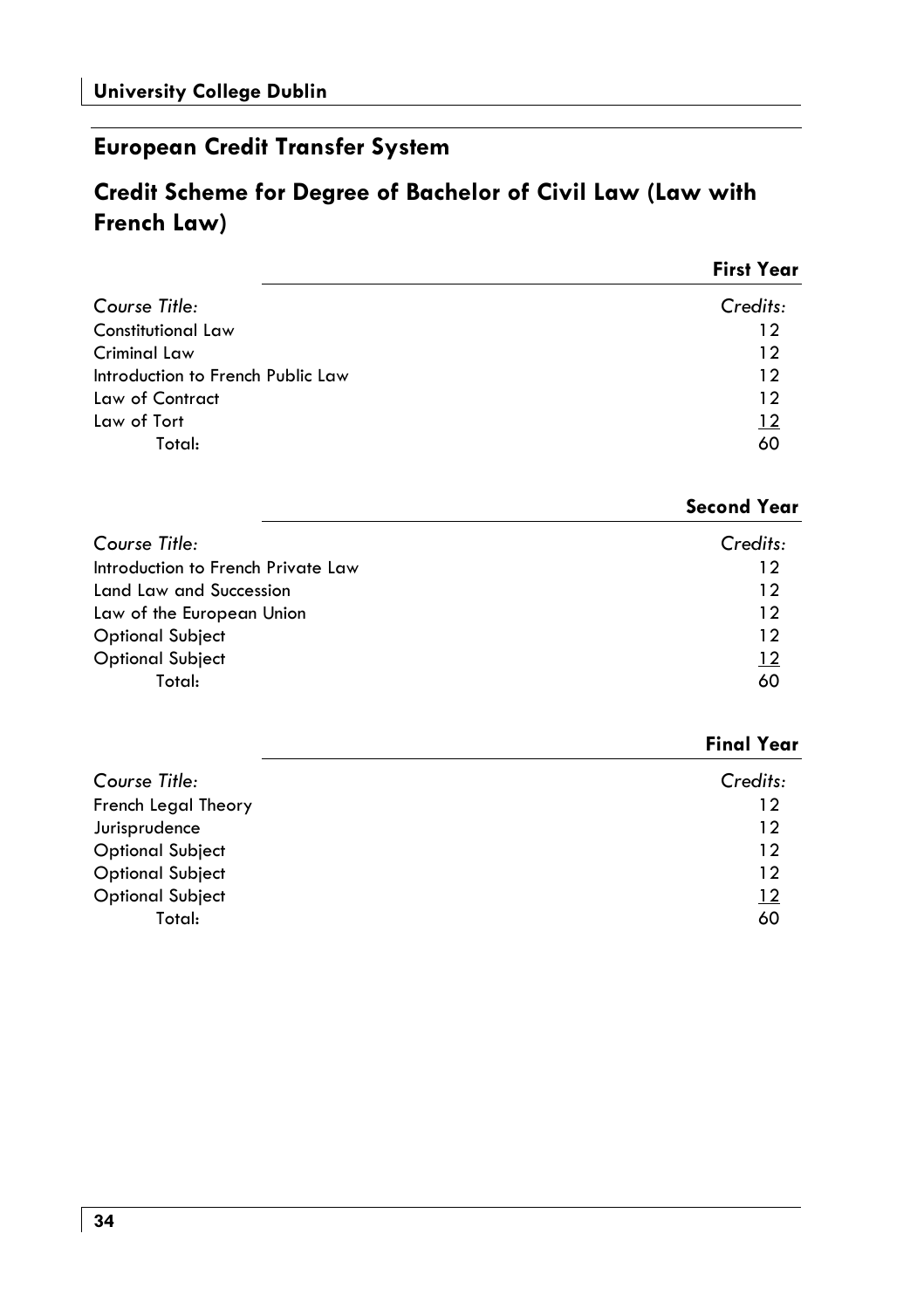**Syllabus of Courses for the Degree of Bachelor of Civil Law (Law with French Law)** 

### **First Year**

### **Constitutional Law LAW 1001**

The constitutional law of the Republic of Ireland as found in the Constitution of 1937 and case law.

Reading will be indicated at the beginning of the session.

### **Criminal Law LAW 1002**

Historical introduction. The emergence of criminal justice. The evolution of the general principles of criminal liability. The concepts of malice and intention. The defences to a criminal charge. Homicide. Assault and cognate offences. Larceny and kindred offences. Reading will be indicated at the beginning of the session.

### **Introduction to French Public Law LAW 1006**

Constitutional Law; Legal System; Sources of Law; Civil and Criminal Procedure. Reading will be indicated at the beginning of the session.

### **Law of Contract LAW 1003**

The general principles of the law of contract as applied in Ireland

Textbooks and relevant periodical literature will be indicated on reading lists. Students will be expected to purchase a copy of cases and materials for use in tutorials. These will be available at the commencement of the session.

### **Law of Tort LAW 1004**

The Law of Tort is private law, as opposed to criminal or public law, and concerns the legal relationship that creates and imposes responsibilities on individuals. Tort law provides a number of distinct legal actions to resolve disputes arising between private individuals, the most common and frequent example being road traffic accident compensation claims. Actions in Tort are either based upon Statute or Common Law rules as developed by judges. An action in Tort will involve the infringement of an individual's private rights in relation to a number of legally protected interests. These interests concern in general both the reputation and physical/mental well-being of the person, property and financial matters.

A course of lectures will cover most of the following topics. The aim, purpose and function of the Law of Tort. Negligence and the duty of care imposing liability for negligent acts, words and omissions. Liability for personal injury, psychiatric illness and economic loss. The liability of occupiers, builders, vendors and lessors. The liability of statutory bodies. The standard of care including professional negligence and in particular medical negligence. Causation and remoteness of damage. Environmental aspects of land use including liability for nuisance both private and public, the rule in Rylands v. Fletcher, trespass to land and unintended fire damage. Liability for animals. Products liability.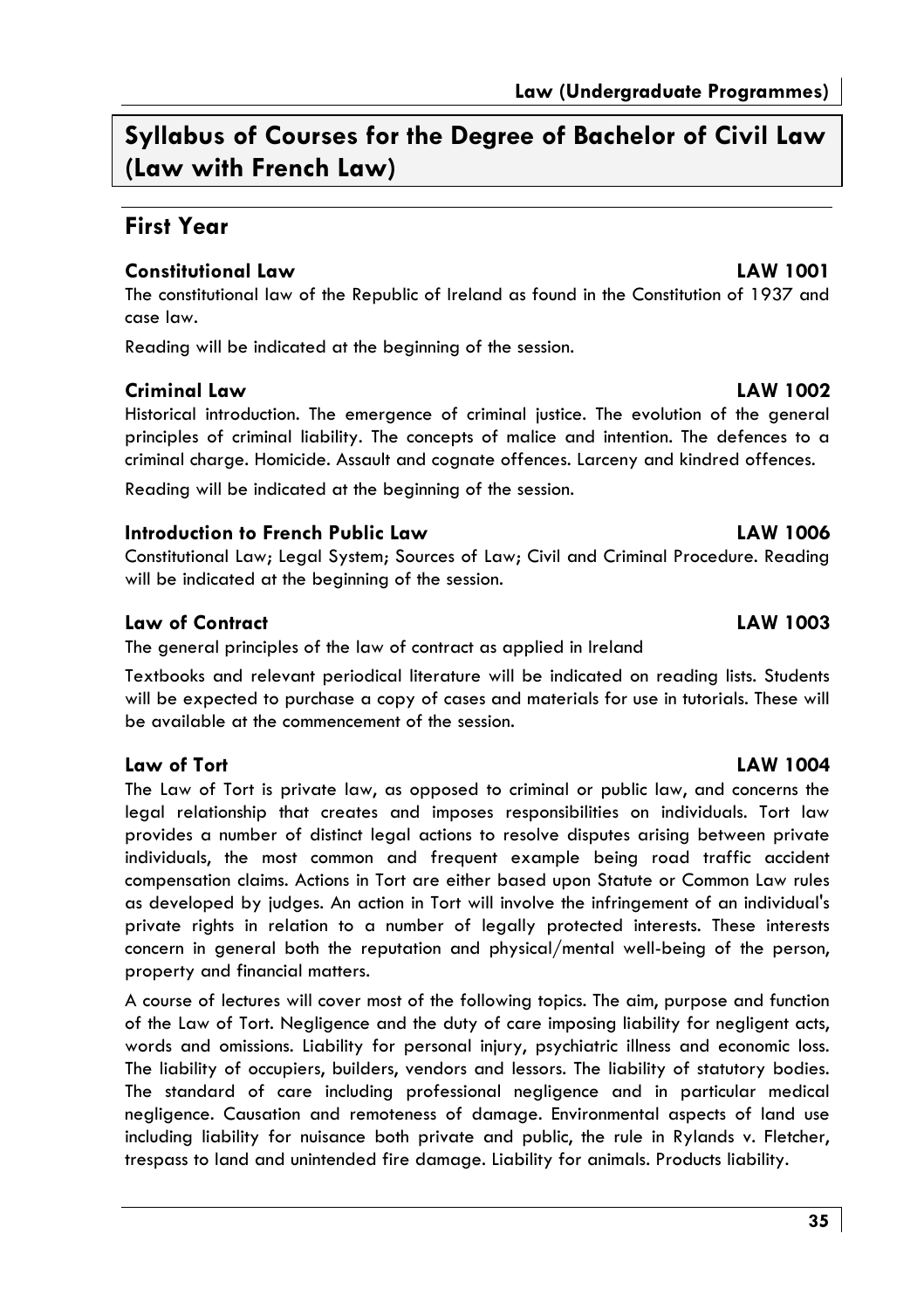Trespass to the person, including assault, battery and false imprisonment. Trespass to goods. Defamation. Defences.

A comprehensive course outline indicating relevant reading materials will be made available at the start of term.

## **Second Year**

### **A. Compulsory Subjects**

### **Introduction to French Private Law LAW 2021**

Contract, Tort (Droit des obligations); Introduction to Commercial Law.

Reading will be indicated at the beginning of the session.

### **Land Law and Succession LAW 2013**

### *(a) Land Law*

Tenure. Estates and interests in land. Difference between leasehold and freehold. Fee simple, fee tail and life estates. Fee farm grants. Equitable estates and interests in land. The Statute of Uses. Future interests (in outline). Settled land. Co-ownership. Easements and profits. Restrictive covenants. Licences. Adverse possession. Landlord and tenant. Mortgages. Registration of Deeds and of Title.

Lyall*: Land Law in Ireland.*  Wylie*: Irish Land Law.*  Wylie*: A Casebook on Irish Land Law.* 

### *(b) Succession*

Nature of a Will, contracts to make wills; formalities and their avoidance; secret trusts, rule in Strong v Bird, proprietary estoppel, donatio mortis causa. Attestation. Alterations. Construction of wills: extrinsic evidence. Revocation and revival. Lapse and ademption. Intestate succession.

Brady*: Succession Law in Ireland (Butterworths)* 

### **Law of the European Union LAW 2014**

History of European integration; basic structure of the Union; incorporation of EU law into the Irish legal order; the institutional framework and acts of the EU institutions; legal principles and judicial remedies; the free movement of goods, persons, services, establishment and capital; Competition law; the effects of the Single European Act and future developments in the EU; policies of the EU.

### **B. Optional Subjects**

### **Administrative Law LAW 2001**

Administrative Law deals with the constitution, powers and procedure of those bodies on which the law confers powers and duties of a public nature, such as Government Departments, local authorities, tribunals and certain professional bodies. The course examines the procedural and formal requirements applicable to administrative action and the principles governing the legal nature of administrative powers, discretions and duties.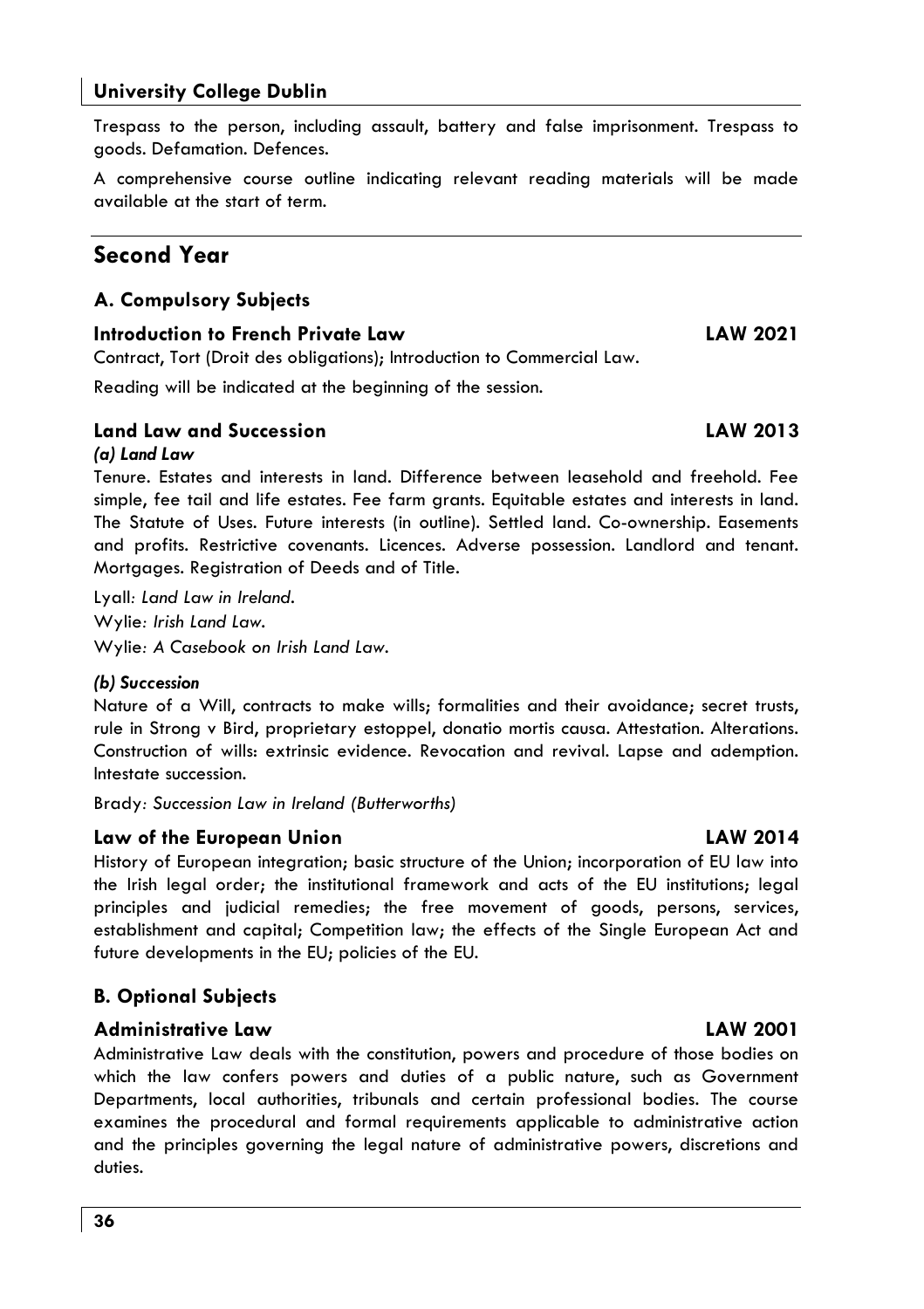## **Law (Undergraduate Programmes)**

In particular, the course deals with the distinct set of remedies dealing with public law questions – available in a single procedure, the application for judicial review. Issues covered include the extent to which the courts can control the exercise of discretionary powers by administrative authorities and the availability of remedies for unlawful administrative action.

The course also considers the impact of the Constitution and the effects of contact with European Union law on administrative law. Some stress is placed on the historical evolution of Irish administrative law.

Materials*:* Hogan & Morgan, *Administrative Law in Ireland*, 3rd ed., 1998*.*

### **Banking Law LAW 2002**

An examination of the legal issues arising from the national and international operations of banks. Topics will include the regulation of credit institutions; the legal framework of the single market in banking; the bank-customer relationship with particular reference to bank liability for services provided; bank secrecy and money laundering; forms of finance encountered in banking transactions, including syndicated loans; transfer of loan assets by banks; bills of exchange with particular reference to cheques; banks and credit and security; legal considerations arising from customer insolvency and bank insolvency.

Breslin*: Banking Law in the Republic of Ireland* 

O'Conno*r: Law Relating to Cheques and Analogous Instruments in Ireland*  Paget's *Law of Banking* 

### **Commercial Conflicts of Law LAW 2020**

A study of the rules of Irish law which apply whenever a commercial transaction or an event has a connection with more than one legal system.

The course will focus on:

- (i) Jurisdiction of the Irish Courts and enforcement of foreign judgments in civil and commercial matters in Brussels Regulation I and non-regulation cases.
- (ii) Determining the applicable law in:
	- (a) international contracts (Rome Convention)
	- (b) international torts including defamation, product liability and environmental damage.
- (iii) Taking and perfecting security in International Financial Services transactions.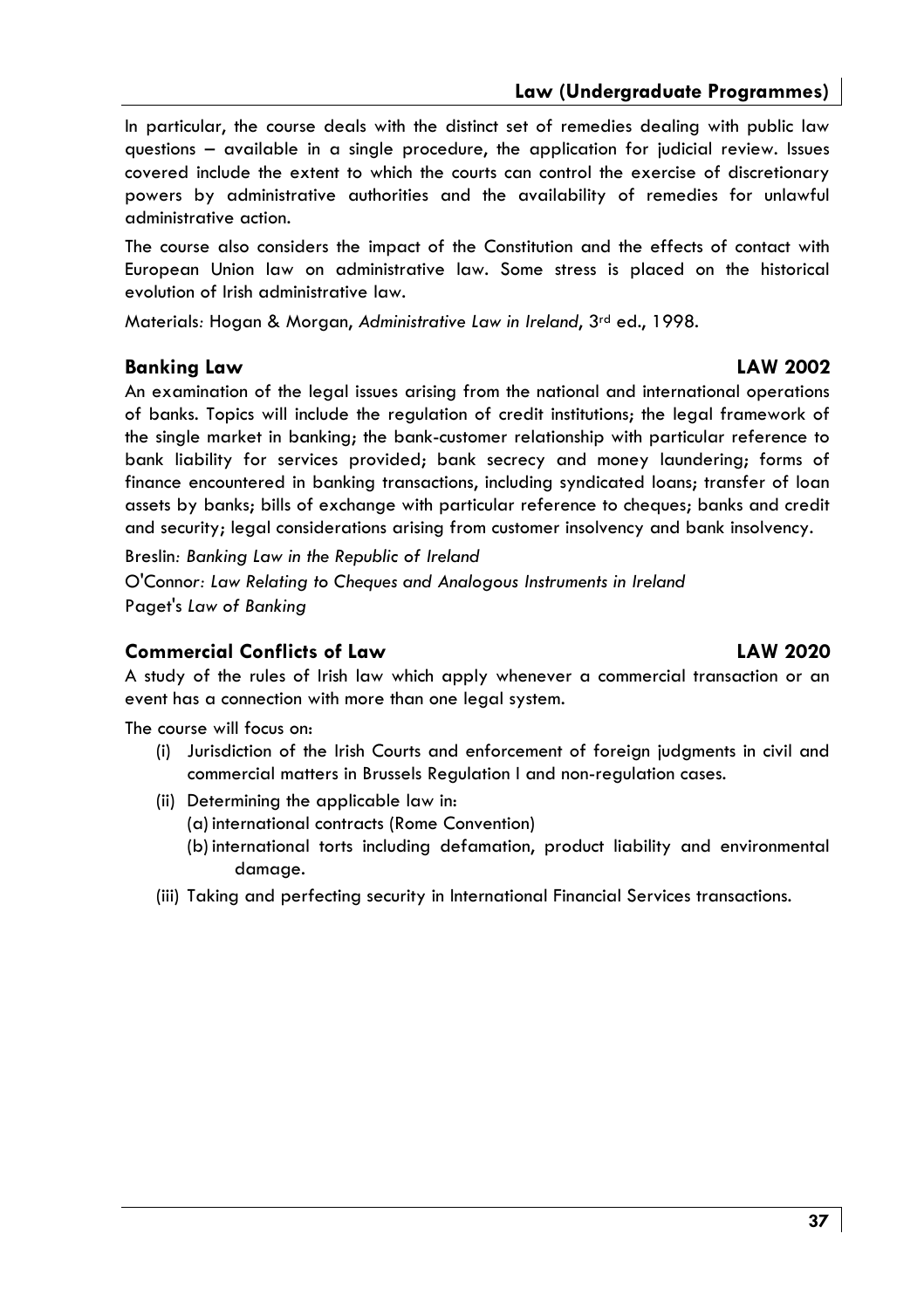### **Company Law LAW 2003**

Unincorporated associations and bodies corporate, corporations sole and aggregate; charter companies; statutory companies; joint stock companies; limitation of liability; the Companies Acts 1862-1963; unlimited companies; guarantee companies; companies limited by shares. Formation of company, memorandum, articles of association, construction of memorandum; ultra vires; capital, classes of shares; alteration of rights; name of company; public and private companies, commencement of business; prospectus; share issues; allotment, transfer and transmission of shares; civil and criminal liability on prospectus borrowing, debentures and charges; management of business; meetings; resolutions; alterations of capital. Winding up; grounds and types of winding up; liquidators; secured, preferential and unsecured creditors; receivers. Auditors. Accounts. Meetings.

Gower*: Principles of Company Law*  Pennington*: Company Law*  Sealy and Cornish*: Case Book on Company Law* 

### **Comparative Law LAW 2004**

Definition of comparative law. Structure and sources of law in major legal systems with special reference to France, USA, UK and Ireland. Administration of justice, legal professions. Separation of powers – judicial review. Law reform. Selected comparative topics from: Constitutional Law, Administrative Law, Criminal Procedure, Law of Tort.

Brown and Garner*: French Administrative Law*  David*: French Law, Sources, Structure, Methodology*  Merryman*: The Civil Law Tradition*  Tresolini and Shapiro*: American Constitutional Law*  Von Mehren*: The Civil Law System*  Gunther*: Cases and Materials in Constitutional Law* 

### **Environmental Law LAW 2005**

This course comprises a comprehensive examination of environmental law, from a national, European and International perspective. Environmental Law shall provide an account of all major environmental concerns other than planning and development and the built environment. It will analyse the principles applied to environmental protection and the application of environmental law in practice, including enforcement mechanisms.

This course is taught in two parts. Part I, the first semester, is an introduction to environmental law and the principles governing it. The emphasis will be on Irish Environmental Law. Topics include sources, principles and techniques of environmental protection; national regulatory framework; structure and powers of bodies having responsibility for the environment; the Environmental Protection Agency; integrated pollution control; environmental impact assessments. The course shall examine public participation and control; the right to information; procedures; appeals and judicial review; the enforcement of environmental law; the common law and environmental remedies; personal liability of individuals; fundamental rights and environmental law.

Part II, in the second semester, will expound on the material from Part I and will deal with European and international environmental law. The subject matter will explore how environmental law operates within European, international and national law, focusing on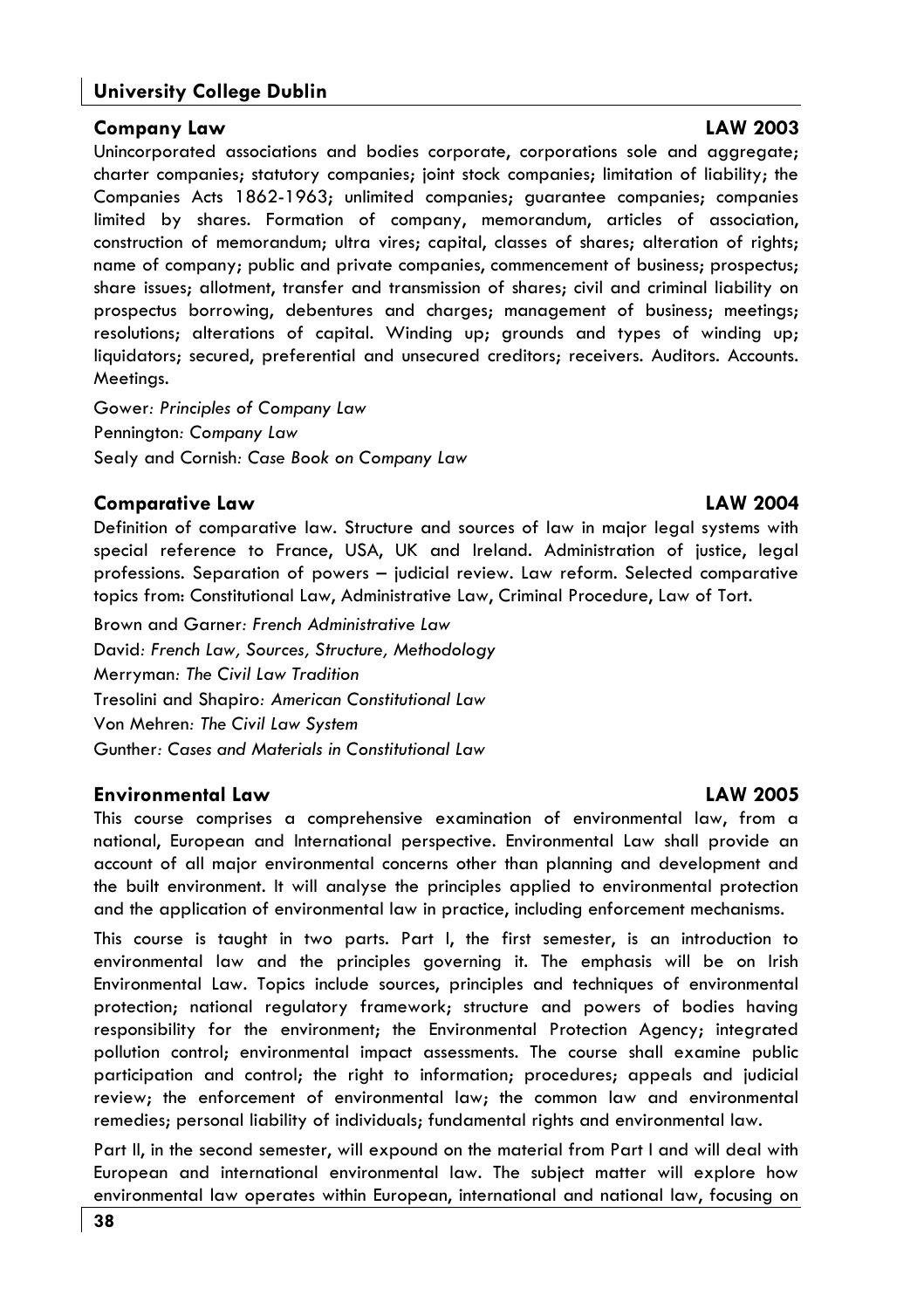### **Law (Undergraduate Programmes)**

the core issues and case-law. It will trace the development of Community environmental law and its principles of environmental protection. It will examine the powers of Community and international institutions; the basis of European environmental law; the legislative and decision-making process; harmonization; the implementation and enforcement of Community law; Member States' duties. It will examine how the environment is dealt with in international law; seminal agreements signed by the international community. The course will deal with the substantive environmental law relating to various pollutants and media- including waste, air, water, waste, habitat and conservation concerns. It will also address business concerns and environmental law such as trade and competition law; issues of corporate responsibility and liability.

The law of Evidence is that system or body of rules which regulates the admission of proof in a court of law.

Rationale of proof and law of Evidence. Basic concepts. Relevance. Admissibility. Materiality. Receivability. Functions of judge and jury. Judicial discretion. Sources of law of Evidence. Types of Evidence. Burden of proof. Standard of proof. Presumptions. Judicial notice. Corroboration. Proof of law. Competence. Compellability. Examination of witnesses. Privileges. Exclusion associated with method of obtaining evidence. Confessional evidence. Evidence of disposition and character. Hearsay rule and its exceptions. Opinion evidence.

### **Family Law LAW 2007**

This course provides a comprehensive and current treatment of all aspects of law concerning the family and family relationships in Ireland. Family Law in Ireland is influenced by the interaction and impact of constitutional, public law, common law, criminal law, European law, European human rights law, international law and international and domestic statutory reforms of family law. It examines the rights and duties that arise from the existence of family relationships and deals with the procedures available to resolve such disputes. Family Law is one of the broadest and fastest expanding areas of law. The complexity of family relationships is mirrored in the study of the law governing those relationships providing a stimulating and interesting examination of current and controversial issues.

A course of lectures will be given on most of the following topics. Sociological aspects of the family. The family and the constitution. Formalities and the contract of marriage. Nullity of marriage, including the development of the void and voidable grounds. Resolution of marital breakdown covering legal separation, judicial separation and divorce. Consequences of marital breakdown, including maintenance, custody and access, financial and property relief. Domestic violence, spousal and cohabitee protection. International child abduction. Child abuse and care proceedings. Wardship. Adoption. Ownership of and disputes concerning family property. Recognition of foreign divorces. International maintenance. Abortion. The right to die.

A comprehensive course outline indicating relevant reading materials will be available at the start of term.

### **Evidence LAW 2006**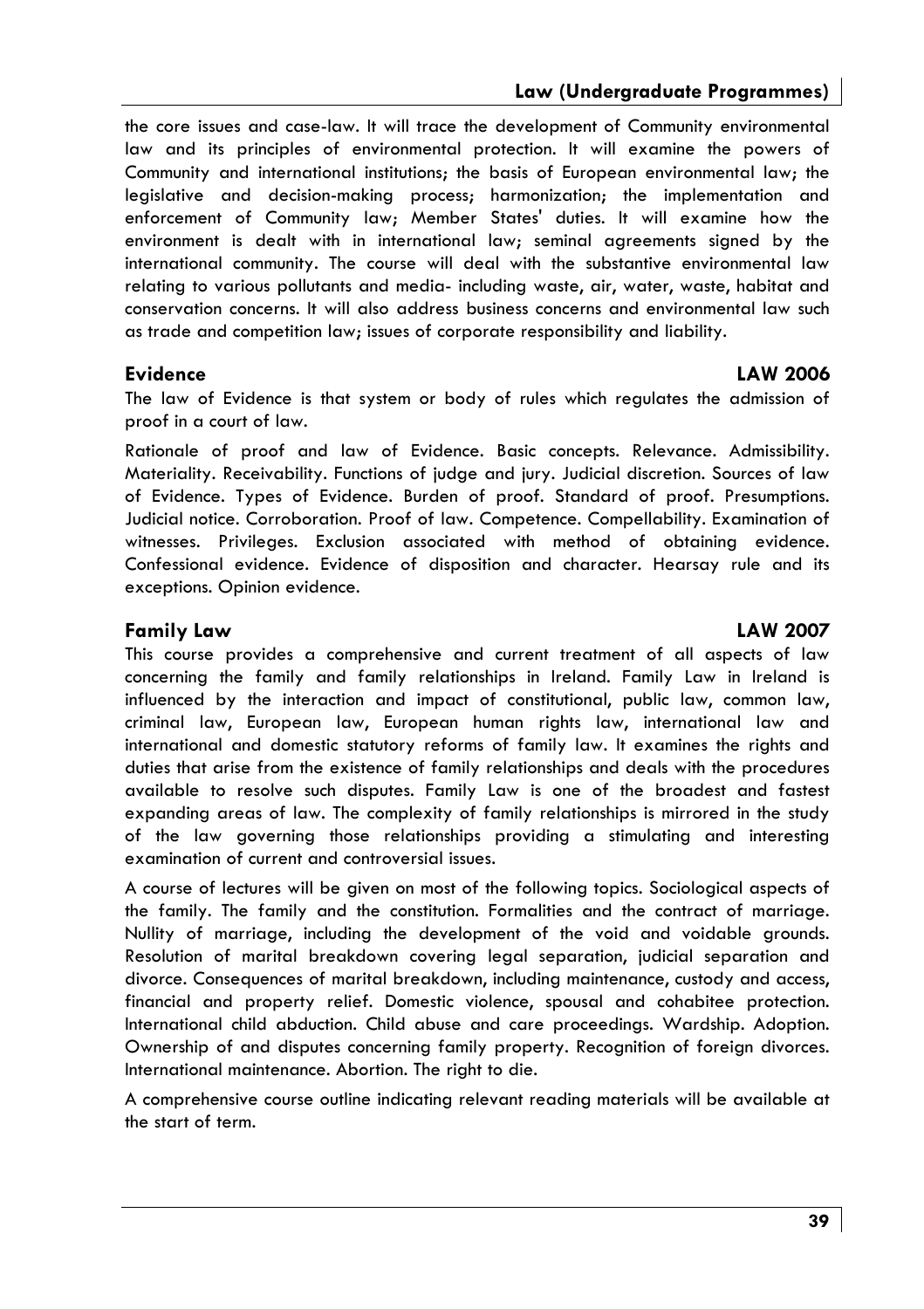### **Intellectual Property Law LAW 2008**

Intellectual Property Law is concerned with protecting the fruits of intellectual or creative endeavour primarily by the grant of exclusive rights. The course covers:

- (1) patent law: statutory protection for inventions, including biotechnological and software-related inventions: Patents Act 1992.
- (2) law of confidence: general equitable action against a person who has divulged confidential information in breach of a duty of confidence.
- (3) passing off: action in tort for the protection of business goodwill as against traders using a similar trade name or product get-up.
- (4) trade mark law: statutory protection for registered trade names: Trade Marks Act, 1996.
- (5) trade marks on the internet: domain name disputes.
- (6) comparative advertising.
- (7) character merchandising and image marketing.
- (8) copyright law: statutory protection of original creative work: literary, dramatic, musical, artistic works; sound recordings, films, broadcasts, cable programmes, typographical arrangements, computer programmes, databases, performances: Copyright and Related Rights Act, 2000.
- (9) industrial designs: statutory protection of functional and decorative design: Industrial Designs Bill, 2000.
- (10) intellectual property in international trade: exhaustion of rights (use of intellectual property to prevent parallel imports); international harmonisation (GATT TRIPs); conflict of laws

### **International Business Law LAW 2009**

An analysis of the legal framework of business transactions as developed in an international context. The course is divided into two parts. The first part provides an analysis of international commercial transactions and the second part is dedicated to dispute resolution in international commercial transactions. The following topics will be covered:

### *Part One: Analysis of International Commercial Transactions*

Topics will include:

- A study of the law applicable to international commercial agreements and of the formation of international agreements.
- An overview of the main types of international commercial transactions such as:
	- $\triangleright$  international contracts (including contracts of international sales of goods, agency and distribution agreements, international transfer of technology and know-how agreements, counter-trade agreements);
	- $\triangleright$  international banking and financial law;
	- $\triangleright$  international tax law;
	- $\triangleright$  international company and bankruptcy law.
- The course will also focus on the protection and remedies available in case of breach or non-performance of international commercial agreements.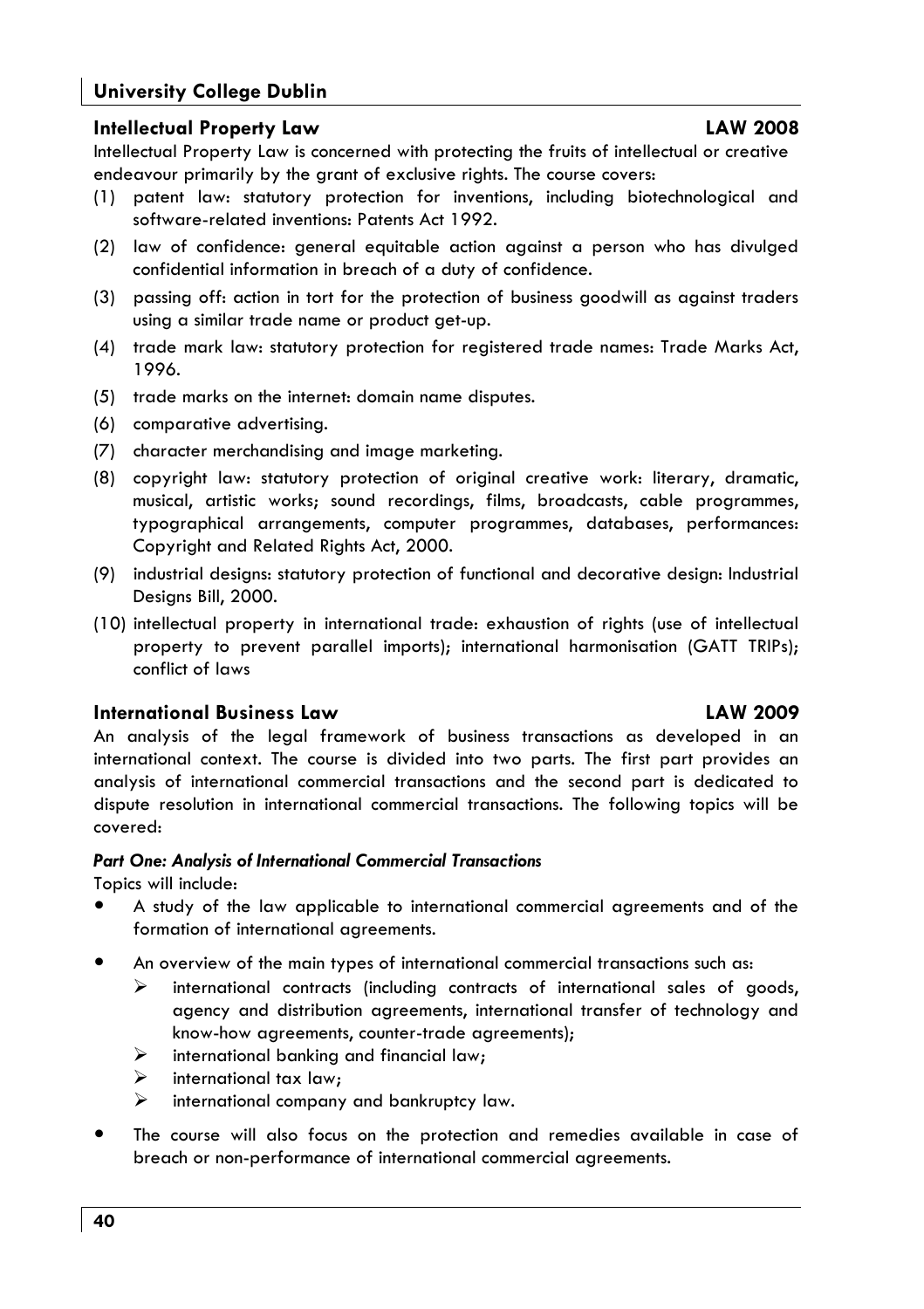## *Part Two: Dispute Resolution in International Commercial Transactions*

Topics will include:

- An overview of international dispute resolution, including:
	- $\triangleright$  international negotiation:
	- $\triangleright$  alternative dispute resolution;
	- $\triangleright$  court litigation of international commercial agreements.
- A study of international commercial arbitration with an emphasis on:
	- $\triangleright$  the analysis of the formation and the validity of the international arbitration agreement.

### **International Human Rights Law LAW 2010**

This course involves a study of the promotion and protection of human rights under international law. Since international human rights is itself a subset of public international law, the course entails a brief introduction to the development and nature of international law and the evolution of international human rights law.

The substantive part of the course includes a study of the legal foundations of contemporary international human rights law with particular emphasis on the international bill of rights drafted under the auspices of the United Nations. It also focuses on the means by which individuals may enforce their rights under the aegis of that organisation, e.g. through various complaint procedures and international fact finding processes. Other topics include, the protection afforded by international law to particular groups of persons, e.g. refugees and asylum-seekers.

The course also focuses on the European system for the protection of human rights established by the Council of Europe. In particular, it examines the individual petition procedure established by the European Convention on Human Rights, as well as critically analysing the jurisprudence of the European Court of Human Rights in relation to selected substantive rights guaranteed under the Convention.

### **Irish Legal History LAW 2016**

An overview of the history of law in Ireland. General considerations – sources, variety of legal records and their significance, impact of mainstream European legal traditions, nexus with English common law.

Gaelic Ireland – the law tracts, interpretation and historical value, consideration of selected tracts.

Medieval Irish lordship – arrival of common law, evolution of courts, import of common law doctrine, liberties and franchises, interaction of common law and brehon law.

From the Tudors to 1800 – constitutional development: Poynings' law, acts of state, nonenactment of Irish Bill of Rights; institutional diversity: palatinates, Munster and Connacht presidencies, prerogative and conciliar jurisdictions, ecclesiastical courts; the penal laws against Catholics and Dissenters.

Recommended Reading: W.N. Osborough*: Studies in Irish Legal History*  Fergus Kelly*: A Guide to Early Irish Law*  G.J. Hand*: English Law in Ireland, 1290-1324*  Hans Pawlisch*: Sir John Davies and the Conquest of Ireland: A Study in Legal Imperialism*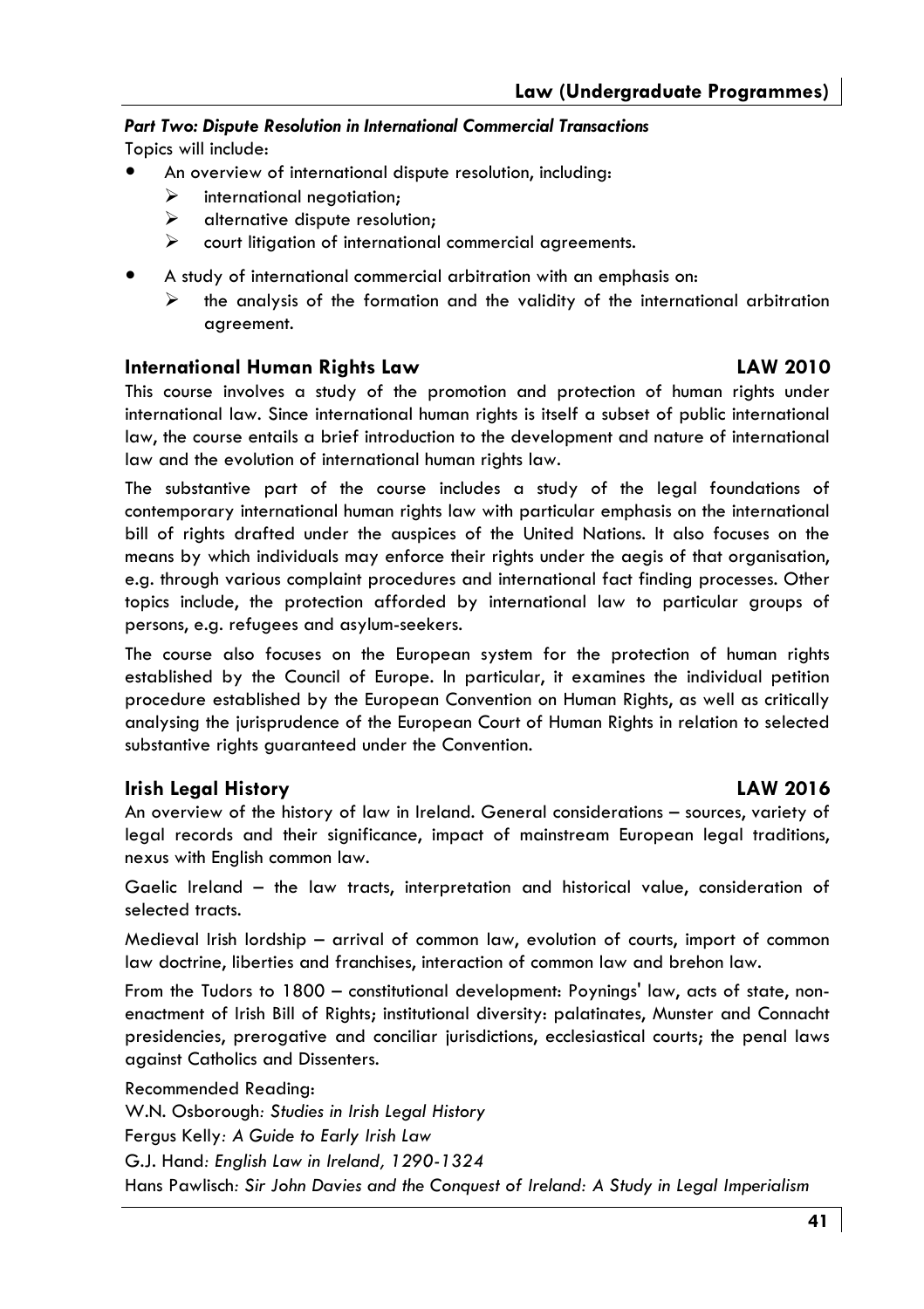### **Labour Law LAW 2012**

The Institutions of Labour Law. Foundations of Irish Labour Law. Contract of employment. Statutory regulation of employment relationship. Equal Pay and Employment Equality. Holidays. Payment of Wages. Maternity leave and pay. Hours of work. Termination of employment. Unfair dismissal. Trade Unions. Collective bargaining. Trade disputes. Picketing. EU Social Policy.

Wedderburn*: The Worker and the Law* (1986) Kerr and Whyte*: Irish Trade Union Law* (1985) Kerr*: The Trade Union and Industrial Relations Acts of Ireland* (1991) Murphy and Roche (eds.): *Irish Industrial Relations in Practice* (1994) Lynch and Fennell: *Labour Law in Ireland* (1993) Meenan*: Working within the Law* (1994) Curtin*: Irish Employment Equality Law* (1989) Madden and Kerr*: Unfair Dismissal: Cases and Commentary* (1990)

### **Medical Law LAW 2017**

Ideally, medical law serves important needs in our society: it regulates properly the medical profession; it provides a reliable and effective means of investigating medical accidents; it creates an adequate and rational system of compensation for patients suffering injury; and it gives doctors understandable guidance on those areas of medical practice of moral ethical sensitivity. This course covers in detail Irish medical law, includes a generous comparative dimension, and critically reviews the question of whether existing law meets the needs mentioned above.

The course has four parts. Part 1 examines the subject of medical law and ethics. It encompasses the nature of medical practice, the intersection between law and ethics, the question of a rational ethical framework for medical practice and law, and the issue of medical confidentiality and the duty of disclosure (with particular reference to treatment of HIV/AIDS). Part 2 deals with the subject of medical malpractice. The focus will be upon consent, medical negligence, medical litigation, drug-induced damage and fault liability. Part 3 concentrates on medical law in action in areas of life from conception to death. Its compass will include infertility, facilitating conception, contraception, abortion, infertility, wrongful conception, pre-natal injury, selective treatment of neonates, tissue donations and transplants, research, medical treatment and surgery, treatment of the dying and death. Part 4 is concerned with law and psychiatry. Basic elements include the concept of mental disorder, voluntary admissions to hospital, involuntary hospitalisation, the right to refuse treatment, the legal aspects of treatment, review of detentions and treatments, rights in hospital, patient advocacy, disabilities and discriminations, the criminal justice system and mental disorder.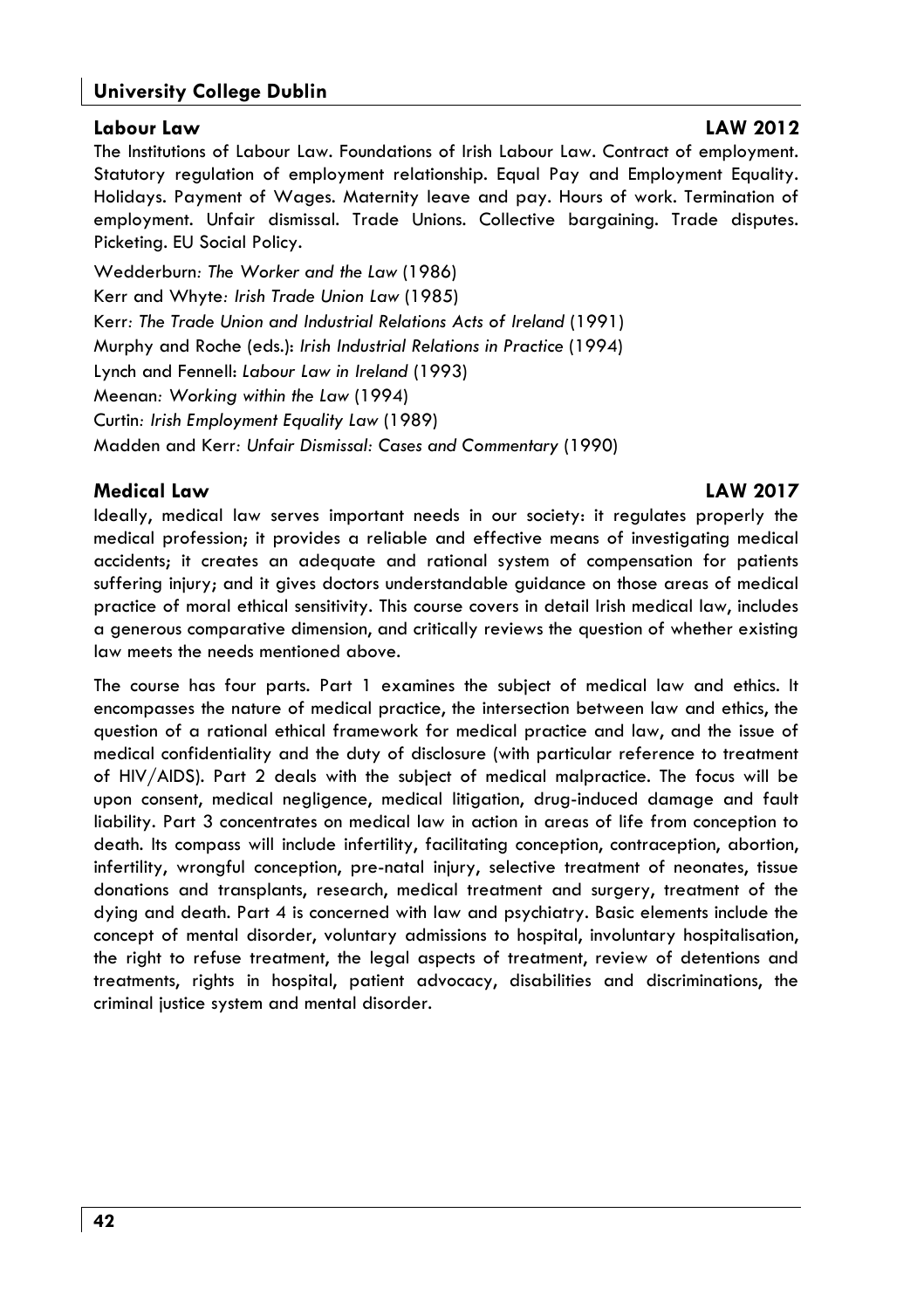### **Public International Law LAW 2018**

Characteristics of international law. Contemporary economic and political factors affecting the sources and techniques of international law. The territory of the State. Selfdetermination. Use of force. Role of United Nations in solving international disputes. Law of the sea. Treaties and Custom. The International Court of Justice. The relationship between International and Municipal Law. International responsibility.

*Akehurst: A Modern Introduction to International Law Brownlie: Principles of Public International Law* (3rd ed.) *Greig: International Law* (2nd ed.) *Harris: Cases and Materials on International Law Shaw: International Law*

### **Revenue Law LAW 2019**

Administration of tax system (filing of returns and payment of tax) and territoriality rules governing chargeability to Irish tax. In-depth examination of income tax code and Schedules defining taxable income and allowable deductions. Analysis of Corporation Tax, Capital Gains Tax, Capital Acquisitions Tax and Probate Tax, with emphasis on legal theory and case law rather than computational aspects.

*Butterworth's Irish Tax Guide 2004/2005 Butterworth's U.K. Tax Guide 2004/2005 Institute of Taxation Income Tax Taxes Consolidation Act 1997* 

## **Final Year**

### **A. Compulsory Subjects**

### **French Legal Theory Community Community Community Community CAW 4001**

The concept and the specificity of French legal thinking; the evolution of French legal theory since antiquity (particular emphasis will be placed on the development of French legal theory at the time of the "enlightenment") ; presentation of the different schools of French legal theory and philosophy.

### **Jurisprudence** *LAW 3004*

This course concentrates on the fundamentals of law, adopting in the main an historical approach. Topics covered include: the writing down of law; the impact of the spread of literacy; theories on stages in the evolution of society and of law; the relationship between law and religion; developments in the notions of individual responsibility, of private property and in the status of women; law and the building of the nation-state; nationalism and law; imperialism and law; analysis of legal systems; natural law; law and morals.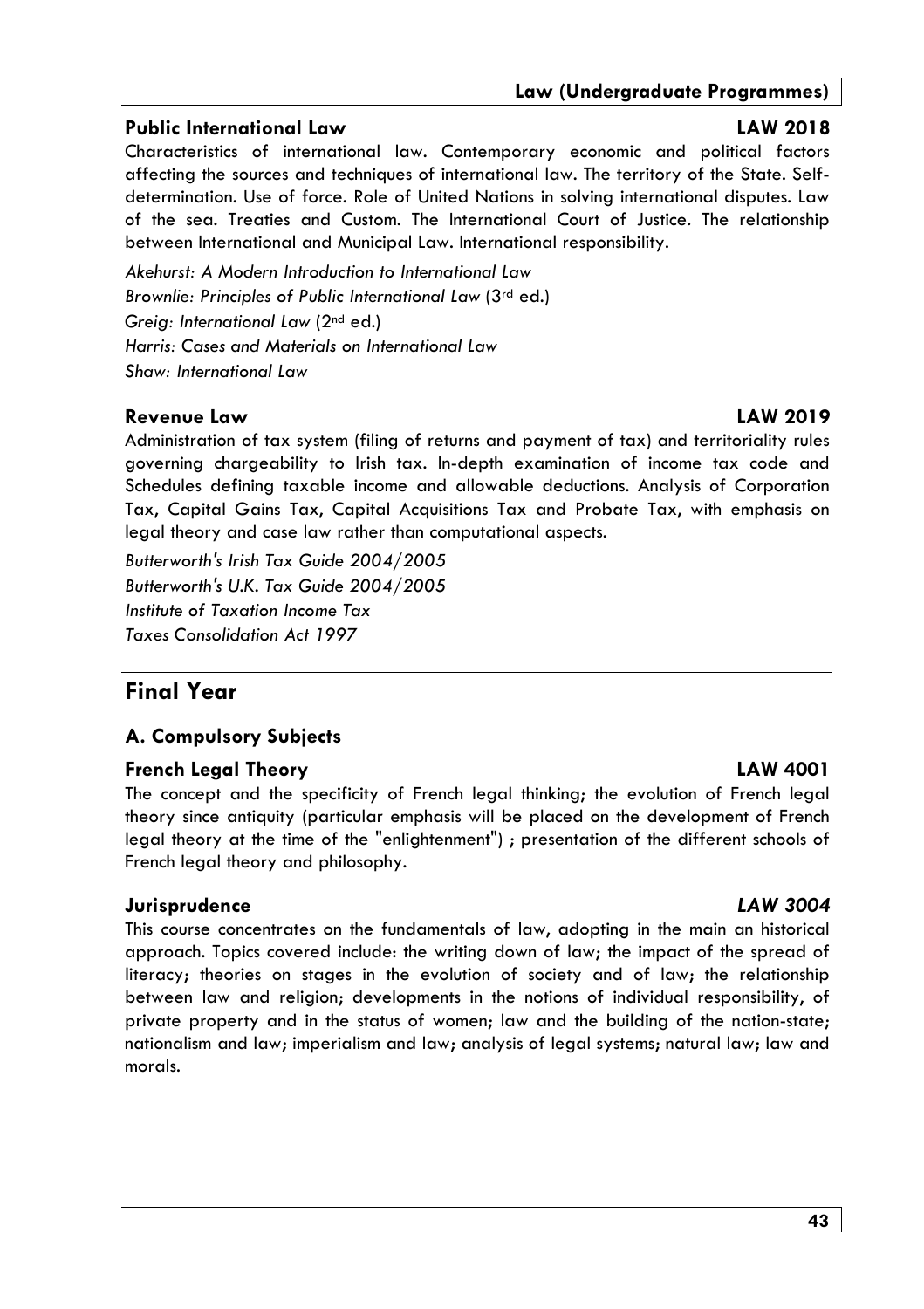### **B. Optional Subjects**

Any *four* subjects *not already taken* in Second Year, plus:

### **Commercial Law** *LAW 3001*

Commercial law is concerned with the rights and duties which arise from business transactions.

The course covers:

- (1) the regulation of the sale of goods under the Sale of Goods Act, 1893, as amended
- (2) consumer protection law (impact of E.U. law)
- (3) methods of payment: money, bills of exchange, promissory notes
- (4) law of agency
- (5) retention of title
- (6) credit and security
- (7) e-commerce
- (8) personal and corporate insolvency
- (9) insurance law
- (10) commercial dispute resolution (including domestic arbitration law)
- (11) conflict of laws
- (12) international trade

### *Criminology LAW 3002*

Crime and Criminal Justice; The Origins and Nature of Punishment; The Influence of the Classical Writers; The French Revolutionary Period and its Aftermath; The Birth of Criminology; The Origins of the Prison System; Trends and Patterns in Crime; Criminal Statistics; The Aetiology of Crime; The Biological School; Psychological Explanation; The Sociological Approach; Crime and the European Union; The *Corpus Juris*; The Fight against Crime and Fundamental Legal Values.

### **Equity LAW 3003**

The nature of equity; the union of judicature; equity as a contemporary phenomenon; the species of estoppel, equitable licences; judicial discretion in equity jurisdiction, a cyclical phenomenon. Equitable remedies; specific performance, injunctions, rectification, recision. The role of equity in the administration of estates; election, performance, satisfaction. Conversion. Miscellaneous equitable doctrines; tracing, assignment of choses in action. Fraud in equity.

*Trusts:* Express trusts, the creation thereof. Secret trusts. Completely and incompletely constituted trusts; exceptions to the maxim that equity will not assist a volunteer. Implied trusts; constructive and resulting trusts; discretionary trusts; charitable trusts; the Cy-pres doctrine; trusts of "imperfect obligation"; nature of trusteeship, appointment, removal, control of trustees, trustee's duty to avoid a conflict of interest; payment of trustees, liabilities of trustees for breach of trust; trusts and taxation.

Brady*: Religion and the Law of Charities in Ireland*  Hanbury and Maudsley*: Modern Equity* (12th ed. by Jill Martin)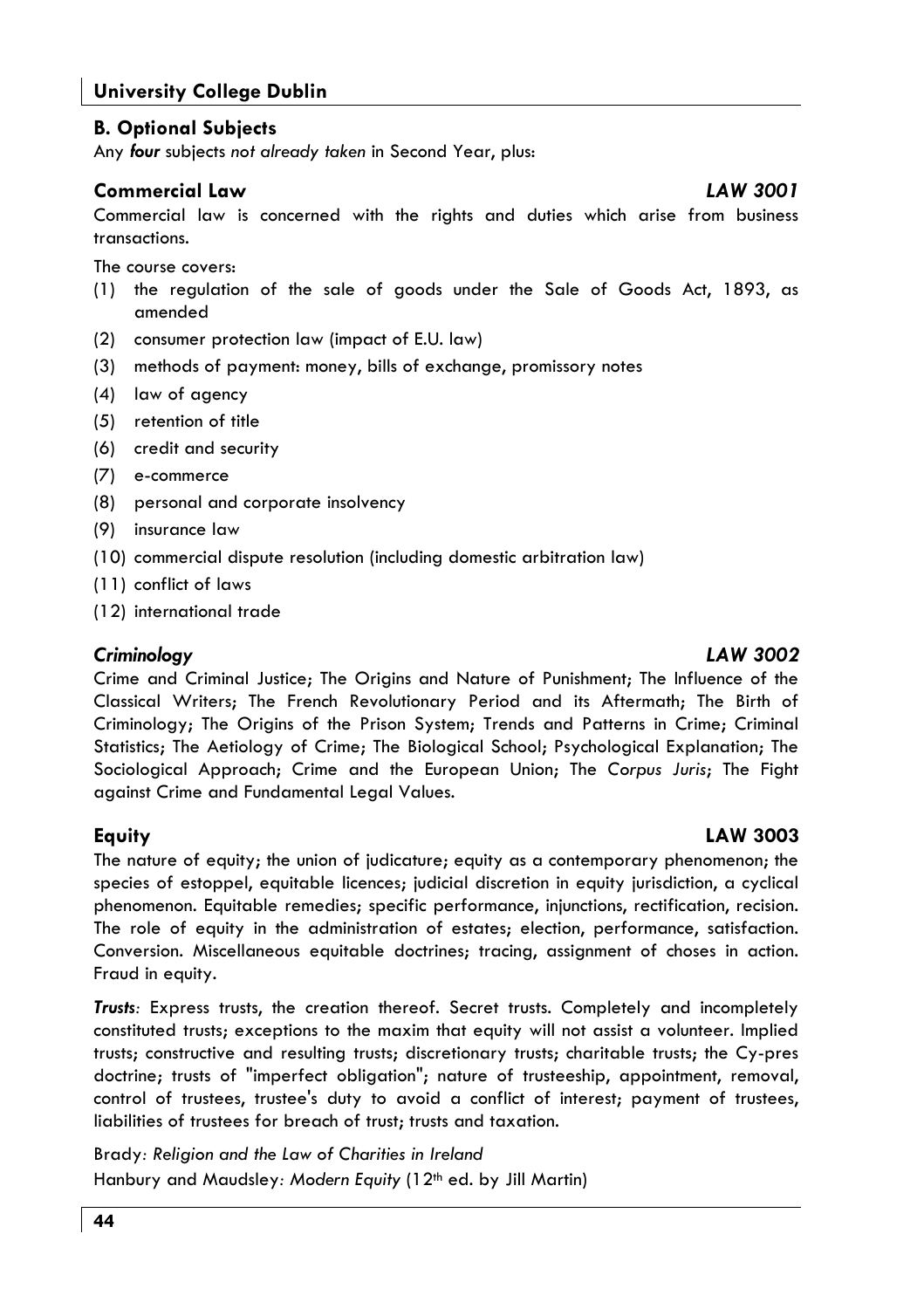Keane*: Equity and the Law of Trusts in the Republic of Ireland*  Keeton and Sheridan*: Equity*  Kiely*: Principles of Equity as Applied in Ireland* Maudsley and Burn*: Trusts and Trustees*  Nathan and Marshall's *Casebook on Trusts*  Parker and Mellows*: The Modern Law of Trusts*  Pettit: Equity and the Law of Trusts (4<sup>th</sup> ed.) Tiley's *Casebook on Equity and the Law of Succession*  Underhill and Hayton*: Law of Trusts and Trustees*  Wylie*: Irish Land Law*  Wylie*: A Casebook on Equity and Trusts in Ireland* (London, 1985) Students will be advised of relevant periodic literature during lectures and tutorials.

### **Media Law LAW 3006**

The subject of this course is the law affecting the media (including television, radio, film and video, newspaper and book publishing) in Ireland. The course is broadly divided into two parts, the first dealing with the application to the media of the general law relating to freedom of expression (such as the law of libel), and the second with the law specific to each sector of the media (such as censorship of publications). The following major topics will be covered during the year:

**Part One:** The Constitution of Ireland and Freedom of Expression; Models of Media Regulation. Defamation; Intellectual Property; Contempt of Court; Confidential Information and Privacy; Public Order; Offences against the State; Incitement to Hatred; Advertising Law.

Part Two: Broadcasting Legislation; Censorship of Publications; Censorship of Film and Video; Posts and Telecommunications.

The course will also deal with general themes affecting the media such as the contemporary international debate on pornography and UNESCO's proposed World Information Order.

Suggested Reading: McDonald, M*: Irish Law of Defamation,* 2nd ed., 1989 McGonagle, M*: A Textbook on Media Law,* 1996 McMahon, B. and Binchy, W*: Irish Law of Torts,* 2nd ed., 1989 Robertson, G. and Nicol, *A: Media Law,* 3rd ed., 1992 Law Reform Commission*: Civil Law of Defamation: Consultation Paper,* 1991*; Report, LRC*  38-1991 *Crime of Libel: Consultation Paper,* 1991*; Report,* 41-1991 *Contempt of Court: Consultation Paper,* 1991*; Report* (47 – 1994)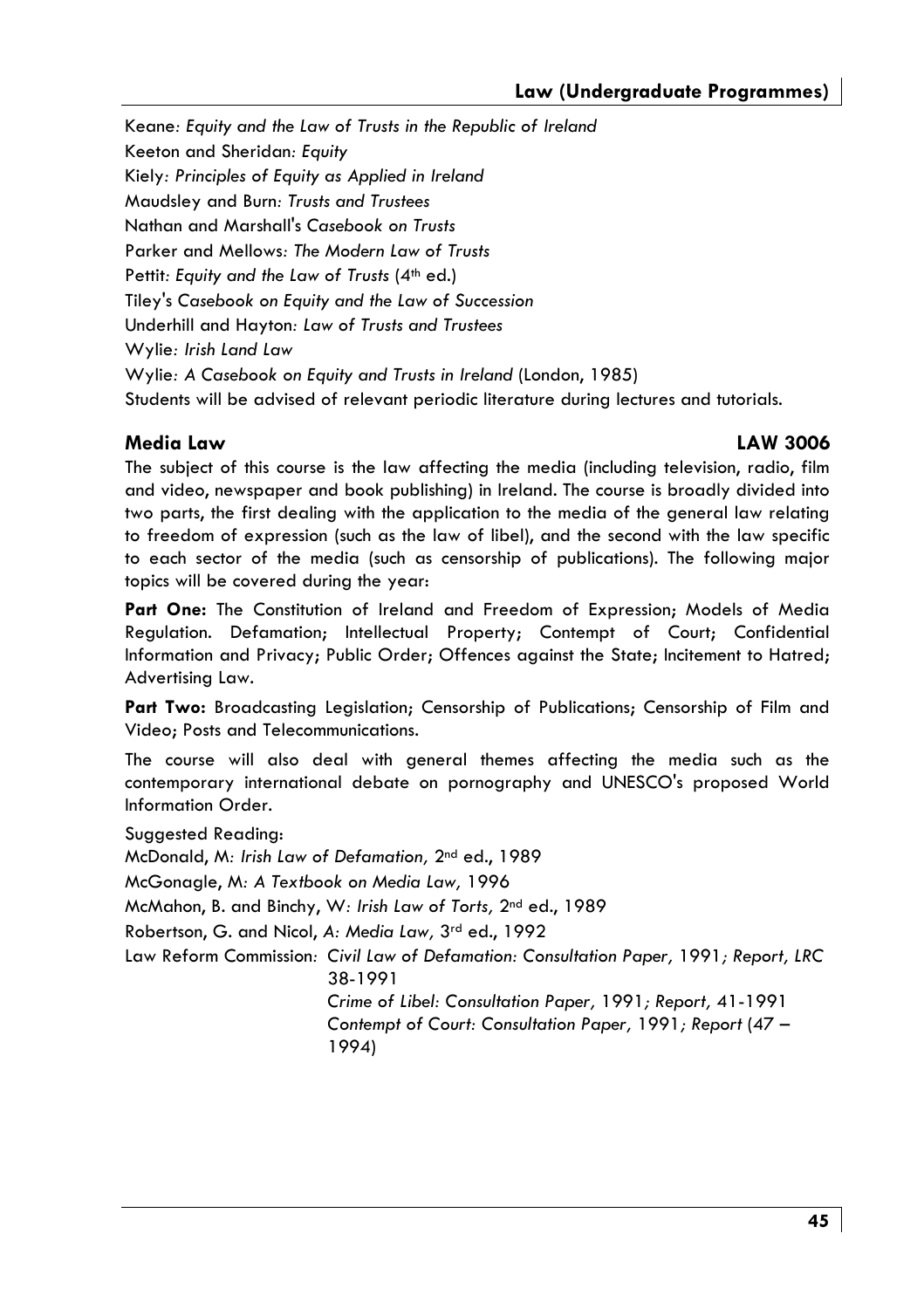### **Planning and Development Law Community Community CAW 3007**

Historical outline; jurisprudential and constitutional dimensions; decision makers, decision making and public participation; development plans; definition of development; planning permission; appeals; enforcement of development control; positive planning; land values and compensation; special controls over amenity; investigating planning title.

J.F. Garner*: Planning Law in Western Europe Local Government (Planning and Development) Act,* 1963 *Local Government (Planning and Development) Act,* 1976 Local Government (Planning and Development) Regulations, 1977 P. McAuslan*: Land, Law and Planning*  M. Purdue*: Cases and Materials on Planning Law*  E.M. Walsh: *Planning and Development Law*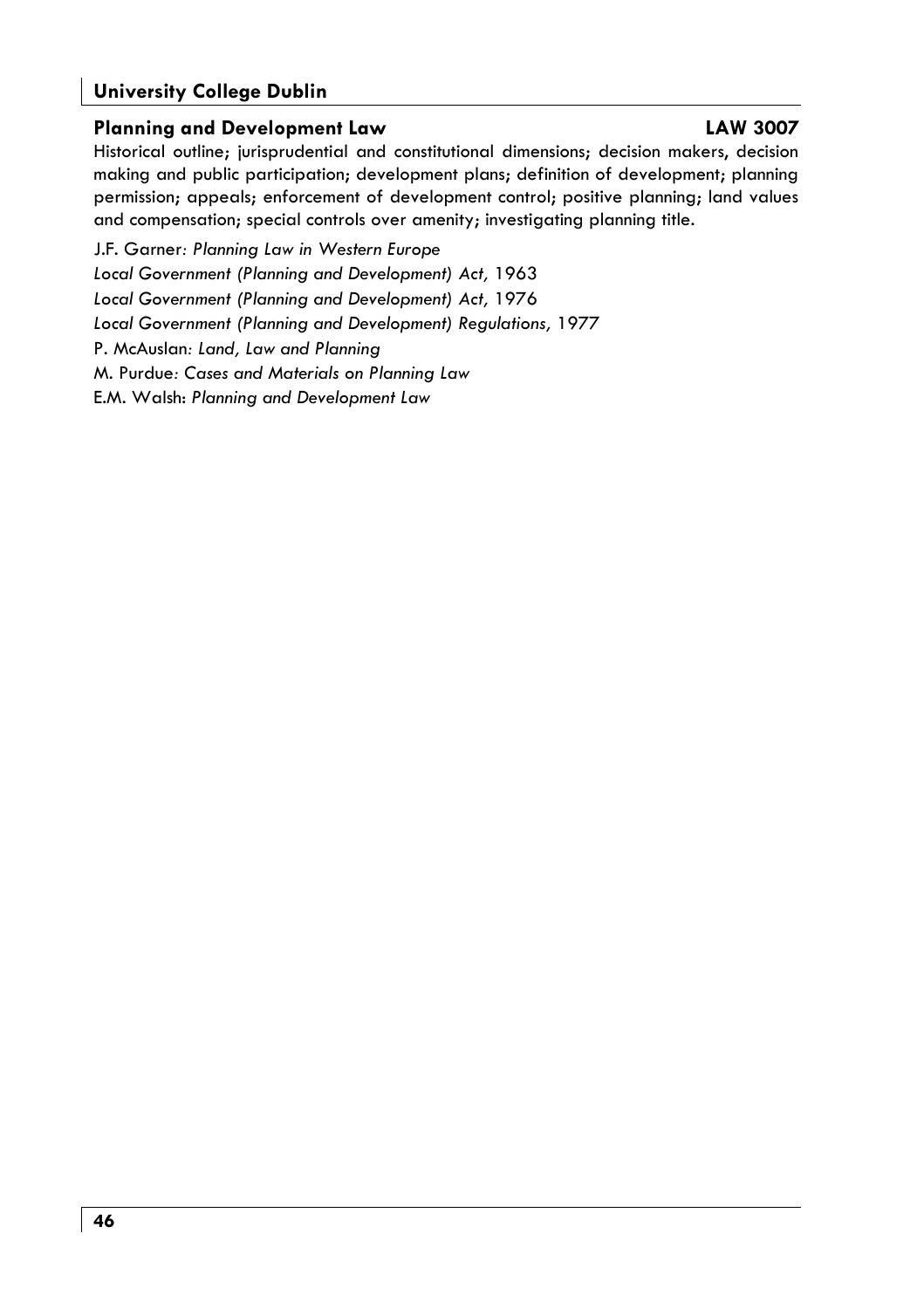## **Diploma in Common Law**

### *LWDPF0001*

### **Course Description**

The **Diploma in Common Law** is a one-year Diploma course awarded to students from French partner law schools who successfully complete their legal studies at UCD. This Diploma is available only to those students from France who are enrolled in the Faculty as a consequence of the exchange arrangements which attend the BCL (Law with French Law) degree.

### **Course Syllabus**

Students take **four** BCL subjects determined by the Faculty of Law in agreement with the relevant French partner institutions. Two of the subjects selected must be the Common Law subjects *Contract* and *Tort* and the remaining two will be selected from the range of subjects available in the BCL curriculum.

*For further information see syllabus of courses for the degree of Bachelor of Civil Law degree*.

### **Examination Regulations**

Students must pass each of their chosen subjects.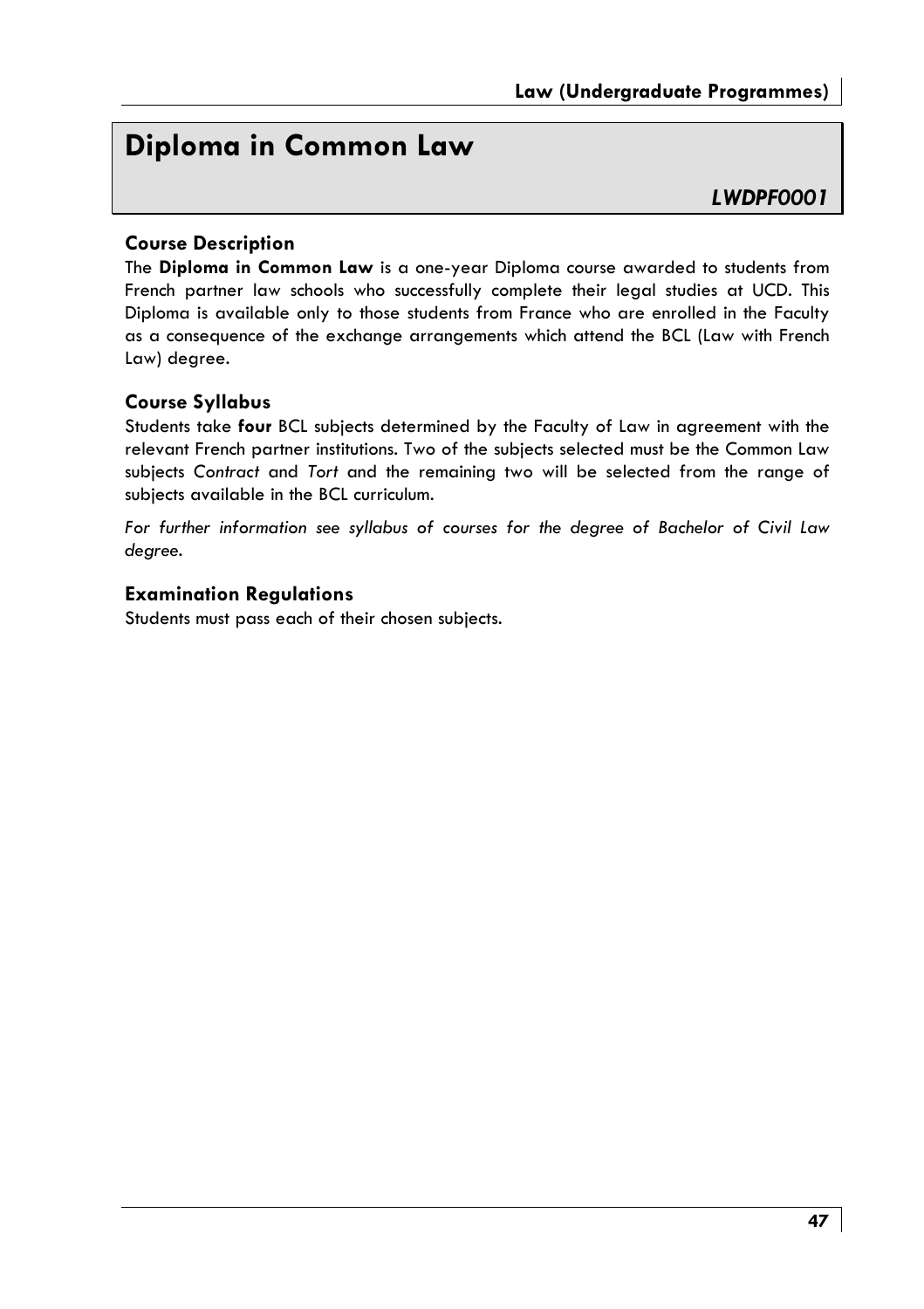## **Degree of Bachelor of Business and Legal Studies (BBLS)**

## **Regulations**

- 1. The Degree of Bachelor of Business and Legal Studies is a joint primary Degree of the Faculty of Law and the Faculty of Commerce.
- 2. The Degree may be conferred either as a Pass Degree or as a Degree with Honours.
- 3. Approved courses of study must be attended for at least twelve terms after matriculation.
- 4. Candidates for the Degree must have fulfilled the Matriculation requirements of the National University of Ireland by passing the Leaving Certificate Examination of the Department of Education in the following subjects:
	- i. Irish
	- ii. English
	- iii. Another recognised language
	- iv. Mathematics (A minimum of Grade D3 on the Higher paper or Grade B3 on the Ordinary paper at the Leaving Certificate Examination);
	- v. & vi Any two recognised subjects not already selected.
- 5. *General:*
	- 5.1 A unit is a set of approximately twenty-four hours of lectures for nonsemesterised courses and thirty-six hours of lectures for semesterised courses.
	- 5.2 Each course of study is composed of one or more units. Each course will be followed by an examination.
	- 5.3 Credits will be given for each course passed. Each level of the Degree programme contains sixty credits apart from Mode III Level 4 which contains 62 credits.
	- 5.4 No compensation applies in any examination in the degree.
	- 5.5 Examination results are awarded on the basis of individual subjects rather than on an overall award for an individual year of the course. However, in the award of the degree, an overall class will be awarded by aggregating the results of the subjects at Level 3 and Level 4.
	- 5.6 Please note the following definition of terms in relation to business courses:

 *Course:* A series of lectures, associated course work (if any) and the examinations associated with the course.

 *Course Work:* All essays, projects, mid-term examinations etc. that contribute towards the final mark for a course in addition to the final written examination paper.

 *Examination Offering:* There are two examinations associated with each course. The first examination termed the First Offering, held immediately after the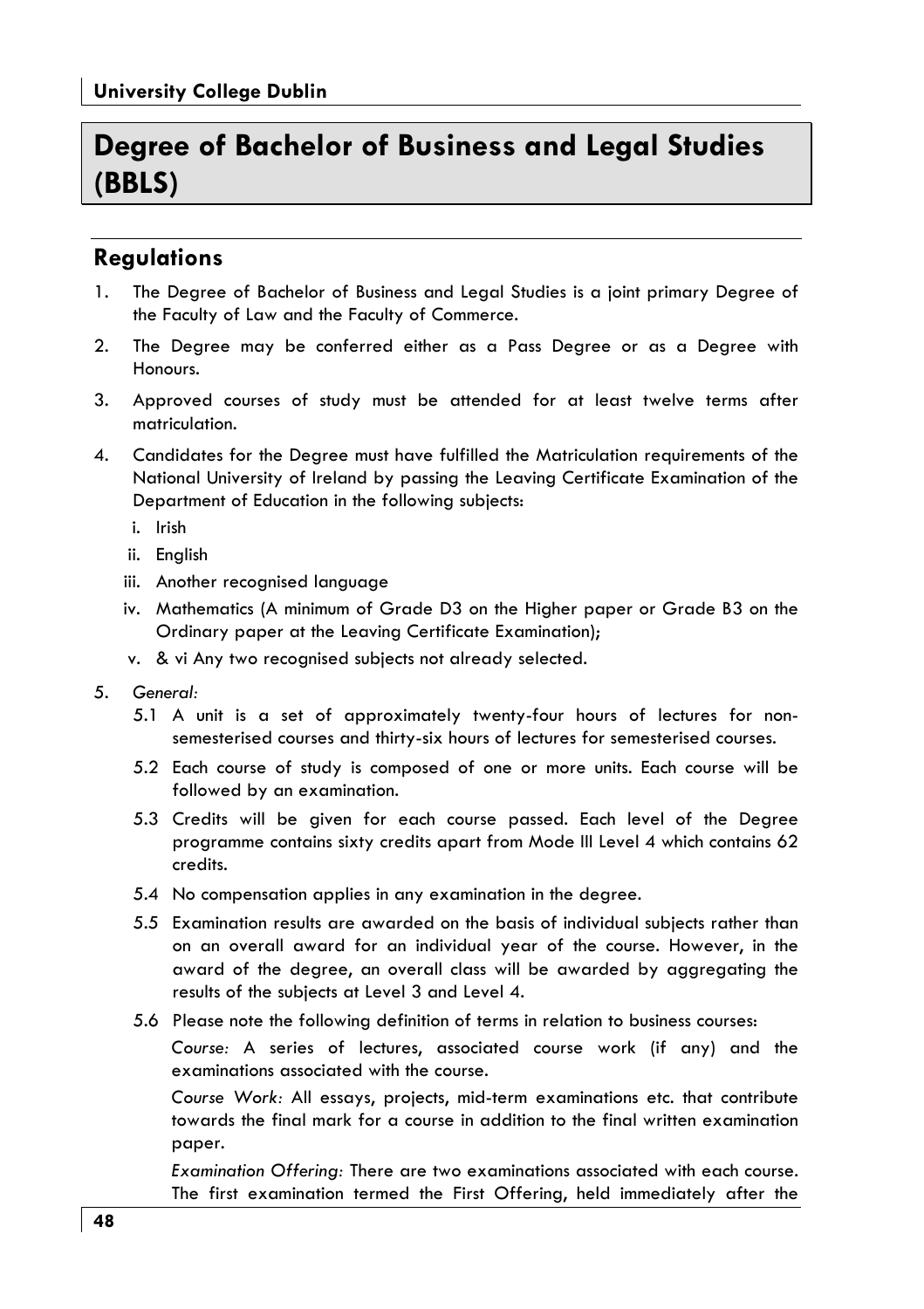course, and the second examination termed the Second Offering, held at a later date, normally at the end of the subsequent semester for semesterised courses and Autumn for non-semesterised courses.

 *Deferral of Examination:* Where the first examination offering associated with a course is not taken *for whatever reason.* 

5.7 In relation to business courses, students who do not obtain the credits associated with a course by the second examination offering may be required to reregister for that course, re-attend, complete any assigned course work, pass the course examination and pay the associated fee.

Please note: The business courses are as prescribed for the academic year 2004/2005. Students should note that the business courses listed for Levels 1, 2, 3 and 4 for the academic year 2005/2006 and subsequent years may change, may be dropped or may be modified.

6. The degree is composed of a number of courses which are given at four levels. Level 1 courses are offered at the commencement of the degree programme. These are followed by Level 2 and Level 3 courses. Level 4 courses are taken in the final stage of the degree programme. The academic requirements of the degree will be satisfied when all the stipulated courses have been passed.

 In Level 4 students may choose to specialise in Law or in Business Studies. Depending on the Mode chosen, students may take one or two additional optional subjects in their chosen discipline and drop an optional subject in the other discipline.

 Business Studies courses in Levels 2 (except MIS 1002, MIS 1005 and ECON 2208), 3 and 4 are semesterised and examinations are held at the end of each course. The second offering examinations for first semester courses will be offered at the end of the second semester of the same year. The second offering examinations for the second semester examinations will take place at the end of the first semester of the following year.

The following refers to **business** courses:

 Students should note that it is likely that second offering examinations for second semester courses of the previous academic year will be held in the first week of January and in the first week of the second semester.

- 7. *Progress from Level 1 to Level 2:*
	- 7.1 Students who obtain a total of sixty credits on the combined results of the Summer and Autumn examinations of the Level 1 courses are eligible for unrestricted entry into Level 2 courses.
	- 7.2 To enter Level 2, students must satisfy the following conditions after combining the results of the Summer and Autumn examinations of Level 1:
		- a. obtain thirty credits in business courses, and
		- b. pass two legal studies subjects. Students are permitted to carry the remaining legal studies subject to Level 2. Students who have not passed at least two legal studies subjects are not eligible for entry into Level 2, but may repeat the subjects failed in the following year's examinations.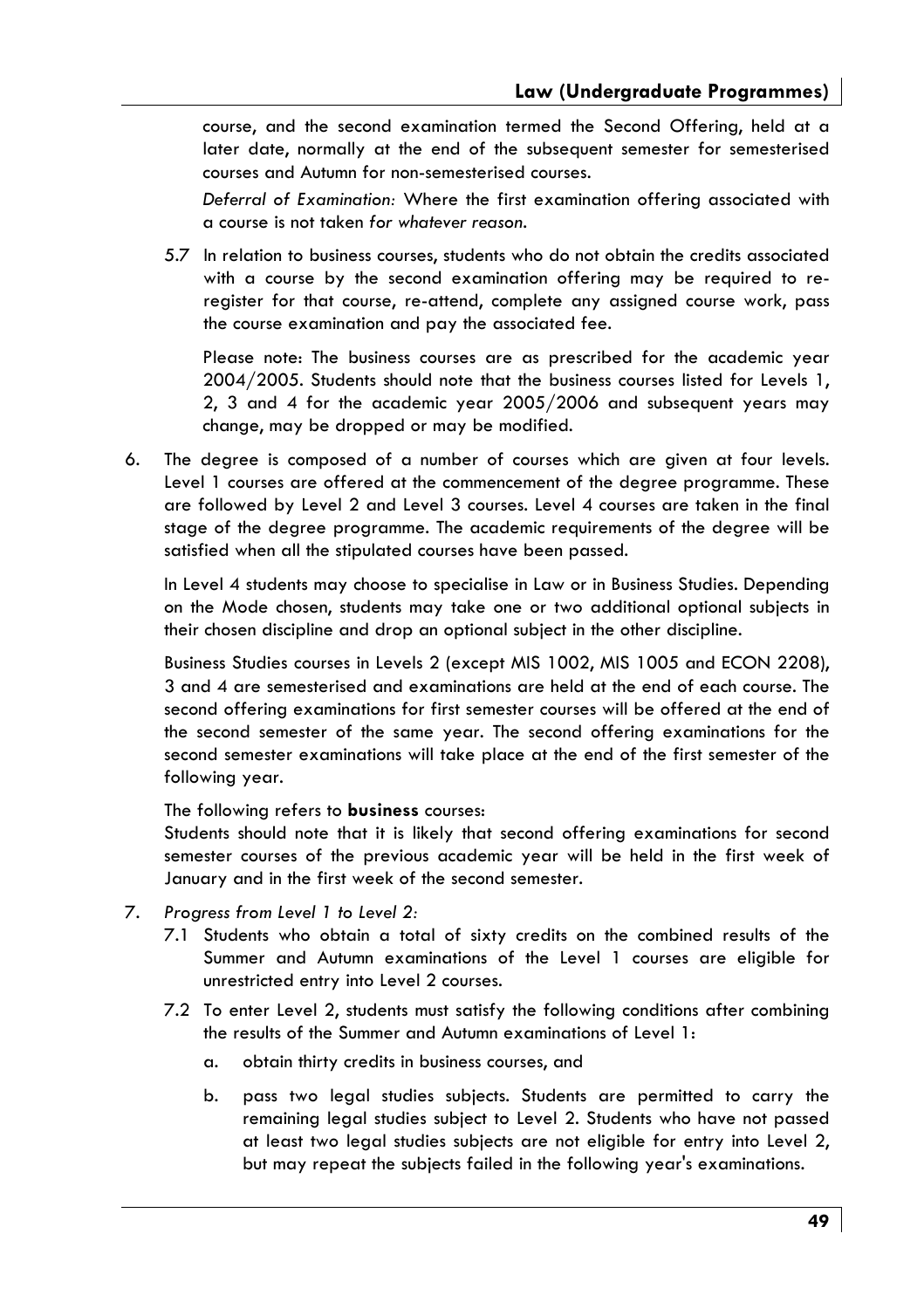If a student satisfies the legal studies requirement as stated in point (b) above, but fails to satisfy the requirements of point (a), then that student cannot progress to Level 2 without the permission of the Faculty of Commerce. Credits for outstanding Level 1 courses must be obtained before entering Level 3.

7.3 All courses in BBLS Level 1 must be passed within two years of entering Level 1. Otherwise the student may not remain in the programme.

Please Note with regard to **business** courses:

The business course half of the Bachelor of Business and Legal Studies is currently in the process of review and it is likely that substantial changes will take place in the programme of study for all levels from the academic year 2005/2006 onwards.

Students who fail to achieve the thirty business credits in Level 1 by the second examination offering in 2004/2005 may not be in a position to take Level 1 examinations based on 2004/2005 courses in subsequent years. The provisions of Rule 14 will then apply.

- 8. *Progress from Level 2 to Level 3 (and Level 3 to Level 4):*
	- 8.1 Students who pass at least two legal studies courses in Level 2 are eligible to enter Level 3, subject to having passed all Level 1 courses.
	- 8.2 Students who pass at least two legal studies courses in Level 3 are eligible to enter Level 4, subject to having passed all Level 2 courses.
- 9. Where a student passes an examination after more than one attempt, his or her overall mark will be the successful examination mark.
- 10. Students cannot be registered for any course (s) nor attempt any examination (s) in course (s) from more than two consecutive levels in any one academic year.
- 11. Examinations of more than two consecutive levels may not be taken at the same sitting.
- 12. If a Law course is terminated or changed, it will not normally be examined in its original form for more than two years. In the event of a business course being changed, modified or terminated, then no other examination for that course will be offered other than the second offering examination.
- 13. A student's choice of Level 4 Mode must be made in writing at the end of the Level 3 academic year. The Mode choice is not open to change at any time. A student's choice of Level 4 Law and Business course electives must be made at the end of the Level 3 academic year.

The following only relates to Business courses. A student's application to choose Level 4 Business Semester 1 electives must be made at the end of the Level 3 academic year. The number of student places in courses / offering(s) of courses is determined by the Faculty of Commerce and an application to register for a course/offering does not guarantee entry into that course/offering. The elective(s) choice is not open to change at anytime. Where students have to indicate a list of preferences for courses, students are bound at all times into this list. Permission to be registered for a course and to attempt the examination at the end of any Level 4 course is contingent on the student satisfying the minimum attendance requirement of the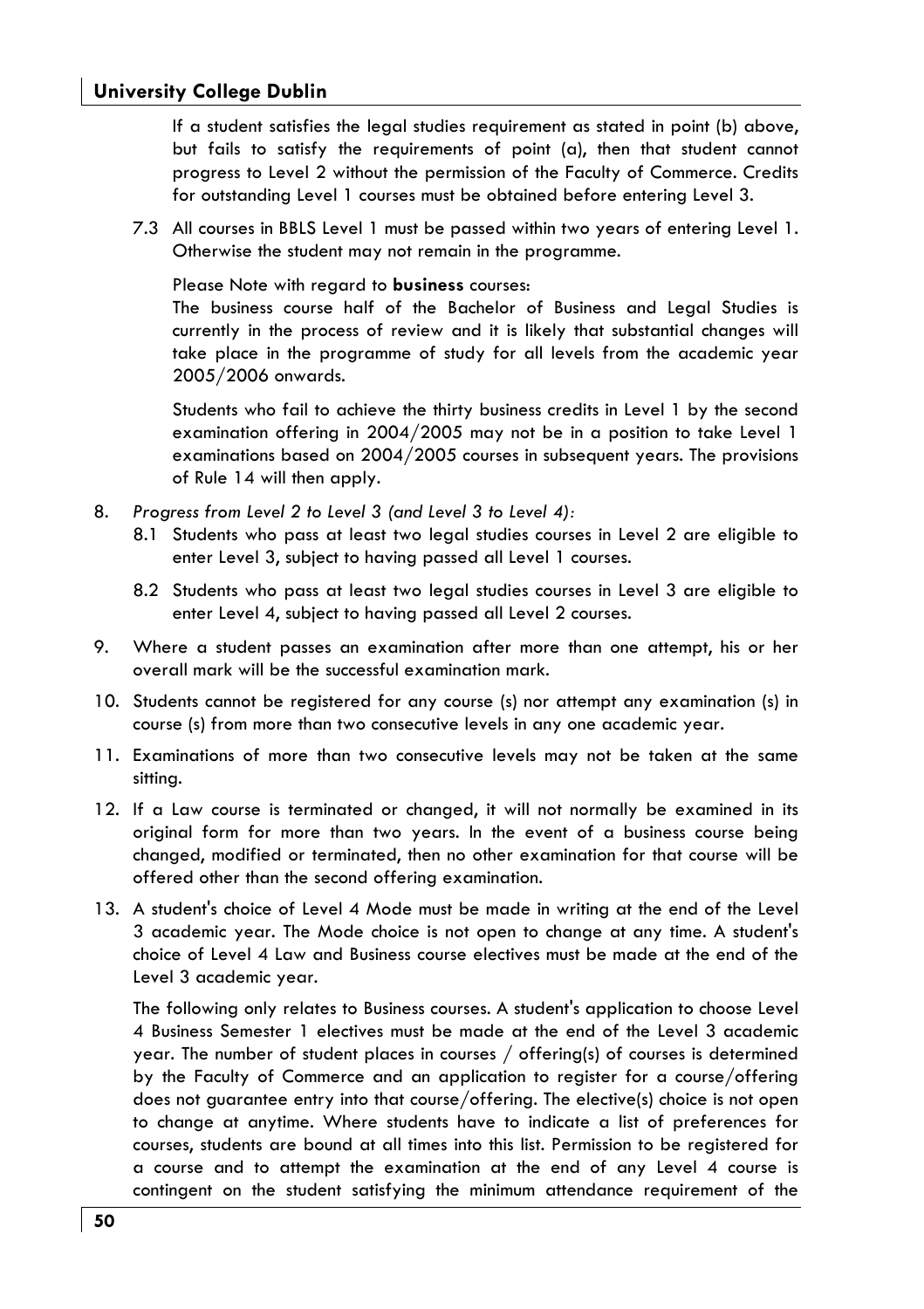course. Formal attendance at a course will be deemed to have commenced when Faculty records show that the student is enrolled for the course.

14. Permission to defer examinations in Law courses must be obtained from the Faculty of Law.

 The following relates to **business** course deferrals. Students who do not obtain the credits associated with a course by the second examination offering may be required to re-register for that course, re-attend and pay the associated fee. Students should note that courses may change from year to year, may not be offered in certain years, and may be dropped entirely from the programme. This will require the substitution of a course (s) by additional course (s) and will entail reregistration, re-attendance and the payment of the appropriate fees.

### The following refers to **business** courses:

Those students who do not obtain credits associated with a course by the second examination offering in their first cycle of registration for that course, may find that subsequent examination offerings, if any, may not be held at a time which is convenient and they may also find that these subsequent examination offerings may be time-tabled at the very same time as other examination offerings which they may still need to take.

15. C*ourse Work*

Where a mark is given for course work, a pass mark will not be awarded for the course unless at least 35% is attained in the written examination in that course.

The course work mark shall only be counted for the first examination offering of any course. The second examination offering mark shall therefore be based entirely on the written second examination offering paper.

- 16. Students who defer examinations run the risk of encountering administrative issues such as not being eligible to register to courses at the same time as those students who complete examinations on time, timings of second offering examinations, etc. As a consequence, students are advised not to defer examinations.
- 17. A course once passed cannot be disallowed.
- 18. A maximum of 40% of the total marks available in each course may be allotted to course work.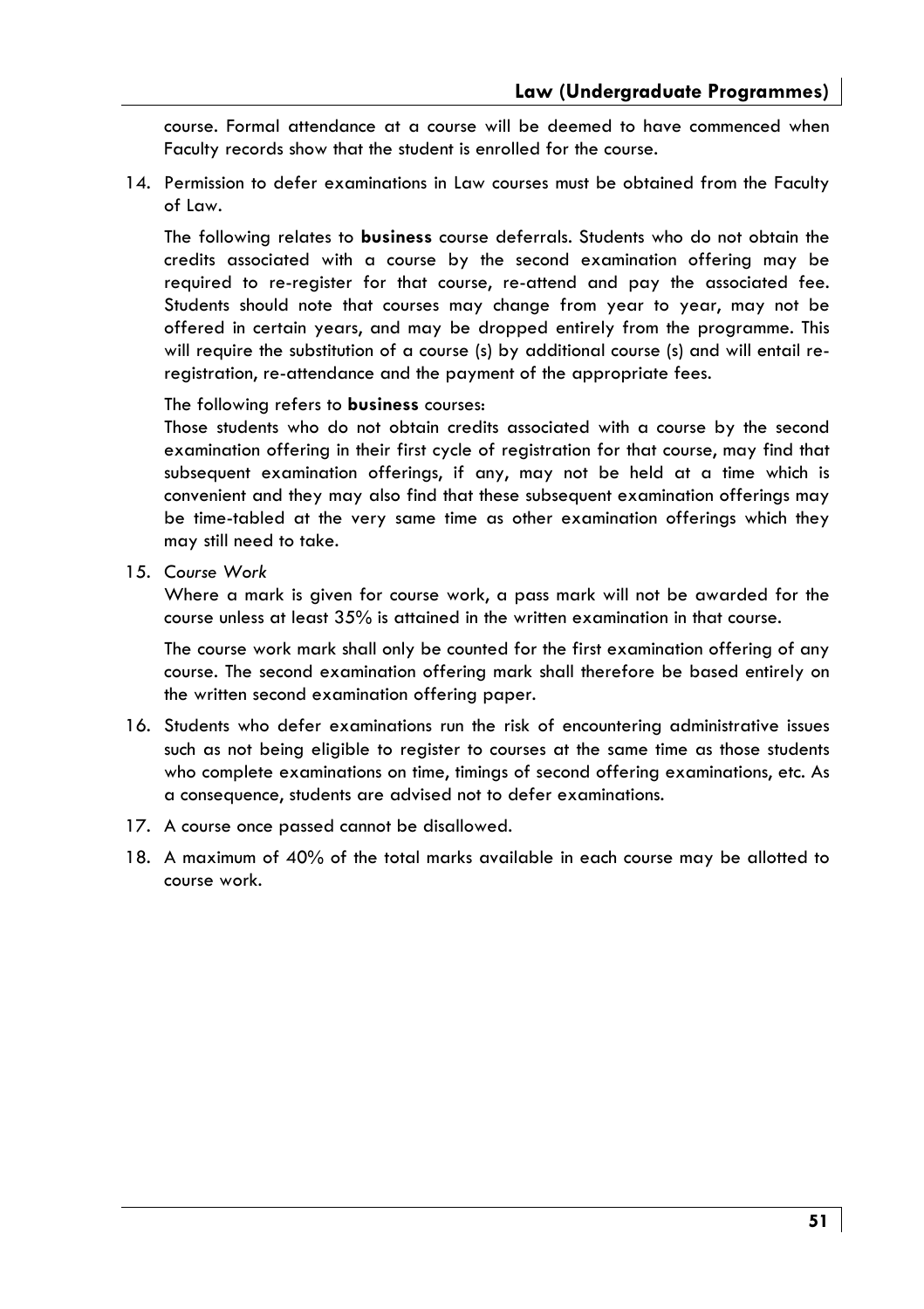## **Summary of Courses**

### *Business Studies Subjects Legal Studies Subjects*

| <b>BMGT 1002 Management Principles and</b> |  |
|--------------------------------------------|--|
| <b>Business Environment</b>                |  |
| <b>BMGT 1007 Organisational Behaviour</b>  |  |
| ACC 1002 Financial Accounting              |  |
| ECON 1105 Principles of Economics          |  |

Business

| LAW 1501 Constitutional Law |
|-----------------------------|
| LAW 1502 Law of Contract    |
| LAW 1503 Law of Tort        |

### **Second Year (Level 2)**

**First Year (Level 1)** 

| <b>Business Studies Subjects</b> |                                                      |          | <b>Legal Studies Subjects</b>      |  |  |
|----------------------------------|------------------------------------------------------|----------|------------------------------------|--|--|
| MIS 1002                         | <b>Business Statistics</b>                           | LAW 2501 | Company Law                        |  |  |
| ACC 2003                         | <b>Management Accounting</b>                         |          | LAW 2505 Law of the European Union |  |  |
| ACC 2005                         | <b>Financial Accounting 2</b>                        | LAW 2503 | Criminal Law                       |  |  |
| MIS 1005                         | Introduction to Computers<br>and Information Systems |          |                                    |  |  |
|                                  | ECON 2208 Economics for Law and                      |          |                                    |  |  |

### **Third Year (Level 3)**

| <b>Business Studies Subjects</b><br><b>FIN 2004</b> | Finance                                                                 | <b>Legal Studies Subjects</b><br>LAW 3501 | Law of the European Union                                       |
|-----------------------------------------------------|-------------------------------------------------------------------------|-------------------------------------------|-----------------------------------------------------------------|
|                                                     | <b>BMGT 2003 Business Logistics and</b><br><b>Operations Management</b> | Options:<br><b>IAW 3509</b>               | Land Law*                                                       |
| <b>HRM 2003</b>                                     | <b>Managing Employee</b><br><b>Relations</b>                            | LAW 3502                                  | Corporate Finance Law                                           |
|                                                     |                                                                         | LAW 3503                                  | Employment Law                                                  |
| MKT 2003                                            | Marketing                                                               | LAW 3504                                  | Insolvency Law*                                                 |
|                                                     |                                                                         | LAW 3505                                  | Intellectual Property Law                                       |
|                                                     |                                                                         | LAW 3506                                  | International Business Law                                      |
|                                                     |                                                                         | LAW 3508                                  | <b>Financial Services Law and</b><br><b>Investor Protection</b> |
|                                                     |                                                                         | $*$ not available in 2004-5               |                                                                 |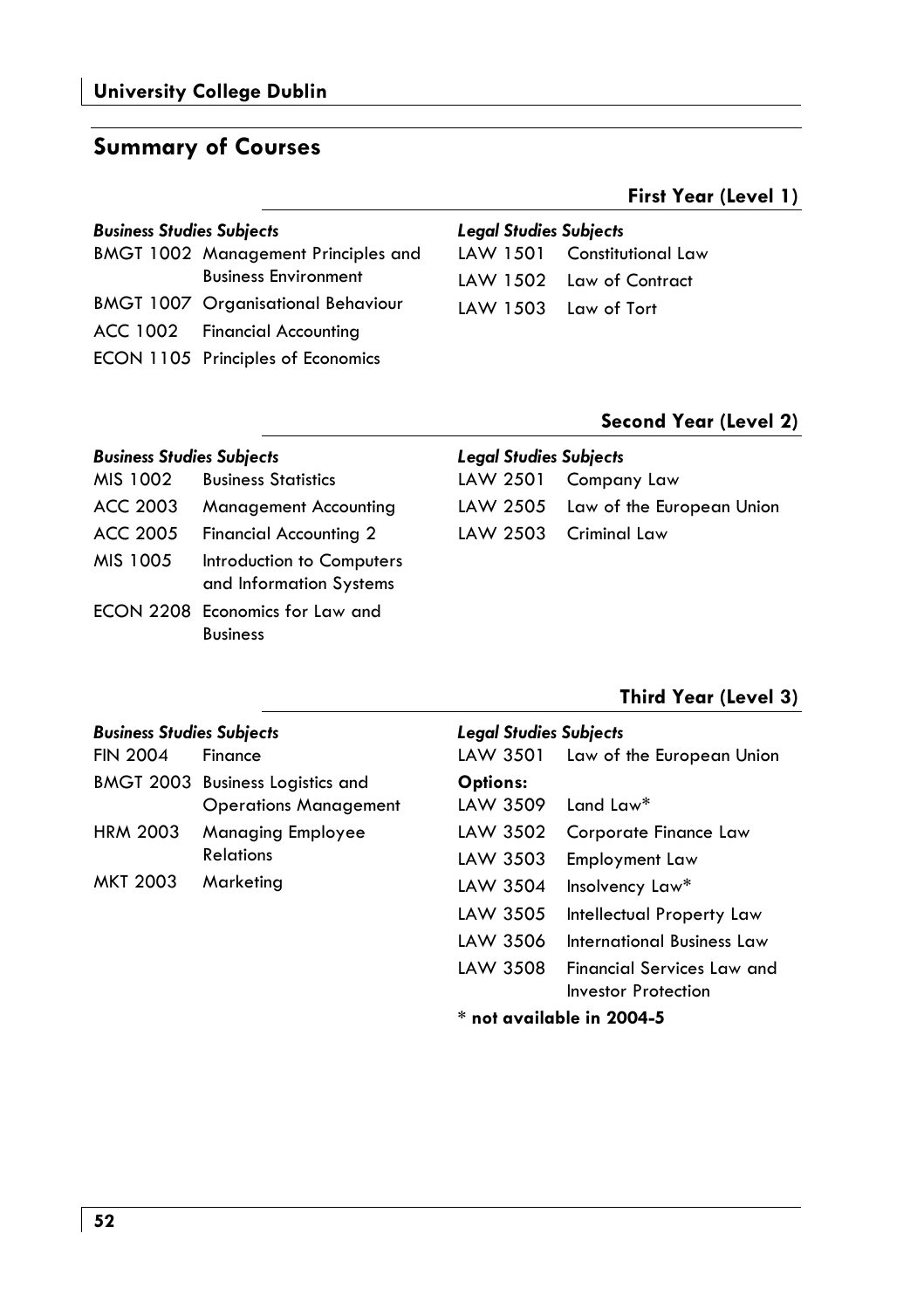### **Fourth Year (Level 4)**

### **Mode I**

*Business Studies Subjects Legal Studies Subjects*  BMGT 3003 Strategy Formulation and Implementation

4 Options\*

### **Mode II**

| <b>Business Studies Subjects</b> |                                                             |  |
|----------------------------------|-------------------------------------------------------------|--|
|                                  | <b>BMGT 3003</b> Strategy Formulation and<br>Implementation |  |
|                                  |                                                             |  |

*2 Options\** 

### **Mode III**

|                          | <b>Business Studies Subjects</b> | Leg |
|--------------------------|----------------------------------|-----|
| <b>BMGT</b>              | 3003 Strategy Formulation        | 2 C |
|                          | and Implementation               |     |
| $\overline{\phantom{a}}$ |                                  |     |

6 Options\*

# 3 Options\*\*

## *Business Studies Subjects Legal Studies Subjects*

*4 Options\*\* LAW 4508 Minor Dissertation* 

### *Business Studies Subjects Legal Studies Subjects*

 $^*$ btions $^{**}$ 

### **\*\*Legal Studies Optional Subjects:**

| LAW 4511 | Administrative Law          |                                           |
|----------|-----------------------------|-------------------------------------------|
| LAW 4506 | <b>Banking Law</b>          |                                           |
| LAW 4501 | Commercial Conflicts of Law |                                           |
| LAW 4502 |                             | Competition Law in the European Union and |
|          | Ireland                     |                                           |
| LAW 4507 | Environmental Law           |                                           |
| LAW 4503 | Equity                      |                                           |
| LAW 4509 | Evidence                    | Mode 2 only                               |
| LAW 4510 | Jurisprudence               | Mode 2 only                               |
| LAW 4512 | Media Law                   |                                           |
| LAW 4505 | Revenue Law                 |                                           |

### **Legal Studies**

These courses, and such other courses which may be available from time to time, will be offered at the discretion of the Faculty of Law and each course may not be available in any one year.

### *\* Business Studies Options*

Business course electives are taken from courses offered in Level 3 of the Bachelor of Commerce Degree Programme.

These courses, and such other courses which may be available from time to time, will be offered at the discretion of the Faculty of Commerce and each course may not be available in any one year.

The availability of courses to students may be subject to timetable constraints.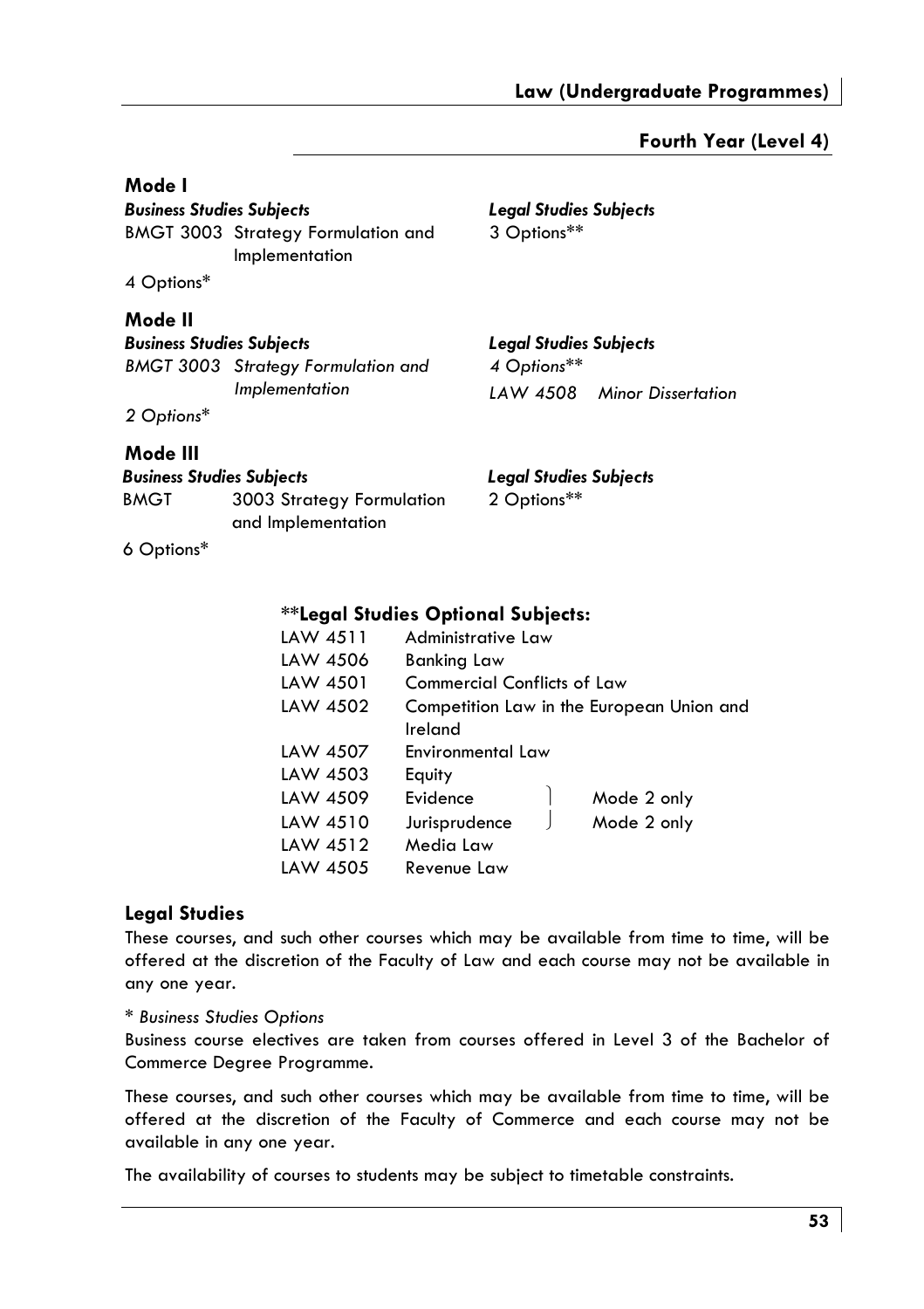## **European Credit Transfer System (ECTS)**

## **Credit Scheme for Degree of Bachelor of Business and Legal Studies**

| <b>First Year (Level 1) Business and Legal Studies</b> |         |
|--------------------------------------------------------|---------|
| Course Title                                           | Credits |
| Management Principles and Business Environment         | 7.5     |
| Organisational Behaviour                               | 7.5     |
| Financial Accounting                                   | 7.5     |
| Principles of Economics                                | 7.5     |
| Constitutional Law                                     | 10.0    |
| Law of Contract                                        | 10.0    |
| Law of Tort                                            | 10.0    |
| Total:                                                 | 60.0    |

### **Second Year (Level 2) Business and Legal Studies**

| Course Title:                                     | Credits: |
|---------------------------------------------------|----------|
| <b>Business Statistics</b>                        | 7.5      |
| <b>Management Accounting</b>                      | 6.0      |
| <b>Financial Accounting</b>                       | 6.0      |
| Introduction to Computers and Information Systems | 3.75     |
| <b>Economics for Law and Business</b>             | 3.75     |
| Company Law                                       | 11.0     |
| <b>Criminal Law</b>                               | 11.0     |
| Law of the European Union                         | 11.0     |
| Total:                                            | 60.0     |

### **Third Year (Level 3) Business and Legal Studies**

| Course Title:                                       | Credits: |
|-----------------------------------------------------|----------|
| Finance                                             | 6.0      |
| <b>Business Logistics and Operations Management</b> | 6.0      |
| <b>Managing Employee Relations</b>                  | 6.0      |
| Marketing                                           | 6.0      |
| Law of the European Union                           | 12.0     |
| Law Subject Option                                  | 12.0     |
| Law Subject Option                                  | 12.0     |
| Total:                                              | 60.0     |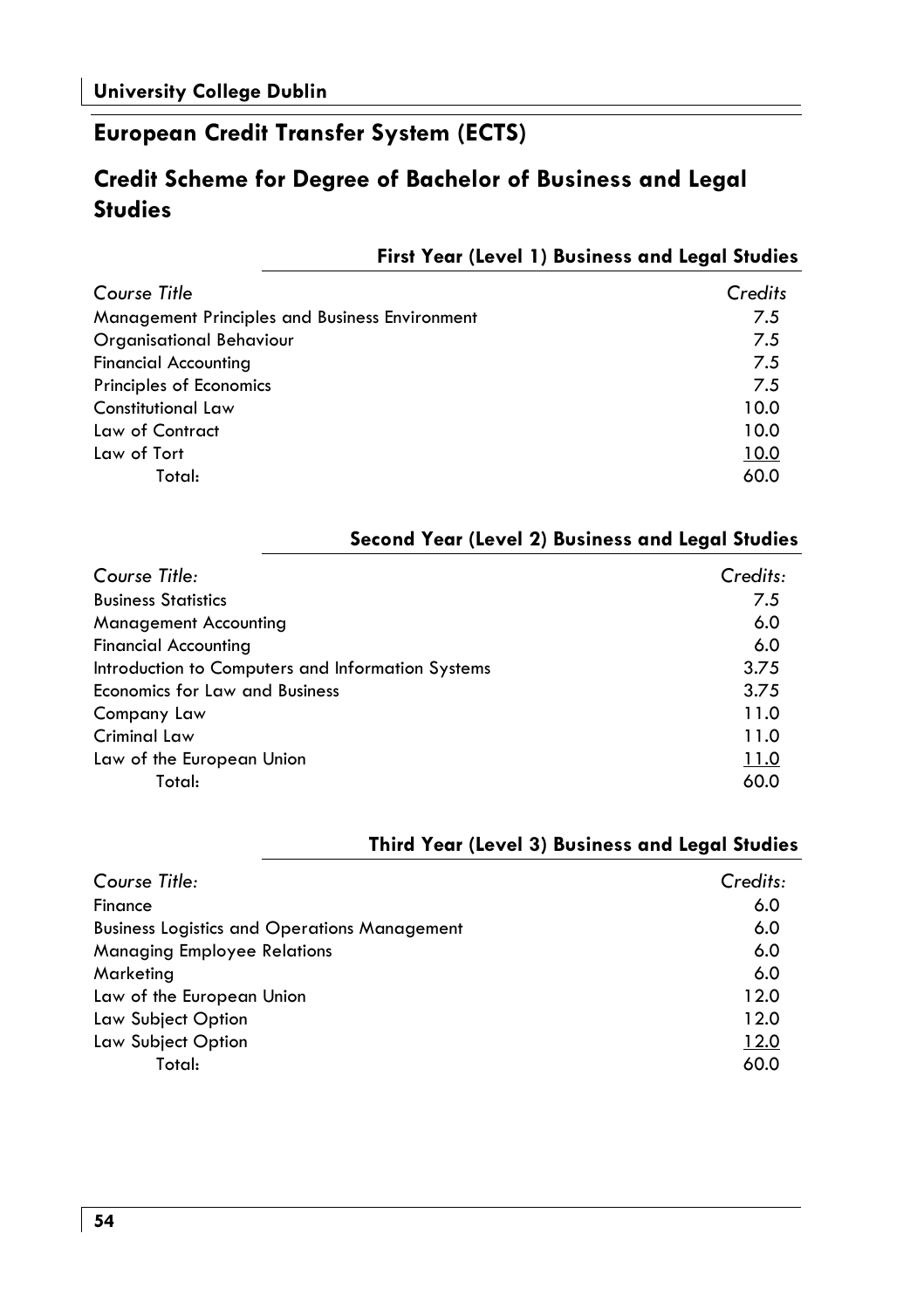| 1<br>Mode I                       |                |
|-----------------------------------|----------------|
| Legal Studies Subjects:           | <b>Credits</b> |
| Option                            | 10             |
| Option                            | 10             |
| Option                            | 10             |
| <b>Business Studies Subjects:</b> |                |
| <b>Strategy Formulation</b>       | 6              |
| Option                            | 6              |
| Option                            | 6              |
| Option                            | 6              |
| Option                            | $\overline{6}$ |
| Total:                            | 60             |
| $\mathbf{2}$<br>Mode II           |                |
| Legal Studies Subjects            | Credits        |
| Option                            | 10             |
| Option                            | 10             |
| Option                            | 10             |
| Option                            | 10             |
| <b>Minor Dissertation</b>         | 2              |
| <b>Business Studies Subjects:</b> |                |
| <b>Strategy Formulation</b>       | 6              |
| Option                            | 6              |
| Option                            | <u>6</u>       |
| Total:                            | 60             |
| 3<br>Mode III                     |                |
| Legal Studies Subjects            | Credits        |
| Option                            | 10             |
| Option                            | 10             |
| <b>Business Studies Subjects</b>  |                |
| <b>Strategy Formulation</b>       | 6              |
| Option                            | 6              |
| Option                            | 6              |
| Option                            | 6              |
| Option                            | 6<br>6         |
| Option                            |                |
| Option<br>Total:                  | <u>6</u><br>62 |
|                                   |                |

### **Fourth Year (Level 4) Business and Legal Studies**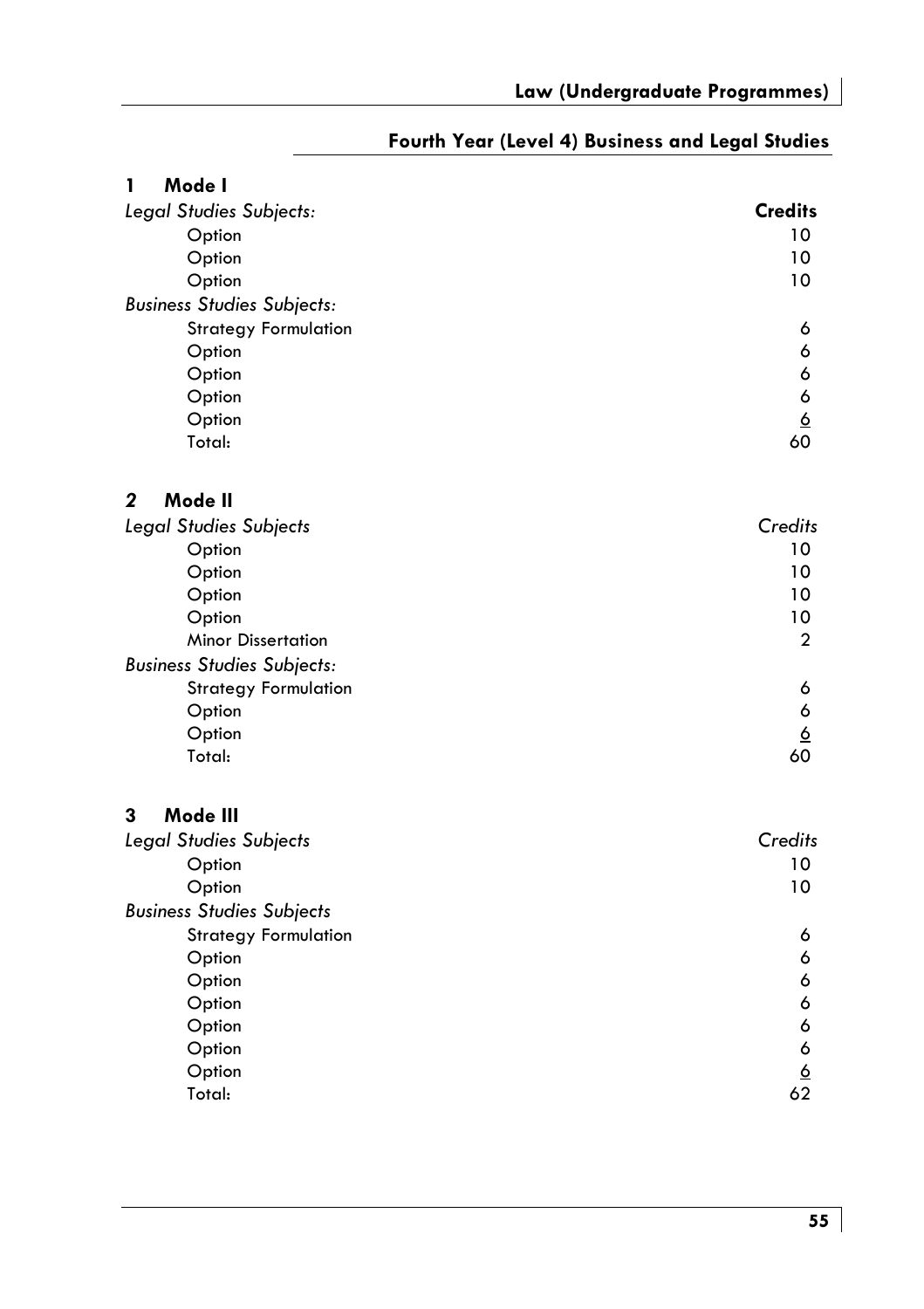## **Syllabus of Courses for the Degree of Bachelor of Business and Legal Studies**

### **Business Subjects**

**First Year – Level 1** 

### **Management Principles and Business Environment BMGT 1002**

# **(2 units)**

### *(a) Management Principles and the Functions of Business*

Competent management is critical to the success of a business. Management is a complex subject in that it has to deal with people at work as well as handling all of the constraints and difficulties of operating in a dynamic environment. This introductory course leads the student through the historical development of management theory. It examines the job of the manager; the planning, organising, staffing, directing and controlling roles played by every manager. Having outlined varying tasks which go to make up the manager's job, the course then examines the various functional areas of business where these tasks are performed. The functions examined are marketing, finance, manufacturing, personnel and industrial relations. The course is taught by lecture method supplemented by readings.

### *(b) The Structure of Irish Business*

The structure of output and employment in Irish business: Comparative structures of business in EU and other countries; analysis of the natural resource-based sectors, i.e. agribusiness, mining, oil and gas; analysis of the manufacturing sectors and assessment of the role of foreign-based, indigenous and state firms; comparative analyses of the performance of various sectors in Ireland; international comparisons for manufacturing industry; analysis of the wholesale and retail sectors of distribution; analysis of the service sector in Irish business and its potential for development; assessment of the support structures for business in Ireland.

### **Organisational Behaviour BMGT 1007**

### *(a) Individual Behaviour*

Theories of motivation and satisfaction and their relation to performance. Practical approaches to motivation. Human abilities and aptitudes – their assessment and acquisition. Cognitive processes – Perception, problem-solving and decision-making.

### *(b) Group Behaviour*

Group formation and development; group structure; leadership; group processes – communication, motivation, decision-making, influence, conflict management.

### **Financial Accounting 1** ACC 1002

 **(3 units)**  Introduction to the Context of Accounting; Elements of Financial Statements; The Balance Sheet; The Profit and Loss Account; Recording Transactions; Fixed Assets; Current Assets, Stock Debtors; Liabilities and Sources of Capital; The Accounting Regulatory Framework; Cash Flow Statements; Financial Information Analysis.

 **(2 units)**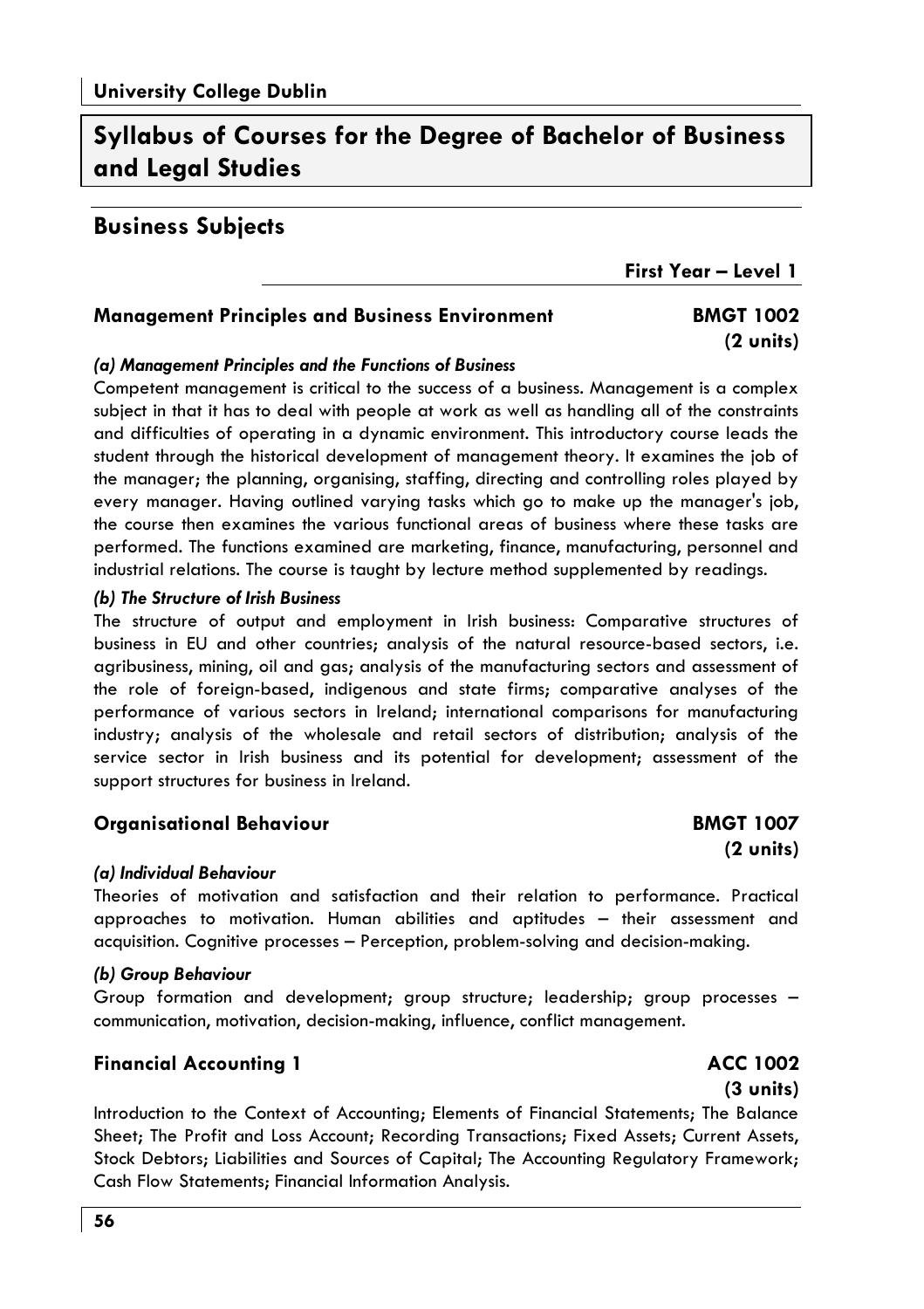## **Law (Undergraduate Programmes)**

### **Principles of Economics ECON 1105**

Microeconomics: Basic theory of demand and supply and the functioning of markets. Analysis of competition, monopoly, labour markets, taxation. Macroeconomics: Outline of basic issues in fiscal and monetary policy.

### **Business Statistics MIS 1002**

 **(2 units)**  Introduction to probability and statistics for business. Descriptive statistics (means, variances, frequency distributions, constructing graphs and tables). Probability theory and probability distributions, including uniform, binomial, normal, t-distribution, chi-squared and F-distribution. Decision-making under uncertainty and Bayes' law. Sampling with and without replacement. Classical hypothesis testing with applications. Analysis of variance. Multivariate ordinary least squares model. R-squared, t-tests of regression co-efficients, Durbin-Watson statistics, autocorrelation, heteroskedasticity. Time-series models and forecasting models, including stochastic processes. Applications to quality control. (Optional) principal components and factor analysis.

### **Management Accounting Community Community ACC 2003**

 **(1 unit)**  Overview of management accounting. Different costs for different purposes. Cost accumulation systems: job costing and activity-based costing. Information for decision making: cost behaviour; cost-volume-profit analysis; relevant costs, and decision making with scarce resources. Information for planning and control: the budget process; behavioural issues in budgeting; standard costing; flexible budgets; financial and nonfinancial measures of performance.

### **Financial Accounting 2** ACC 2005 **(pre-requisite: ACC 1002) (1 unit)**

The conceptual and legal framework of financial reporting; Reporting financial performance; Earnings per share; The valuation of stocks; The valuation of tangible fixed assets; Foreign currency translation; Provisions, contingent liabilities and contingent assets; Performance evaluation and company valuation; International accounting.

### **Introduction to Computers and Information Systems MIS 1005**

 **(1 unit)**  In today's competitive and complex business environments, information systems (IS) and information technology (IT) are essential tools for business organisations. Consequently, computers and information systems have become an important part of our everyday work and social environments. As members of society, it is important to understand what computers and information systems are all about. As future business professionals, it is especially important to know how to use and apply these technologies. The objectives of this course are to provide students with basic knowledge about computers and information systems, and to help them develop the skills needed to use and take advantage of these technologies. The course is comprised of two hours of lectures plus two hours of practical "hands-on" tutorials per week. The topics covered include an

### **Second Year – Level 2**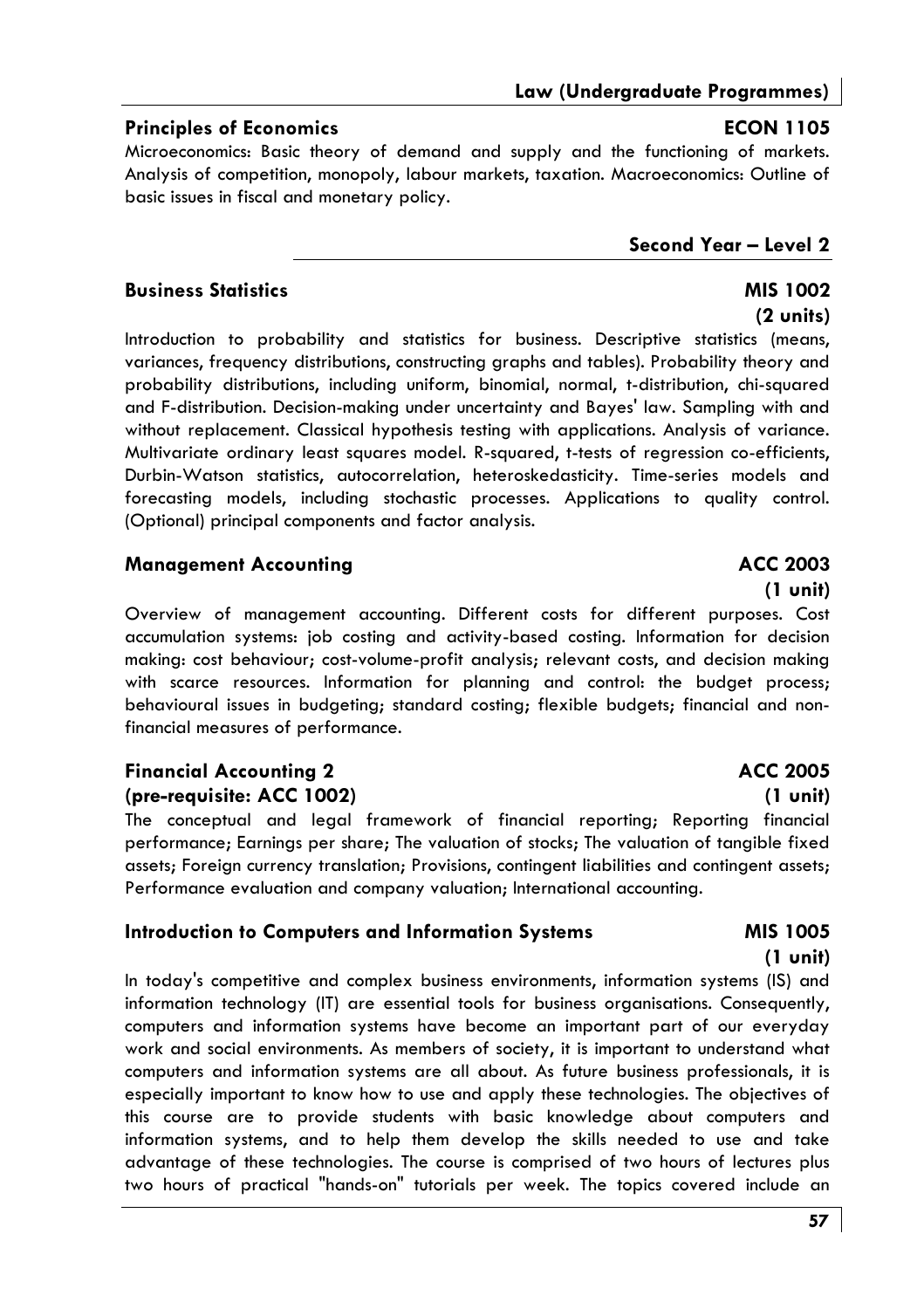overview of computer hardware, operating and applications software, word-processing, spreadsheet design, software development, an introduction to the role of information and information systems in business, and discussion of the social impacts of computing.

### **Economics for Law and Business ECON 2208**

- (a) Microeconomic analysis: Public goods, externalities and other related topics.
- (b) Applications to business in managerial economics and economics of the firm's decision-making.

 **(1 unit)** 

(c) Applications in the legal area, e.g. in the economics of property rights, moral hazard and adverse selection in insurance markets.

### **Third Year – Level 3**

### **Business Logistics and Operations Management BMGT 2003**

This course is designed to provide students with an understanding of how the modern product is created and delivered. The main topics are as follows: approaches to product design; options for process design; techniques for production capacity planning; structure of facility location decisions; management of physical procurement, the sourcing, purchasing and handling of materials; principles of production scheduling, push versus pull systems, materials requirements planning (MRP), lean manufacturing; the management of physical distribution channel design, customer service goals, trends in supplier-buyer relationships, just-in-time (JIT) delivery principles; inventory management; the use of quantitative techniques in supply chain management; the role of value chains and networks in competitive strategy; advanced manufacturing concepts; innovation and the management of technology.

Joint Stock Company. Principles of taxation. Present values and wealth. Investment appraisal. Value additivity. The cost of capital. Portfolio Theory. Risk versus Return. Sources of Finance. Agency theory. Gearing. Capital structure. Dividend decision. Financial analysis and planning. Working capital management. Valuation of options. Mergers and takeovers. International financial management. Valuation of companies.

### **Managing Employee Relations HRM 2003**

This series of lectures will introduce students to management-employee relations at the collective and at the individual level. At the collective level, it will consider the attitudes and goals and organisation of the parties, the framework of law within which industrial relations is conducted, the working practices and procedures adopted by the parties, and some recent trends and developments in industrial relations in Ireland, including the growing emphasis on strategic approaches to the management of industrial relations. At the individual level, the following topics will be examined: the nature/changing nature of work, managing flexible organisations and the evolution of the personnel function in contributing to corporate effectiveness; strategies choice facing the personnel function in managing workforces; implementing personnel objectives in today's organisations. The objectives, role and functions of the personnel department will also be reviewed.

### **Finance FIN 2004**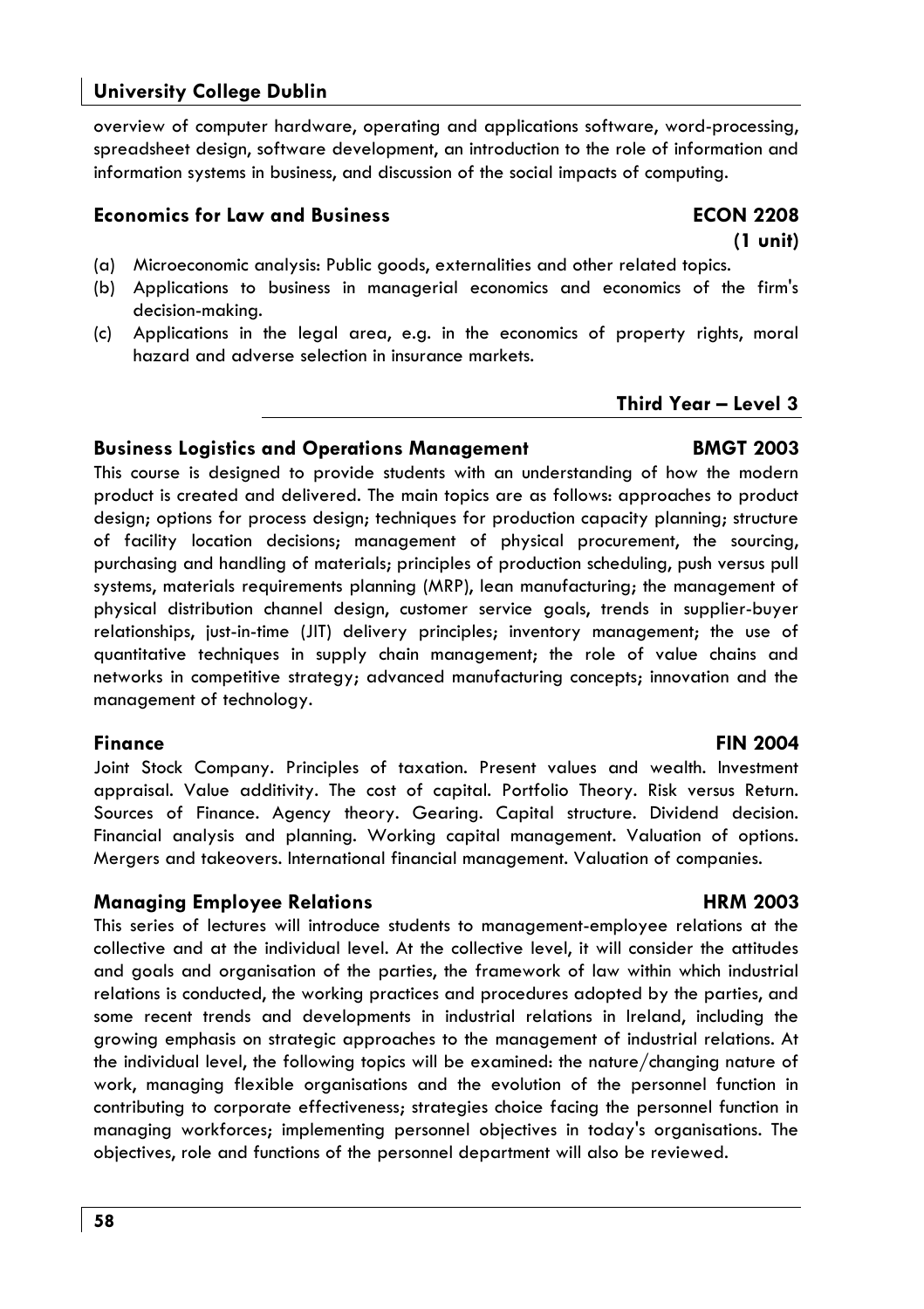### **Law (Undergraduate Programmes)**

### Marketing MKT 2003

Marketing is a concern for all people and organisations. We all live by exchanging something. Marketing is the study of exchange processes in society: how transactions are initiated, motivated, facilitated and completed. The topics covered in the course are: the role of marketing in society; the scope of marketing in the organisation; analytical methods used in marketing analysis; understanding consumer, industrial and service markets; understanding and analysing competitors and informing marketing decisions. The course will also look at the area of marketing management. Marketing management is concerned with choosing target markets; evaluating customer needs and wants; providing, communicating and delivering products and services to satisfy customers and profit to organisations. The topics covered are: product and service decisions, branding, pricing, marketing communications, distribution, marketing, planning and implementation.

### **Fourth Year – Level 4**

### **Strategy Formulation and Implementation BMGT 3003**

This course examines the internal and external environments of the firm. Strategic options, the link between strategy and the nature of the firm and the nature of competitive advantage are examined. The implementation of strategy across firms and industries is discussed.

### **Fourth Year – Level 4 – Business Electives**

Four business course electives are taken from courses offered in Level 3 of the Bachelor of Commerce Degree Programme. For a list of electives and their syllabus, please refer to the courses in Level 3 of the Bachelor of Commerce programme description in the *Commerce (Undergraduate Courses)* booklet.

These courses, and such other courses which may be available from time to time, will be offered at the discretion of the Faculty of Commerce and each course may not be available in any one year.

The availability of courses to students may be subject to timetable constraints.

## **Law Subjects**

### **Constitutional Law LAW 1501**

The constitutional law of the Republic of Ireland as found in the Constitution of 1937 and case law. Reading will be indicated at the beginning of the session.

### **Law of Contract LAW 1502**

A contract is a legally binding agreement which gives rise to rights and obligations for the parties involved. The law of contract determines which agreements are enforceable and regulates those agreements. It also provides certain remedies for parties where contractual obligations are disregarded.

**First Year – Level 1**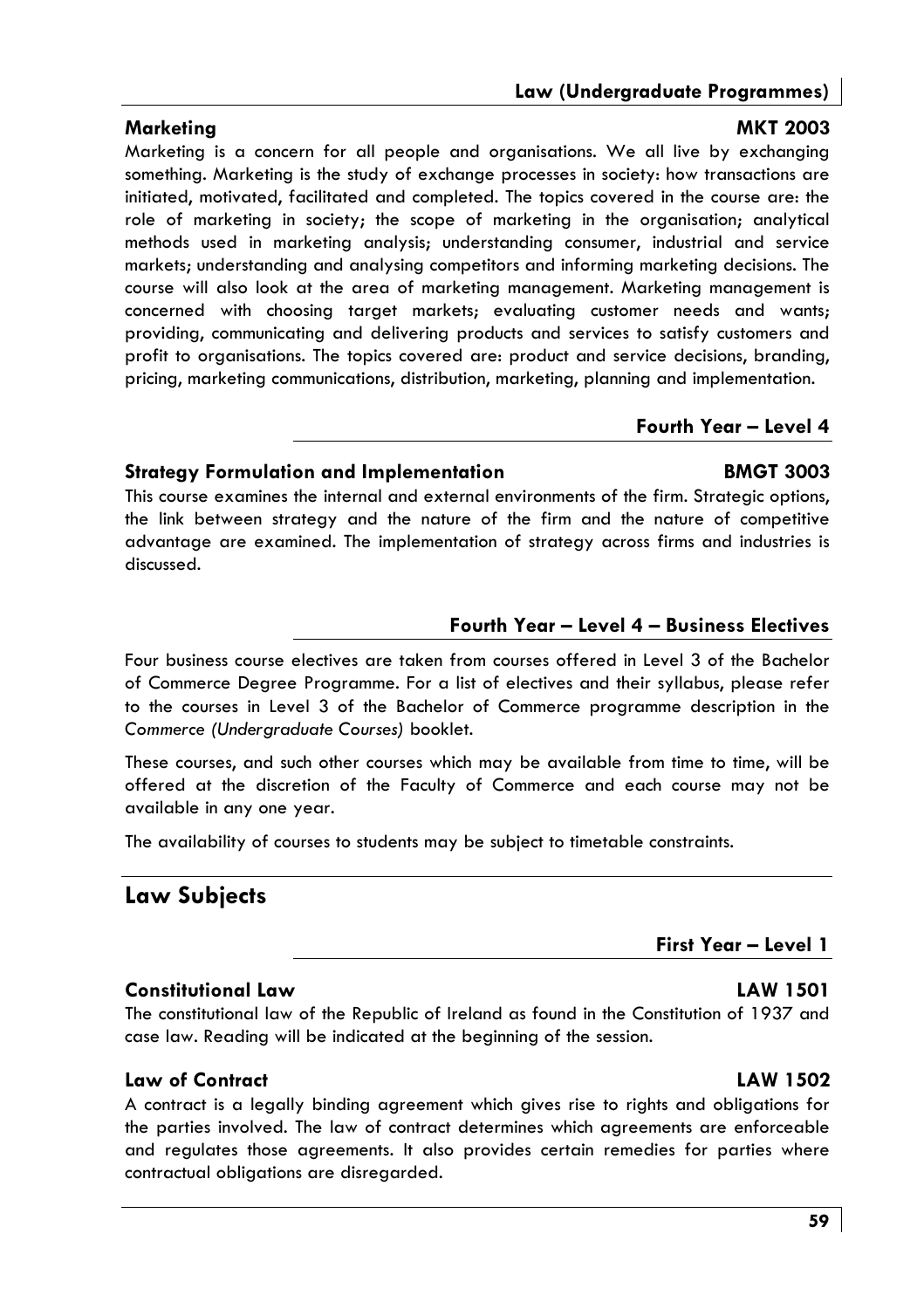Topics covered in the course include: the formation of contracts; the contents of contracts including exemption clauses; the discharge of contractual obligations; invalid and illegal contracts; remedies for breach; privity of contract and agency.

**Law of Tort LAW 1503**  Basic Principals of negligence. Public policy: (i) emergency services; (ii) Barristers; (iii) Witnesses; (iv) The Police; (v) Prosecuting authorities; (vi) University examiners; (vii) Wrongful birth actions; (viii) Judges. Negligent misstatement. Nervous shock. Economic loss. Liability for omissions (focusing on the duty owed towards intoxicated persons). Occupiers' liability. Medical negligence. The rule in *Rylands and Fletcher*. Liability for animals. Product liability. Defamation. Nuisance.

### **Second Year – Level 2**

### **Company Law LAW 2501**

Incorporation and its consequences. Internal structure of companies. Objects. Shares and membership. Duties of directors. Protection of minorities. Capital and its maintenance. Accounts and auditors. Company reorganisations, examinerships, liquidations.

### **Criminal Law LAW 2503**

The Burden of Proof. The Actus Rues. Mens Rea (including strict liability). Corporate and Vicarious Liability. The Use of Force. Consent. Duress. Necessity. Provocation. Automatism. Insanity. Intoxication. Children and the Criminal Law. Parties to Offences. Conspiracy. Murder (including Causation). Sexual Offences. Property Offences. Money Laundering. Forfeiture after conviction. Forfeiture without conviction. Possession.

### **Law of the European Union LAW 2505**

This course examines the fundamental principles of Community law and their impact on the domestic legal order. It examines the objectives of Community law, explains the basic institutional framework and explores the effect of Community law on market integration.

Topics will include: the legal nature and institutional structure of the Union; the sources of law with particular reference to general principles; judicial protection; free movement of goods and persons; interaction with domestic law.

## **Third Year – Level 3**

## Law of the European Union **LAW 3501**

*(2004/05 only)* 

This course examines the fundamental principles of Community law and their impact on the domestic legal order. It examines the objectives of Community law, explains the basic institutional framework and explores the effect of Community law on market integration.

Topics will include: the legal nature and institutional structure of the Union; the sources of law with particular reference to general principles; judicial protection; free movement of goods and persons; interaction with domestic law.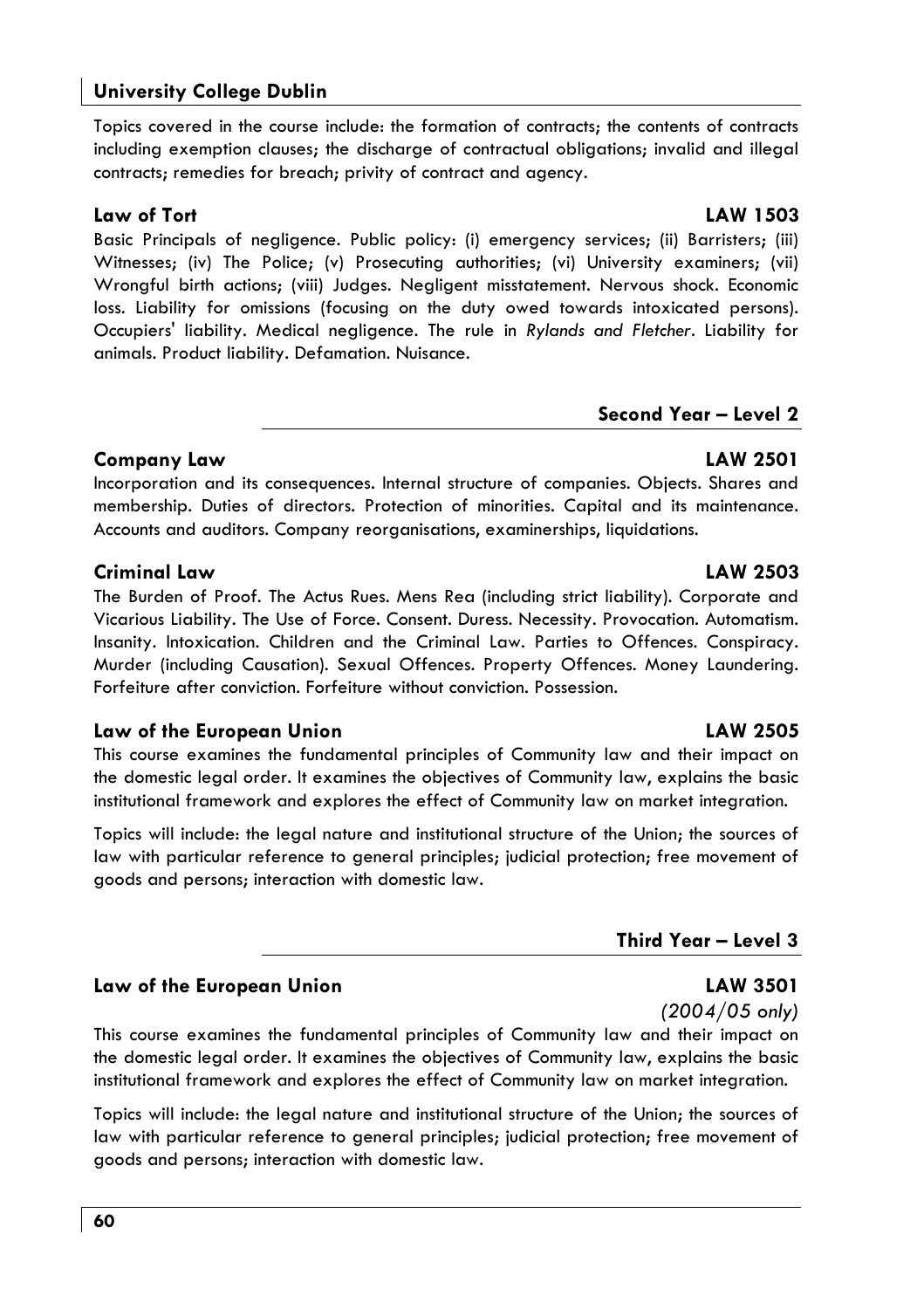## **Law (Undergraduate Programmes)**

### **Corporate Finance Law LAW 3502**

Topics considered include the legal issues that arise in the selling of corporate debt (the assignment of debts by way of debt factoring, whether by legal or equitable means); the subordination of corporate debt (by way of either contractual or trust methods, and the problems that have arisen in various common law countries with these methods); the publication of prospectuses inviting the public to subscribe for shares in companies (with particular reference to the issue of what is an offer to the public); the difference types of remedy that a disgruntled shareholder can invoke in the event of there being something deficient with the company's prospectus (in this regard case law on remedies such as recission, deceit, actionable omission negligent misstatement, etc. will be examined, as well as statutory remedies); the European Stock Exchange Directives (common principles and how they have been implemented domestically in Ireland); the law relating to corporate borrowing (*ultra vires* doctrine, case law, rules of agency) and recovery *of ultra vires* loans (doctrine of unjust enrichment); legal issues that can arise when using corporate book debts to secure corporate loans; the common law and statutory rules on insider dealing (what constitutes insider dealing; comparative case law from other countries; sanctions and remedies; common law rules); regulation of mergers.

### **Employment Law LAW 3503**

Contracts of employment. Collective bargaining. Statutory regulation of employment. Termination of employment. Unfair dismissal and redundancy. Equal pay. Discrimination in employment. Trade disputes. Picketing. Labour Court and other state agencies.

### **Financial Services Law and Investor Protection LAW 3508**

This course is divided into two parts.

The first part involves an examination of the legal issues and regulatory framework affecting the provision of financial services in Ireland. Topics reviewed include regulatory authorities, investment intermediaries, securities, derivatives, funds, internet trading, and developments in EU regulation and financial services.

The second part of the course involves an analysis of investor protection law in Ireland. Topics reviewed include market abuses (such as insider dealing, money laundering and market manipulation), codes of conduct, investor compensation, common law actions and pre-emptive civil remedies.

### **Intellectual Property Law LAW 3505**

Intellectual Property Law is concerned with protecting the fruits of intellectual or creative endeavour primarily by the grant of exclusive rights. The course covers:

- (1) patent law: statutory protection for inventions, including biotechnological and software-related inventions: Patents Act 1992.
- (2) law of confidence: general equitable action against a person who has divulged confidential information in breach of a duty of confidence.
- (3) passing off: action in tort for the protection of business goodwill as against traders using a similar trade name or product get-up.
- (4) trade mark law: statutory protection for registered trade names: Trade Marks Act, 1996.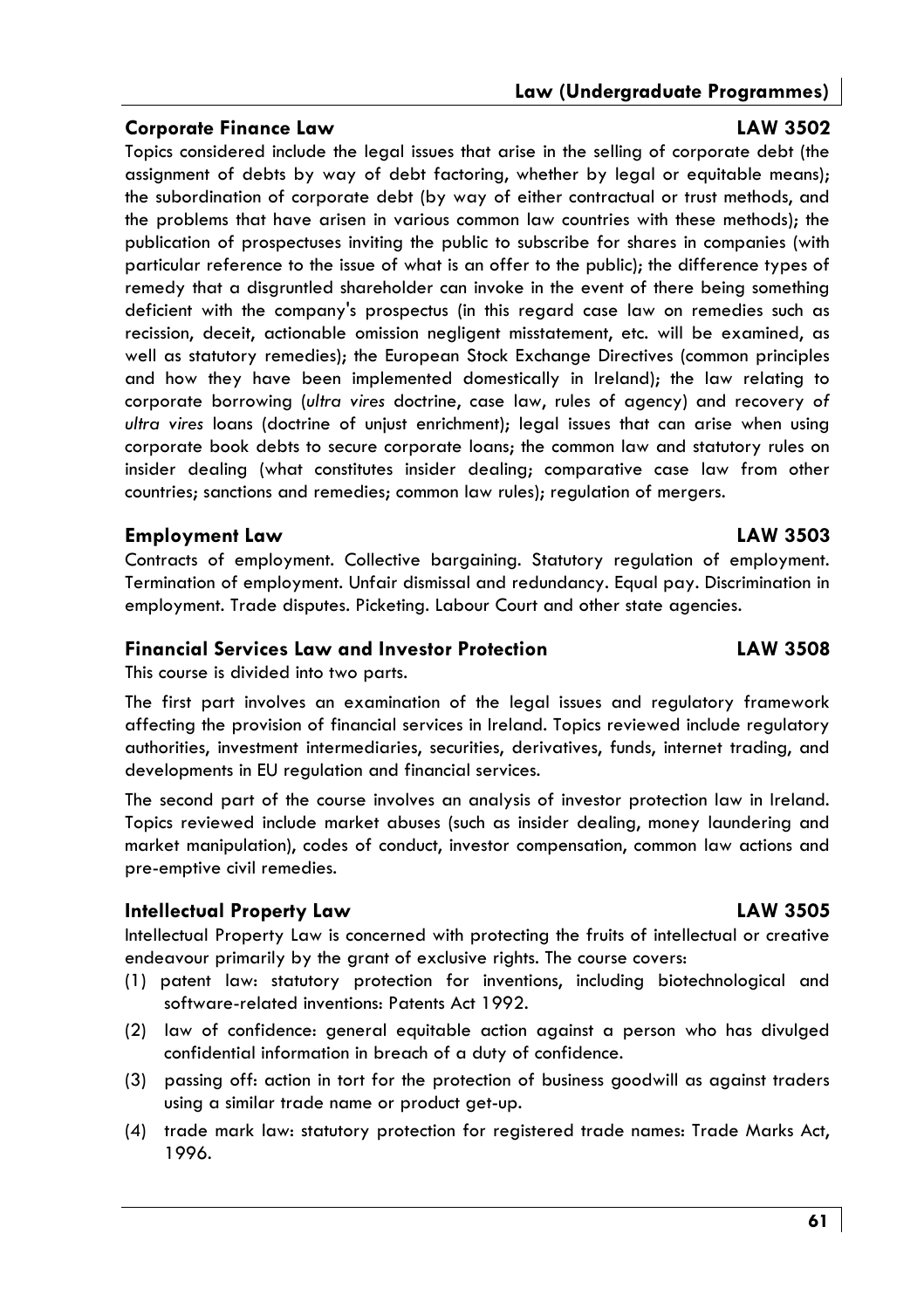- (5) trade marks on the internet: domain name disputes.
- (6) comparative advertising.
- (7) character merchandising and image marketing.
- (8) copyright law: statutory protection of original creative work: literary, dramatic, musical, artistic works; sound recordings, films, broadcasts, cable programmes, typographical arrangements, computer programmes, databases, performances: Copyright and Related Rights Act, 2000.
- (9) industrial designs: statutory protection of functional and decorative design: Industrial Designs Bill, 2000.

### **International Business Law LAW 3506**

An analysis of the legal framework of business transactions as developed in an international context. The course is divided into two parts. The first part provides an analysis of international commercial transactions and the second part is dedicated to dispute resolution in international commercial transactions. The following topics will be covered:

### *Part One: Analysis of International Commercial Transactions*

Topics will include:

- A study of the law applicable to international commercial agreements and of the formation of international agreements.
- An overview of the main types of international commercial transactions such as:
	- $\triangleright$  international contracts (including contracts of international sales of goods, agency and distribution agreements, international transfer of technology and know-how agreements, counter-trade agreements);
	- $\triangleright$  international banking and financial law;
	- $\triangleright$  international tax law:
	- $\triangleright$  international company and bankruptcy law.
- The course will also focus on the protection and remedies available in case of breach or non-performance of international commercial agreements.

### *Part Two: Dispute Resolution in International Commercial Transactions*

Topics will include:

- An overview of international dispute resolution, including:
	- $\triangleright$  international negotiation;
	- $\triangleright$  alternative dispute resolution:
	- $\triangleright$  court litigation of international commercial agreements.
- A study of international commercial arbitration with an emphasis on:
	- $\triangleright$  the analysis of the formation and the validity of the international arbitration agreement.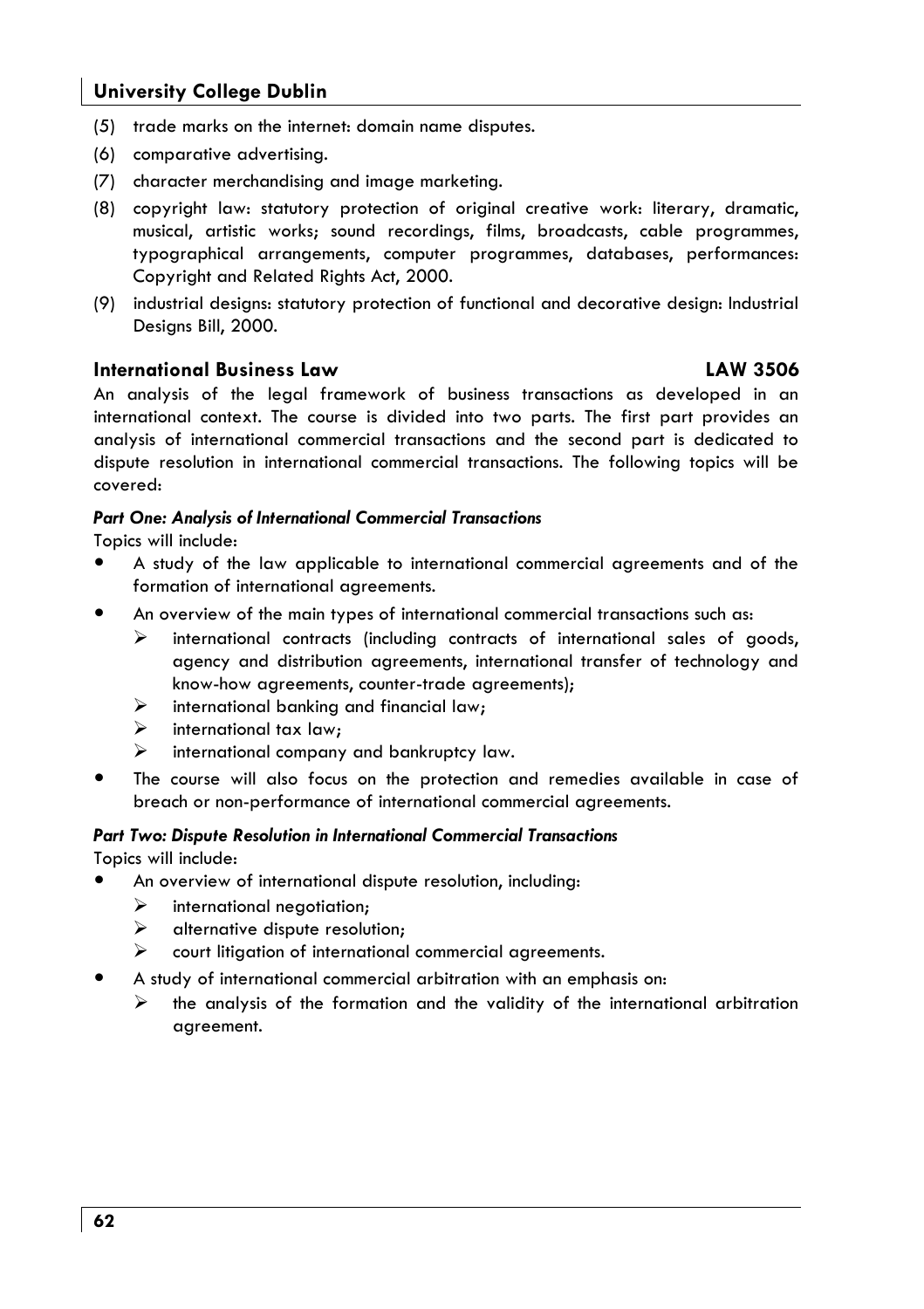**Fourth Year – Level 4** 

### **Administrative Law LAW 4511**

Administrative Law deals with the constitution, powers and procedure of those bodies on which the law confers powers and duties of a public nature, such as Government Departments, local authorities, tribunals and certain professional bodies. The course examines the procedural and formal requirements applicable to administrative action and the principles governing the legal nature of administrative powers, discretions and duties.

In particular, the course deals with the distinct set of remedies dealing with public law questions – available in a single procedure, the application for judicial review. Issues covered include the extent to which the courts can control the exercise of discretionary powers by administrative authorities and the availability of remedies for unlawful administrative action.

The course also considers the impact of the Constitution and the effects of contact with European Union law on administrative law. Some stress is placed on the historical evolution of Irish administrative law.

### **Banking Law LAW 4506**

An examination of the legal issues arising from the national and international operations of banks. Topics will include the regulation of credit institutions; the legal framework of the single market in banking; the bank-customer relationship with particular reference to bank liability for services provided; bank secrecy and money laundering; forms of finance encountered in banking transactions, including syndicated loans; transfer of loan assets by banks; bills of exchange with particular reference to cheques; banks and credit and security; legal considerations arising from customer insolvency and bank insolvency.

Breslin*: Banking Law in the Republic of Ireland*  Paget's *Law of Banking*  O'Connor: *Law Relating to Cheques and Analogous Instruments in Ireland* 

### **Commercial Conflicts of Law LAW 4501**

A study of the rules of Irish law which apply whenever a commercial transaction or an event has a connection with more than one legal system.

The course will focus on:

- (i) Jurisdiction of the Irish Courts and enforcement of foreign judgments in civil and commercial matters in Brussels Regulation I and non-regulation cases.
- (ii) Determining the applicable law in:
	- (a) international contracts (Rome Convention)
	- (b) international torts including defamation, product liability and environmental damage.
- (iii) Taking and perfecting security in International Financial Services transactions.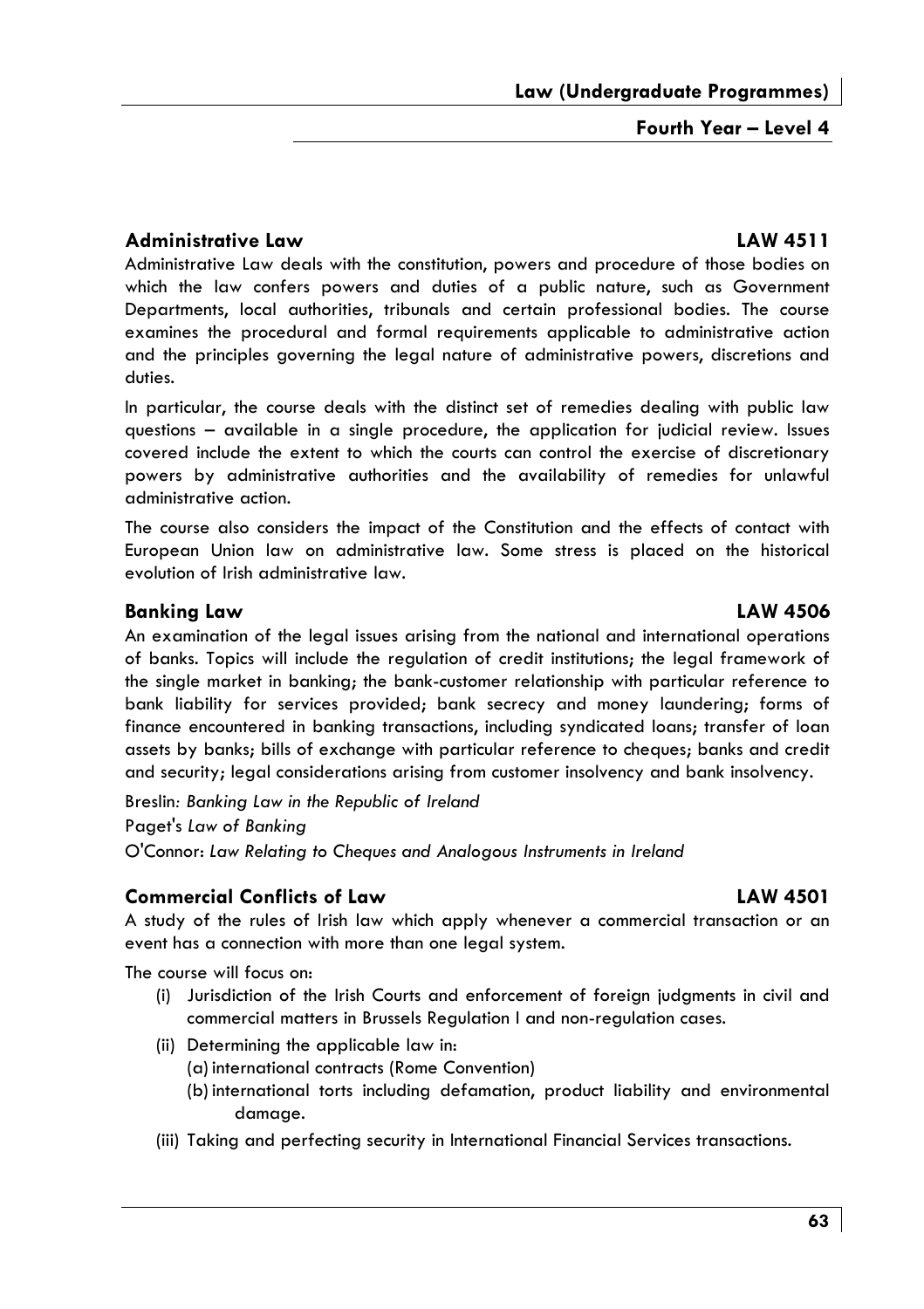### **Competition Law in the European Union and Ireland LAW 4502**

An examination of the substantive law of Ireland on competition with particular emphasis on European Union practice as it influences Irish developments. Particular emphasis will be placed on the various forms of anti-competitive conduct such as horizontal agreements, abuse of dominant position such as predatory pricing, refusal to supply customers etc., and mergers and monopolies.

The European Community jurisprudence under Articles 81 and 82 are considered in detail (i.e. European Community Competition law as it applies to private undertakings). Also Article 86 jurisprudence will be considered (i.e. the application of European Community law to the public semi-state sector which has heavily influenced the break-up of semistate monopolies). Detailed consideration will also be given to relevant issues in Irish Competition Law arising out of the Competition Act 2002.

### **Environmental Law LAW 4507**

This course comprises a comprehensive examination of environmental law, from a national, European and International perspective. Environmental Law shall provide an account of all major environmental concerns other than planning and development and the built environment. It will analyse the principles applied to environmental protection and the application of environmental law in practice, including enforcement mechanisms.

This course is taught in two parts. Part I, the first semester, is an introduction to environmental law and the principles governing it. The emphasis will be on Irish Environmental Law. Topics include sources, principles and techniques of environmental protection; national regulatory framework; structure and powers of bodies having responsibility for the environment; the Environmental Protection Agency; integrated pollution control; environmental impact assessments. The course shall examine public participation and control; the right to information; procedures; appeals and judicial review; the enforcement of environmental law; the common law and environmental remedies; personal liability of individuals; fundamental rights and environmental law.

Part II, in the second semester, will expound on the material from the Part I and will deal with European and international environmental law. The subject matter will explore how environmental law operates within European, international and national law, focusing on the core issues and case- law. It will trace the development of Community environmental law and its principles of environmental protection. It will examine the powers of Community and international institutions; the basis of European environmental law; the legislative and decision-making process; harmonization; the implementation and enforcement of Community law; Member States' duties. It will examine how the environment is dealt with in international law; seminal agreements signed by the international community. The course will deal with the substantive environmental law relating to various pollutants and media- including waste, air, water, waste, habitat and conservation concerns. It will also address business concerns and environmental law such as trade and competition law; issues of corporate responsibility and liability.

### **Equity LAW** *4503*

This course divides into two areas, meriting equal consideration. The Equity lectures examine the historical development of equity as a judicial phenomenon and its current place in modern society, before moving on to consider the doctrines and remedies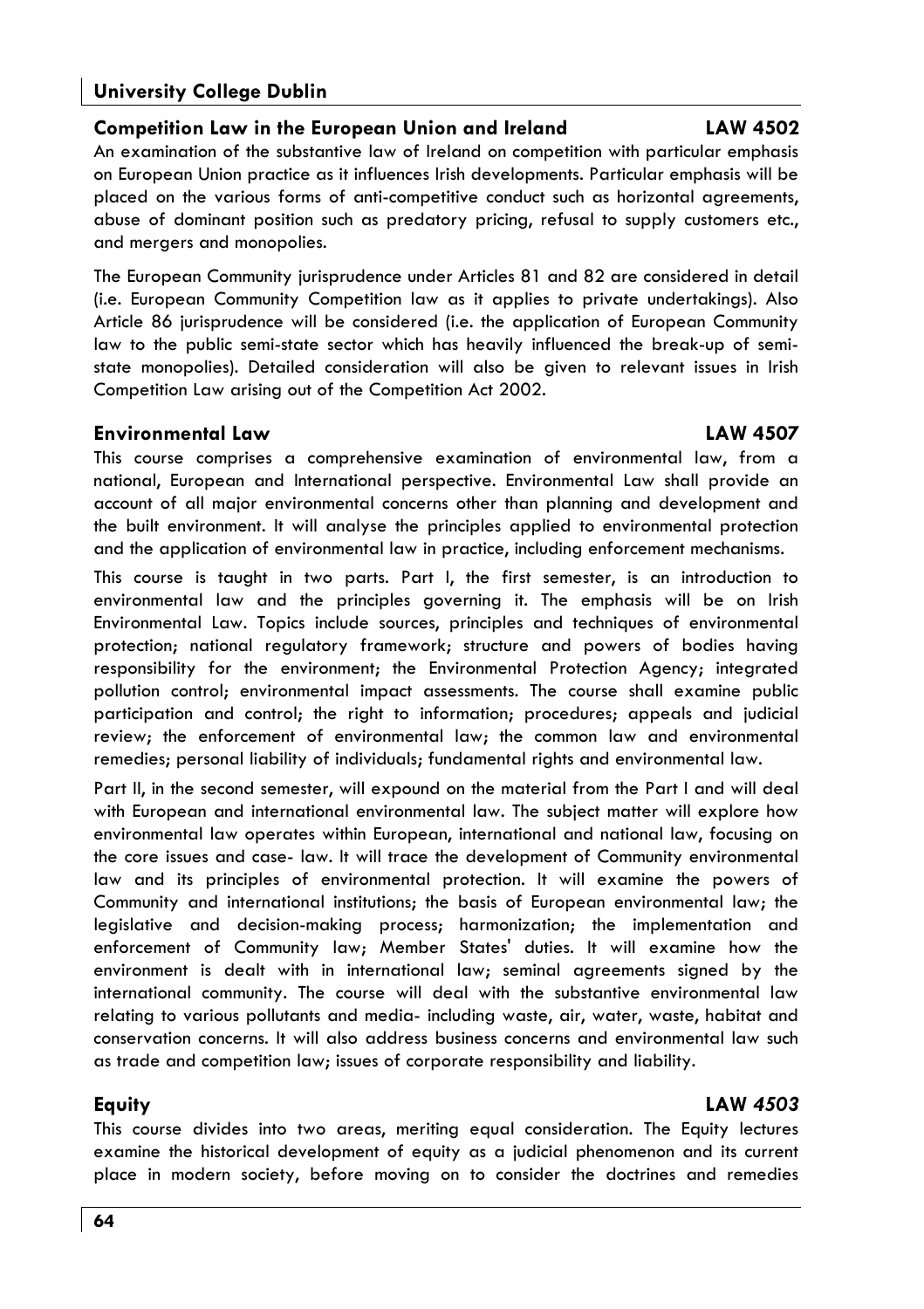**Law (Undergraduate Programmes)** 

associated with Equity. The second part of the course deals with the nature of a trust, setting up of both express private trusts and charitable trusts and the duties imposed upon those who oversee their management.

In particular, the areas covered by Equity include: the historical development of equity and the rise and fall of judicial discretion; the Doctrine of Estoppel; legitimate expectation; injunctions; specific performance; rectification and rescission; fraud in equity and undue influence; tracing; administration of estates: the doctrines of election, conversion, satisfaction and ademption.

The Law of Trusts includes: the creation of express private trusts; completely and incompletely constituted trusts; exceptions to the rule that equity will not assist a volunteer; resulting trusts; constructive trusts; secret and half secret trusts; charitable trusts and the doctrine of Cy Pres; protective trusts; the nature of trusteeship: control and obligations of trustees.

### **Evidence LAW 4509**

The law of Evidence is that system or body of rules which regulates the admission of proof in a court of law.

Rationale of proof and law of Evidence. Basic concepts. Relevance. Admissibility. Materiality. Receivability. Functions of judge and jury. Judicial discretion. Sources of law of Evidence. Types of Evidence. Burden of proof. Standard of proof. Presumptions. Judicial notice. Corroboration. Proof of law. Competence. Compellability. Examination of witnesses. Privileges. Exclusion associated with method of obtaining evidence.

Confessional evidence. Evidence of disposition and character. Hearsay rule and its exceptions. Opinion evidence.

### **Jurisprudence LAW 4510**

This course concentrates on the fundamentals of law, adopting in the main an historical approach. Topics covered include: the writing down of law; the impact of the spread of literacy; theories on stages in the evolution of society and of law; the relationship between law and religion; developments in the notions of individual responsibility, of private property and in the status of women; law and the building of the nation-state; nationalism and law; imperialism and law; analysis of legal systems; natural law; law and morals.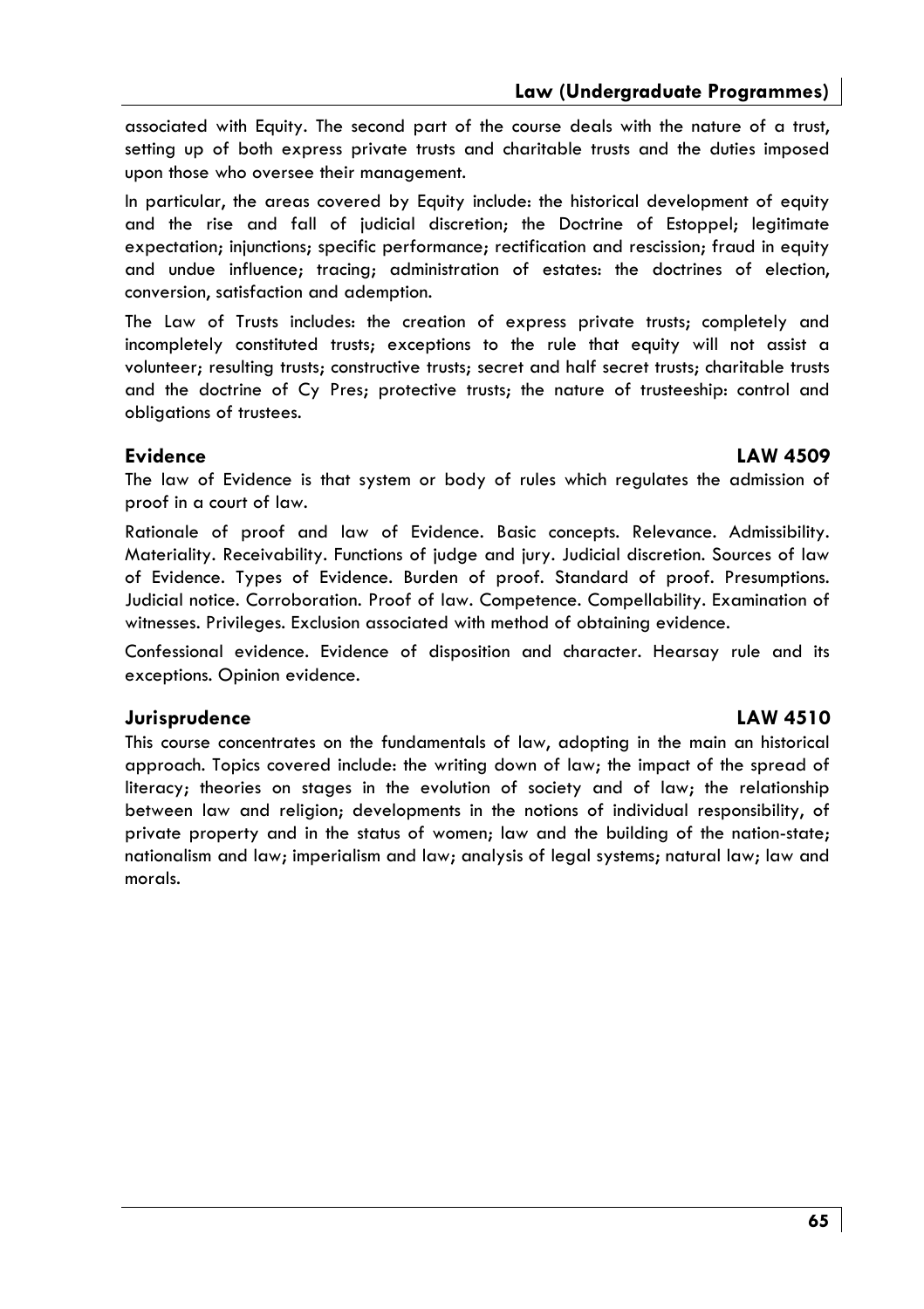### **Media Law LAW 4512**

The subject of this course is the law affecting the media (including television, radio, film and video, newspaper and book publishing) in Ireland. The course is broadly divided into two parts, the first dealing with the application to the media of the general law relating to freedom of expression (such as the law of libel), and the second with the law specific to each sector of the media (such as censorship of publications). The following major topics will be covered during the year:

**Part One:** The Constitution of Ireland and Freedom of Expression; Models of Media Regulation. Defamation; Intellectual Property; Contempt of Court; Confidential Information and Privacy; Public Order; Offences against the State; Incitement to Hatred; Advertising Law.

**Part Two:** Broadcasting Legislation; Censorship of Publications; Censorship of Film and Video; Posts and Telecommunications.

The course will also deal with general themes affecting the media such as the contemporary international debate on pornography and UNESCO's proposed World Information Order.

Suggested Reading: McDonald, M*: Irish Law of Defamation,* 2nd ed., 1989 McGonagle, M*: A Textbook on Media Law,* 1996 McMahon, B. and Binchy, W*: Irish Law of Torts,* 2nd ed., 1989 Robertson, G. and Nicol, A: *Media Law,* 3rd ed., 1992 Law Reform Commission*: Civil Law of Defamation: Consultation Paper,* 1991*; Report,*  LRC 38-1991 *Crime of Libel: Consultation Paper,* 1991*; Report,* 41-1991 *Contempt of Court: Consultation Paper,* 1991*; Report* (47 – 1994)

### **Revenue Law LAW 4505**

Administration of tax system (filing of returns and payment of tax) and territoriality rules governing chargeability to Irish tax. In-depth examination of income tax code and Schedules defining taxable income and allowable deductions. Analysis of Corporation Tax, Capital Gains Tax, Capital Acquisitions Tax and Probate Tax, with emphasis on legal theory and case law rather than computational aspects.

Butterworth's *Irish Tax Guide 2004/2005;*  Butterworth's *U.K. Tax Guide 2004/2005 Institution of Taxation Income Tax Taxes Consolidation Act 1997.* 

### **Minor Dissertation** *LAW 4508*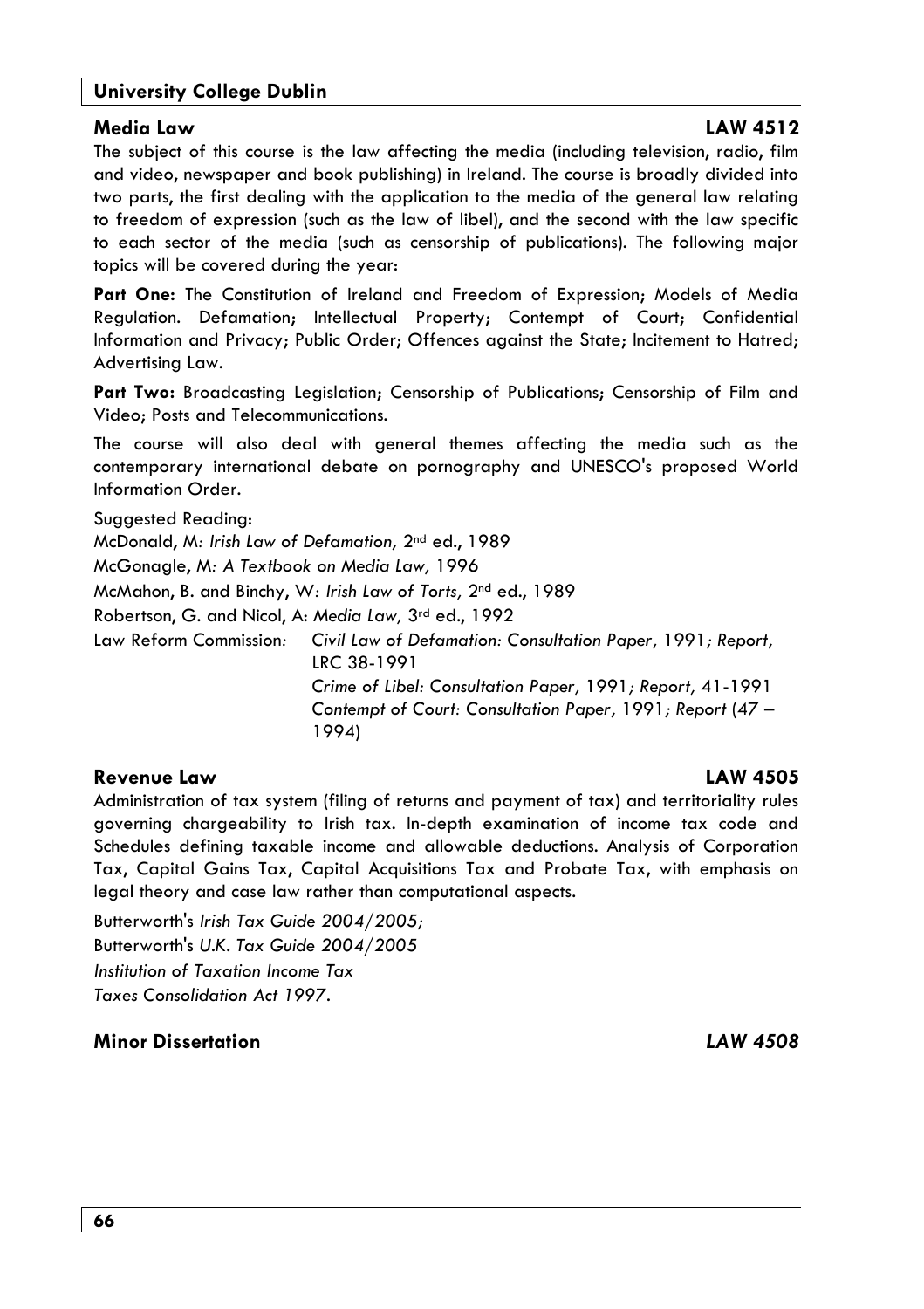## **Degree of Bachelor of Business and Legal Studies (European)**

### *IFBDF0012*

### **General Description**

The Degree of Bachelor of Business and Legal Studies (European) is a four-year programme, the third level of which is spent abroad at a European university as an integral element in the degree programme. The year abroad will be spent at an approved university studying both law subjects and business subjects. Whilst all Level 2 BBLS students may apply to participate in this degree, it is important to stress that the number of students who can take part in the programme will be limited by the number of places available in any given year.

### **Admission Procedure**

Registered Level 2 Business and Legal Studies students may apply to transfer into the BBLS Degree (European Legal Studies) programme. Applications should be submitted to the Faculty before 1 March. A presentation on the Erasmus/Socrates Exchange Programme will be made early in the second semester. Permission to transfer into the Degree of Business and Legal Studies (European) programme is conditional upon the applicant's passing all Level 1 and Level 2 examinations in the session in which such permission is sought. Admission to the degree will be dated from 1 September immediately following the examination; no deferral will be allowed.

### **Course Requirements**

Students in this programme must attend an approved European university on a full-time basis for one academic year between the completion of the Level 2 examinations in Business and Legal Studies and enrolment in Level 4 Business and Legal Studies courses. All courses selected abroad must be notified to the two Director of the Bachelor of Business and Legal Studies Degree. Registration for Level 4 courses in UCD must follow directly on the year spent abroad.

Quinn School of Business reserve the right to inform parents/guardians or other family members if there are concerns about the safety or well being of students while abroad on approved Quinn School of Business Student Exchanges. In addition, if requested, students must respond to requests to contact their co-ordinator(s) both in UCD and in the host institution. Students must provide a suitable phone number for this purpose and should also monitor their email on a regular basis.

### **Examinations and Awards**

During the year abroad, examinations will be taken in the host university. A satisfactory performance in these examinations will be a condition of entry to Level 4 of the Degree of Bachelor of Business and Legal Studies (European) programme. Students who have not performed satisfactorily in their examinations at the host university will be required to sit repeat examinations if offered by the host university. An unsatisfactory performance in these examinations will have financial implications in respect of fees/grants.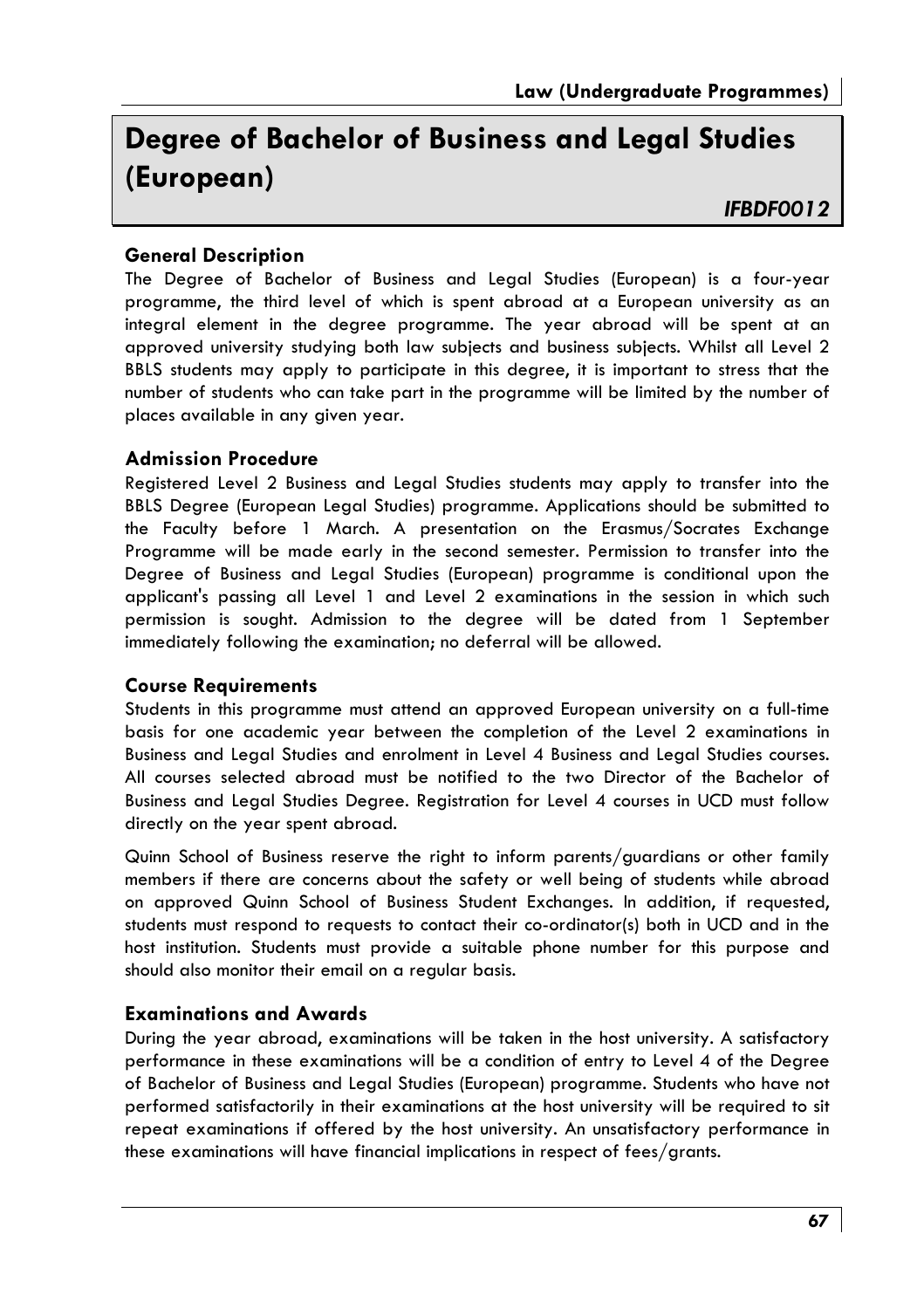The award of the Degree of Bachelor of Business and Legal Studies (European) will be as for the Bachelor of Business and Legal Studies Degree. Marks obtained during the year abroad will not affect the class of degree awarded at the end of the programme. The final degree awarded will be determined purely on the student's performance in his/her Level 4 examinations.

*Students should note that Business or Legal courses may be modified or unavailable in any given year.* 

**\* This course, as described above, is not a separate and distinct degree from the BBLS Degree.**